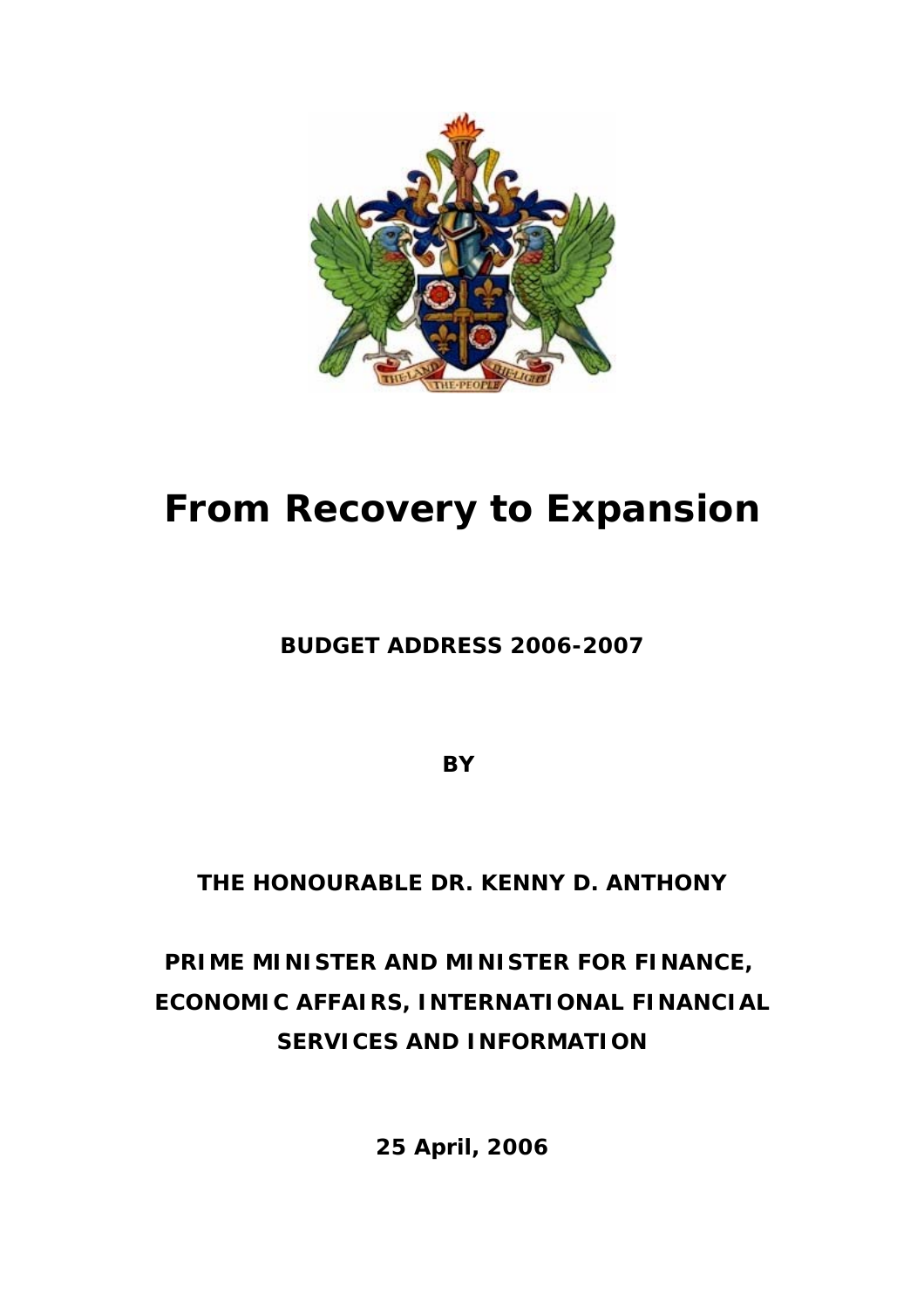#### **TABLE OF CONTENTS**

| THE AFTERMATH OF CRICKET WORLD CUP: A SOFT LANDING? 16 |     |
|--------------------------------------------------------|-----|
|                                                        |     |
|                                                        |     |
|                                                        |     |
|                                                        |     |
| UHC PILOT PROJECT: FREE TREATMENT FOR DIABETES.        | .21 |
|                                                        |     |
|                                                        |     |
| REPAIR AND REHABILITATION OF CASTRIES SIDEWALKS 24     |     |
|                                                        |     |
|                                                        |     |
|                                                        |     |
|                                                        |     |
|                                                        |     |
|                                                        |     |
|                                                        |     |
|                                                        |     |
|                                                        |     |
|                                                        |     |
|                                                        |     |
|                                                        |     |
|                                                        |     |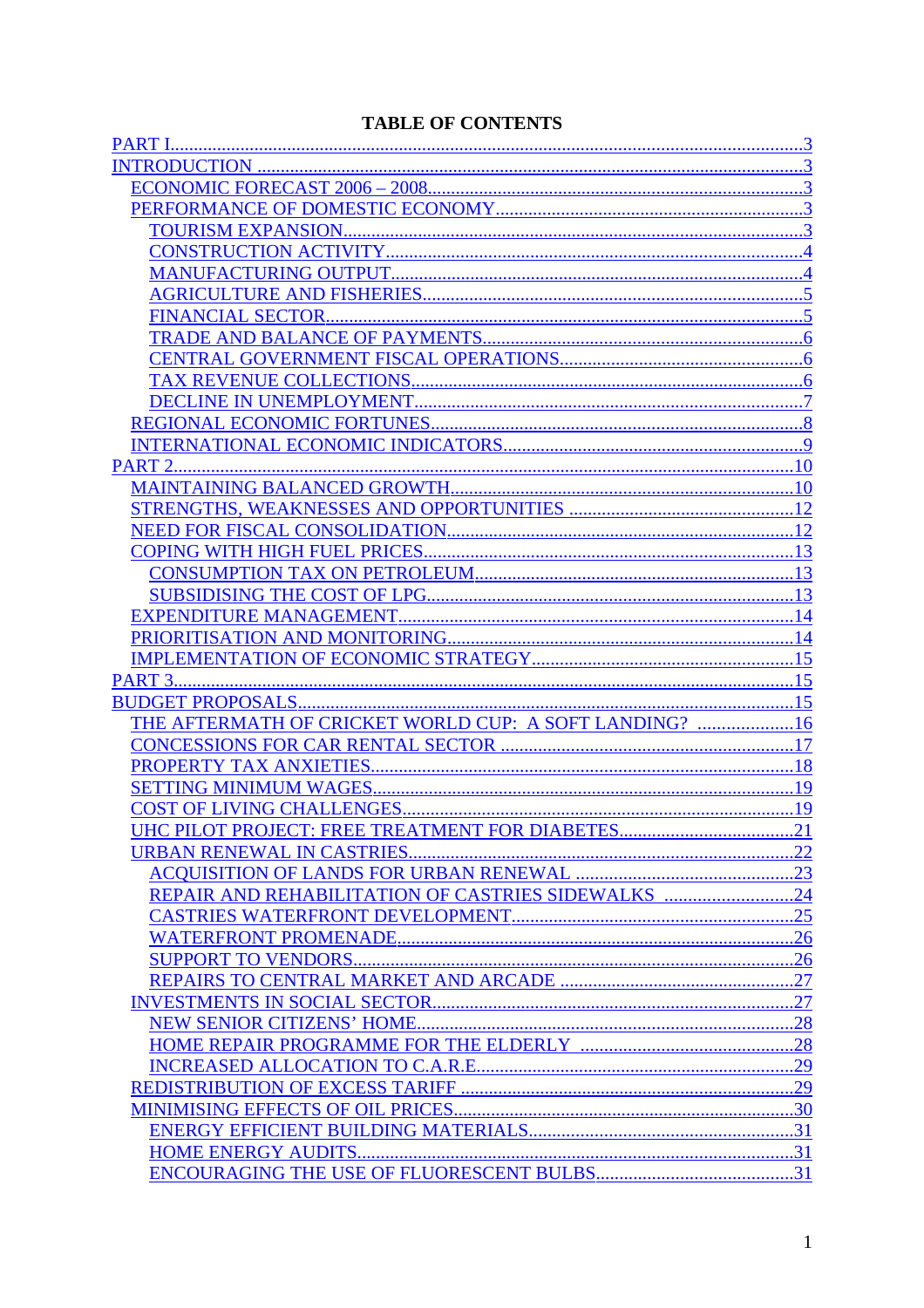|                                                                     | .31       |
|---------------------------------------------------------------------|-----------|
|                                                                     |           |
|                                                                     |           |
|                                                                     |           |
|                                                                     |           |
|                                                                     | .33       |
|                                                                     |           |
|                                                                     |           |
|                                                                     | .35       |
|                                                                     |           |
| SUPPORT FOR SMALL BUSINESS AND MICRO BUSINESS PROJECTS              | 35        |
|                                                                     |           |
|                                                                     | .36       |
|                                                                     |           |
| REVIEW OF GOVERNMENT SUPPORT TO THE BANANA INDUSTRY36               |           |
|                                                                     |           |
| LINE OF CREDIT TO FACILITATE AGRICULTURAL DEVELOPMENT39             |           |
|                                                                     | .40       |
|                                                                     |           |
|                                                                     |           |
|                                                                     | .41       |
|                                                                     |           |
|                                                                     | 42        |
| PART <sub>4</sub> .                                                 | 44        |
|                                                                     | .44       |
| <b>PART 5</b>                                                       | 45        |
|                                                                     | 45        |
|                                                                     | .46       |
|                                                                     | 47        |
|                                                                     | .48       |
|                                                                     | 48<br>.48 |
|                                                                     |           |
|                                                                     |           |
|                                                                     |           |
|                                                                     |           |
|                                                                     |           |
|                                                                     |           |
|                                                                     |           |
| <b>DEVELOPING HUMAN CAPITAL: INVESTING IN THE NEXT GENERATION51</b> |           |
| INVESTING IN THE HEALTH AND WELL-BEING OF OUR PEOPLE51              |           |
|                                                                     |           |
|                                                                     |           |
|                                                                     |           |
|                                                                     |           |
|                                                                     |           |
|                                                                     |           |
|                                                                     |           |
|                                                                     |           |
|                                                                     |           |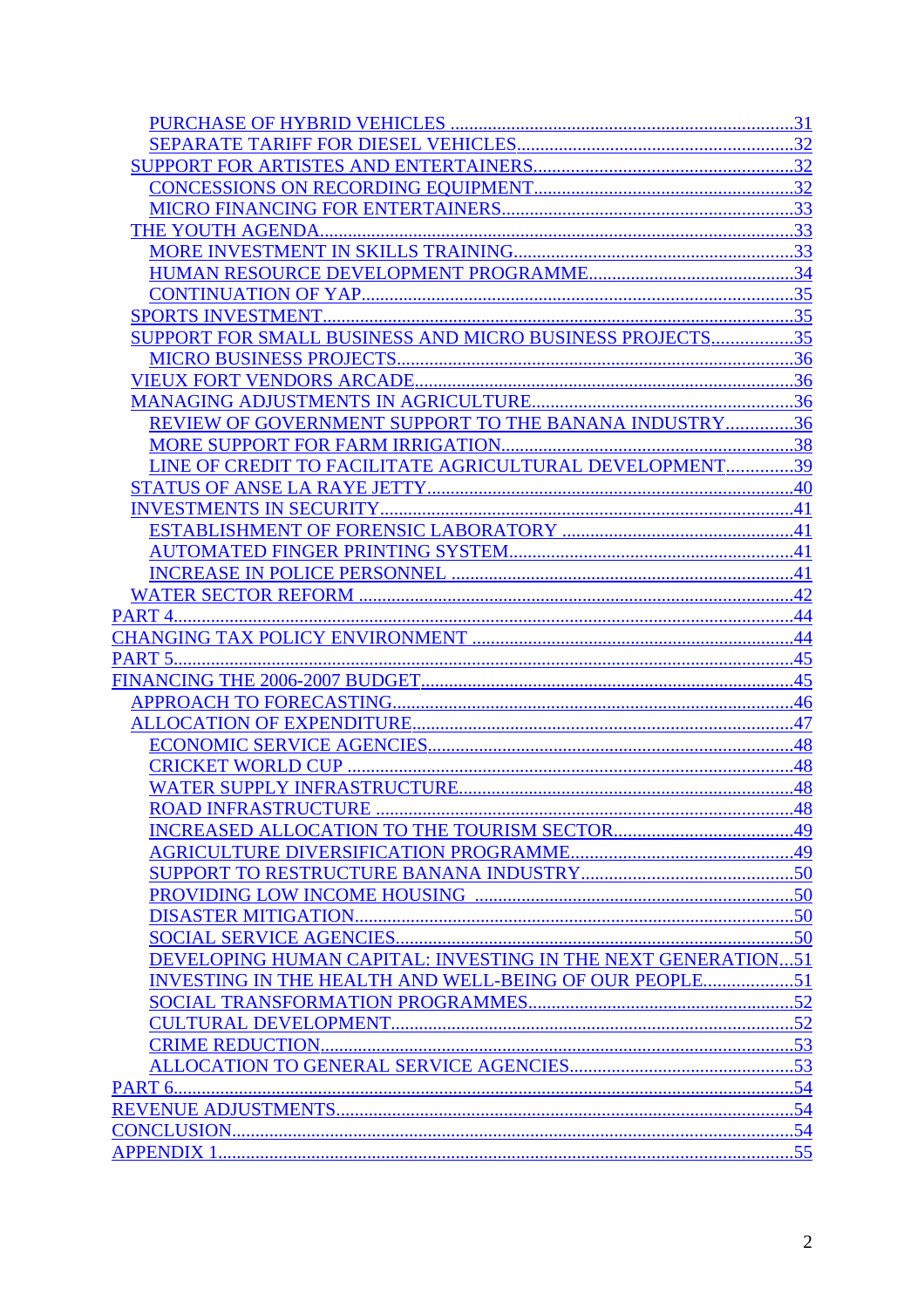#### **PART I**

#### **INTRODUCTION**

Following the severe recession in 2001, Saint Lucia's economy has grown from strength to strength. In 2002, real GDP grew, albeit marginally, by 0.5 percent as the economy emerged out of the deep recession. Since then, the growth rate has picked up strongly, moving from 3.1 percent in 2003 to 4.0 percent in 2004 and now, to 5.4 percent in 2005. This momentum is expected to continue, and, barring any natural disasters, a growth of 6.6 percent is projected in 2006. This is not an accident. Mr. Speaker, it is the outcome of the sound economic policies that this Government has pursued.

#### **ECONOMIC FORECAST 2006 – 2008**

I am of the view, Mr. Speaker, that this phase of economic expansion will continue through 2006 into 2008. This growth will be sustained by significant activity in the tourism, construction and banking/financial sectors. It is clear, from the report on economic developments in the country for 2005, that the deliberate counter-cyclical fiscal measures and incentive programs implemented over the last five years have been successful. The economy is therefore poised to benefit over the medium term from the policy yield of the last few years.

Growth, however, is likely to decelerate to more sustainable levels as investment stabilizes and consumption increases.

#### **PERFORMANCE OF DOMESTIC ECONOMY**

The expansion in the economy Mr. Speaker, was driven by the Tourism Industry, the Construction Sector, and Manufacturing.

#### **TOURISM EXPANSION**

Developments in the tourism industry have had a catalytic impact on the performance of other sectors of the economy. This is evident by the large scale projects currently in progress, and the new plants which commenced operations during the 2005 calendar year. There have been positive spill-over effects into construction activity, tourism transportation, the distributive trades, banking and insurance services, which no doubt have increased the number of jobs available for Saint Lucians.

Mr. Speaker, the growth in visitor arrivals continued despite the emergence of several threats to the sector. These factors included increases in oil prices, continued challenges in major source markets and the impact of an active hurricane season. The Tourism Sector, as measured by the value added contributions of hotels and restaurants, expanded by 6.3 percent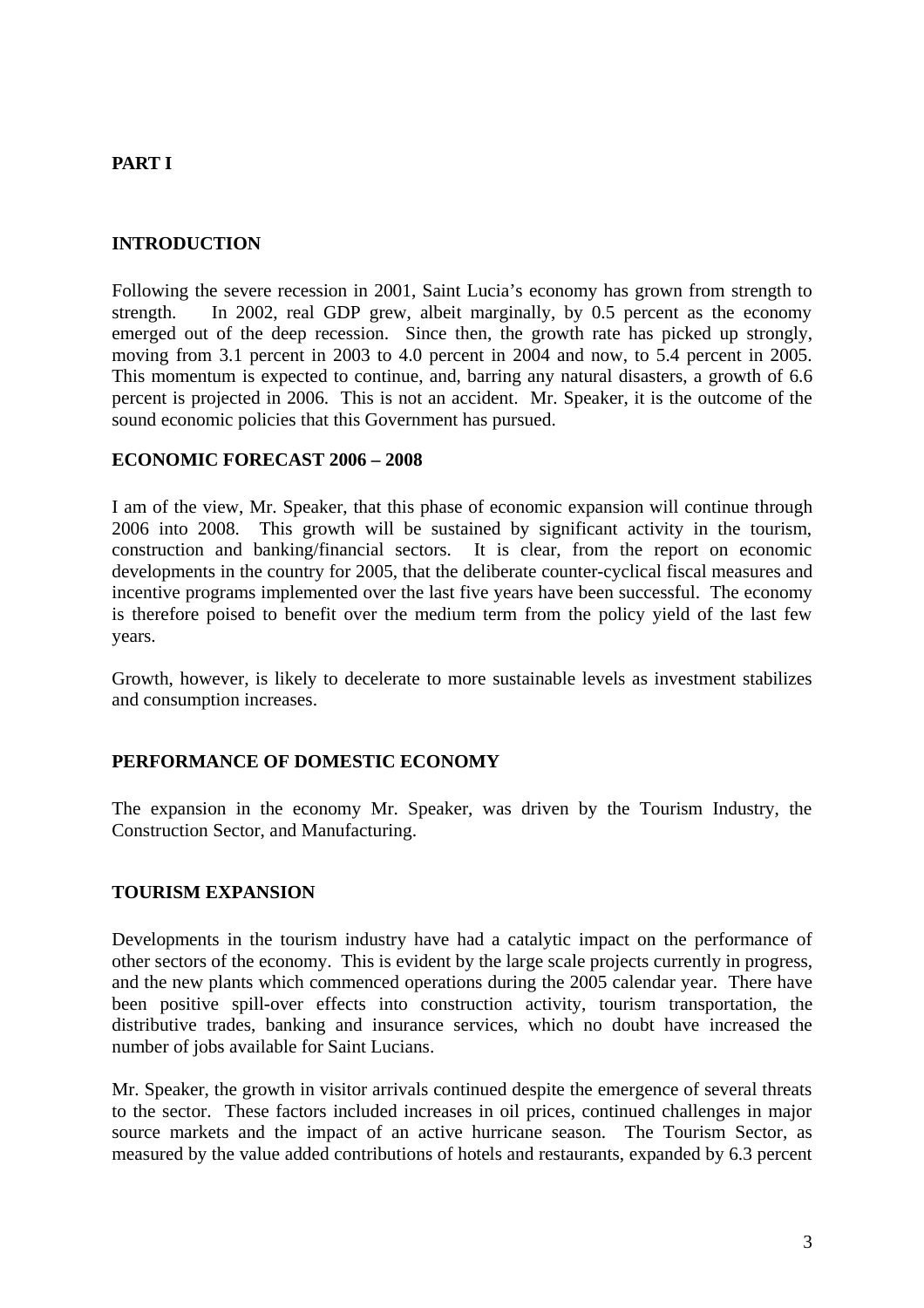and accounted for 13.6 percent of real GDP, retaining its position as the principal engine of economic growth in Saint Lucia.

Visitor arrivals for January to December 2005 registered significant increases for stay-over and yachting visitors of 6.5 percent and 21.9 percent respectively. The growth in stay-over arrivals is attributable to the Jazz Festival, the strong wedding and honeymoon niche market, increased airlift capacity from the United States and Europe, the hosting of international cricket matches and the marketing efforts of the Saint Lucia Tourist Board. However, U.S. home porting and constraints in the domestic berthing capacity limited the overall performance of the cruise sector, which registered a decrease of 18 percent below figures for 2004. This sector, however, is poised for significant recovery in 2006 – 2007.

The hotel occupancy rate increased by 6.8 percent. This mirrored the performance of stay over arrivals. The all-inclusive category recorded moderate growth in occupancy levels while conventional hotels and small properties showed considerable improvements of 14.2 percent and 5.8 percent, respectively.

#### **CONSTRUCTION ACTIVITY**

Construction activity in 2005 posted a 10.4 percent growth, while its share of real GDP increased from 6.7 percent in 2004 to 8 percent in 2005. This growth was led largely by private sector construction activity, particularly in the tourism and housing sectors. Public sector construction expenditure more than doubled to \$134.5 million after recording a decline of 9.2 percent in 2004.

#### **MANUFACTURING OUTPUT**

The value of manufacturing output for 2005 increased by 10.2 percent to \$156.7 million, compared to a growth of 3 percent in 2004. The continued strong performance of the food and beverage, paper and paper board, and electrical components sub-sectors accounted for 80 percent of the production of the manufacturing sector. That sector's contribution to real GDP was measured at 5.6 percent. The strides made by the manufacturing sector in 2005 are an important milestone as this sector prepares to face the challenges of operating in a more liberalized and competitive environment.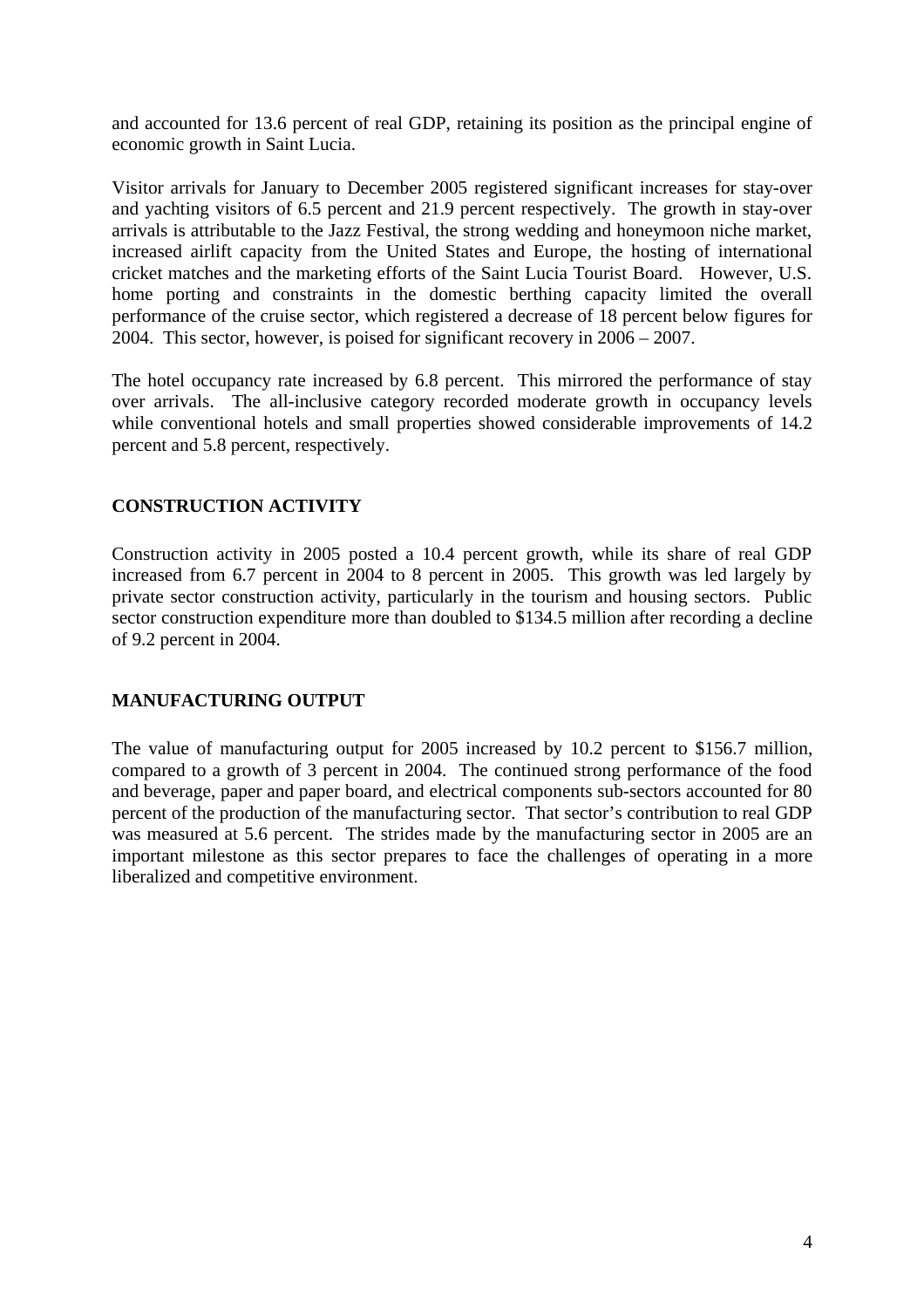#### **AGRICULTURE AND FISHERIES**

Notwithstanding an increase in livestock production, Mr. Speaker, indications are that the agricultural sector struggled in 2005, with reduction in the output of bananas, non-traditional crops and fish landings. The real output of this sector fell by 22 percent in 2005 following marginal growth of 1.8 percent in the previous year. Banana production fell by 36.2 percent, as a result of the combined impact of Hurricane Ivan in September 2004, which destroyed an estimated 1400 acres, and Leaf Spot disease. Further, there were also significant declines in the value added contribution of non-traditional crops of 16.9 percent and fisheries by 6.8 percent.

In contrast, the livestock sub-sector expanded for the second consecutive year, with a growth of 2.1 percent.

#### **FINANCIAL SECTOR**

Developments in the financial sector during 2005 were reflective of activity in the real economy. The banking and insurance sector expanded by 8.7 percent, following a growth of 4.9 percent in the previous year. The banking sub-sector, which grew by 9.9 percent, contributed significantly to that strong performance.

In 2005, Mr. Speaker, consistent with the expansion taking place within the economy, domestic credit increased by 21.3 percent to \$1.8 billion, largely on account of increased demand for loans by the private sector. Households and business credit grew by 13.3 percent to \$951.01 million and 19.2 percent to \$966.3 million respectively. The net credit to Central Government fell by 33.7 percent to \$84.9 million, as a result of strong growth in deposits of 14.6 percent.

Deposit liabilities grew by 13.3 percent to \$2.5 billion in 2005. Of this amount, 41.0 percent were savings deposits, which grew by 12.8 percent to \$1.04 billion, following moderate growth of 6.9 percent in 2004. Time deposits grew by 5.8 percent to \$797.5 million, following marginal growth of 0.4 percent in 2004. By contrast, demand deposits grew by 20.3 percent to \$621.3 million, building on growth of 38.7 percent in 2004.

During 2005, there was a tightening of liquidity as measured by the loans and advances to deposits ratio. The ratio rose from 80.7 to 85.7, as the growth in loans and advances of 20.3 percent outstripped the 13.3 percent expansion in deposits.

Rising international petroleum prices increased inflationary pressure during 2005. The inflation rate, as measured by the percentage change in the 12-month average of the Consumer Price Index (CPI), increased to 3.9 percent, compared to a rate of 1.5 percent in 2004. On the domestic front, movements in the CPI were influenced largely by the Food, Fuel/Light and Transport/Communications sub-indices, reflecting the pass-through effects of rising global oil prices.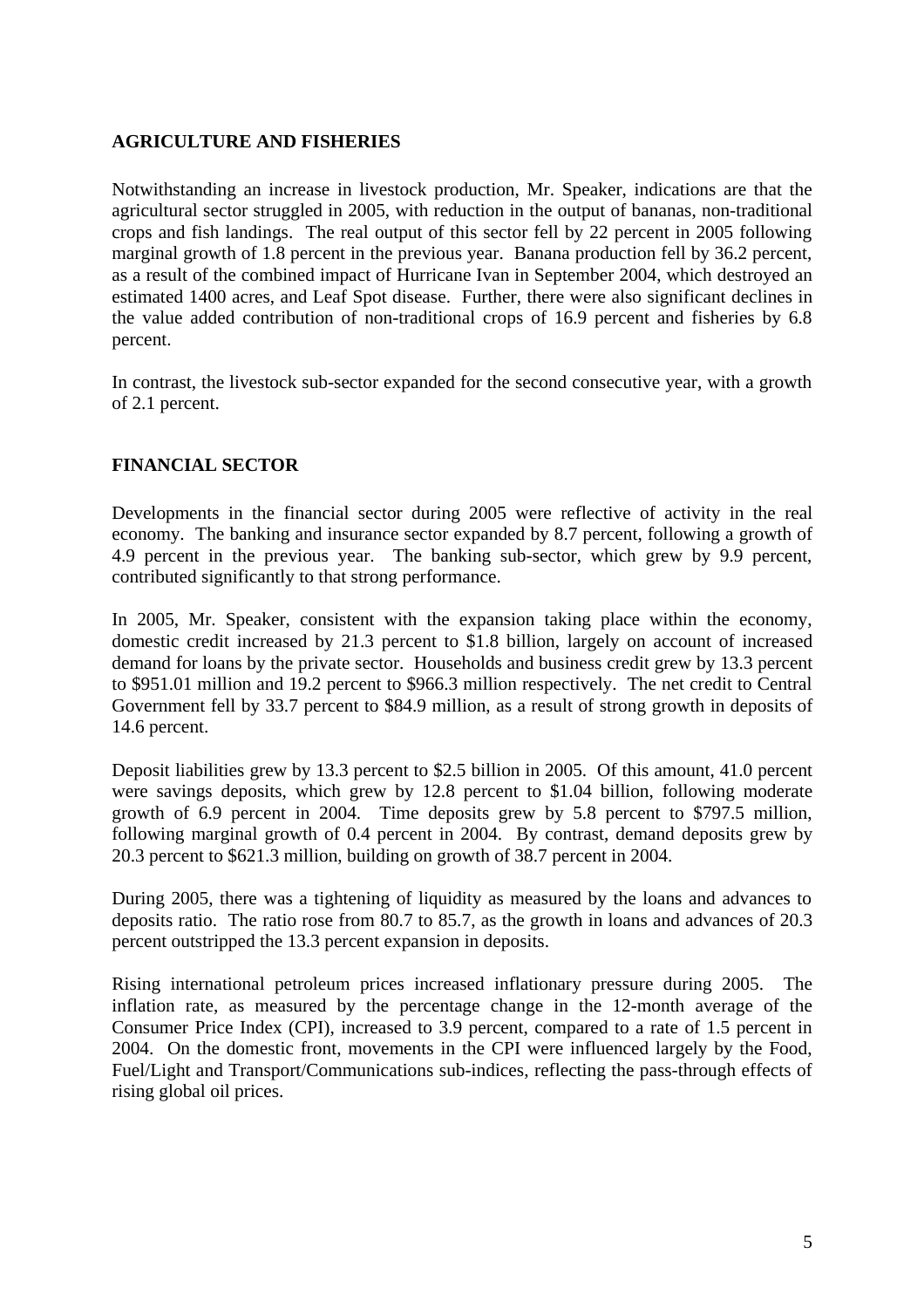#### **TRADE AND BALANCE OF PAYMENTS**

Mr. Speaker, in 2005 the value of imports increased by 11.1 percent to \$1.2 billion compared with growth of 4.1 percent in 2004. Exports, on the other hand, declined by 31.9 percent to \$170.6 million, on account of the decline in banana production. Consequently, this led to a widening of the trade deficit by 29.3 percent to \$906.2 million.

In contrast to the performance in the merchandise trade account, the surplus in the services account grew by 9.6 percent to \$640.3 million, following a growth of 24.9 percent in 2005. This performance was supported by a 9.3 percent increase in inflows associated with activity in the tourism industry.

The surplus on the capital and financial account rose by 28.2 percent to \$448.9 million, representing 20.4 percent of GDP. On the capital account, Mr. Speaker, capital grants declined from a low base of \$6 million to \$4.2 million, reflecting the delayed implementation of new and revised procedures by the European Commission for accessing and spending grant funds. The surplus on the capital and financial account was insufficient to offset the current account deficit and as a result an overall balance of payments deficit of \$46.9 million was recorded. This, Mr. Speaker, was financed by drawing down on Saint Lucia's share of the imputed reserves in the Eastern Caribbean Central Bank.

#### **CENTRAL GOVERNMENT FISCAL OPERATIONS**

Mr. Speaker, I am delighted to report that Central Government's Fiscal Operations improved significantly in 2005/2006, reflecting strengthened revenue performance as a result of continued economic expansion and moderate growth in expenditure. The current surplus increased to \$83.0 million or 3.5 percent of GDP, mainly due to improved revenue performance of 7.7 percent, and moderate growth in expenditure of only 3.7 percent.

#### **TAX REVENUE COLLECTIONS**

Tax revenue collections exceeded the approved Estimates by \$72.0 million or 13 percent and amounted to \$554.6 million. This year's collections were also 10.1% higher than last year.

The Customs and Excise Department collected \$326.4 million - approximately \$21.8 million or 7 percent more than the approved Estimates. Revenue from the Inland Revenue Department amounted to \$237.5 million and was \$49.8 million or 26.5 percent above the approved Estimates.

Mr Speaker, I know that the usual sceptics will question the growth rate of 5.4 percent for last year. However, as they say, the proof of the pudding is in the eating. Revenue can only grow as fast as the economy is expanding, so one provides proof of the other.

Current expenditure increased by 6.2 percent to \$512.7 million over 2004/2005, reflecting higher wages and salaries, pension contributions, rental payments, utilities and communications. Capital expenditure on the other hand continued to be affected by implementation delays and consequently declined by 3.8 percent to \$158 million.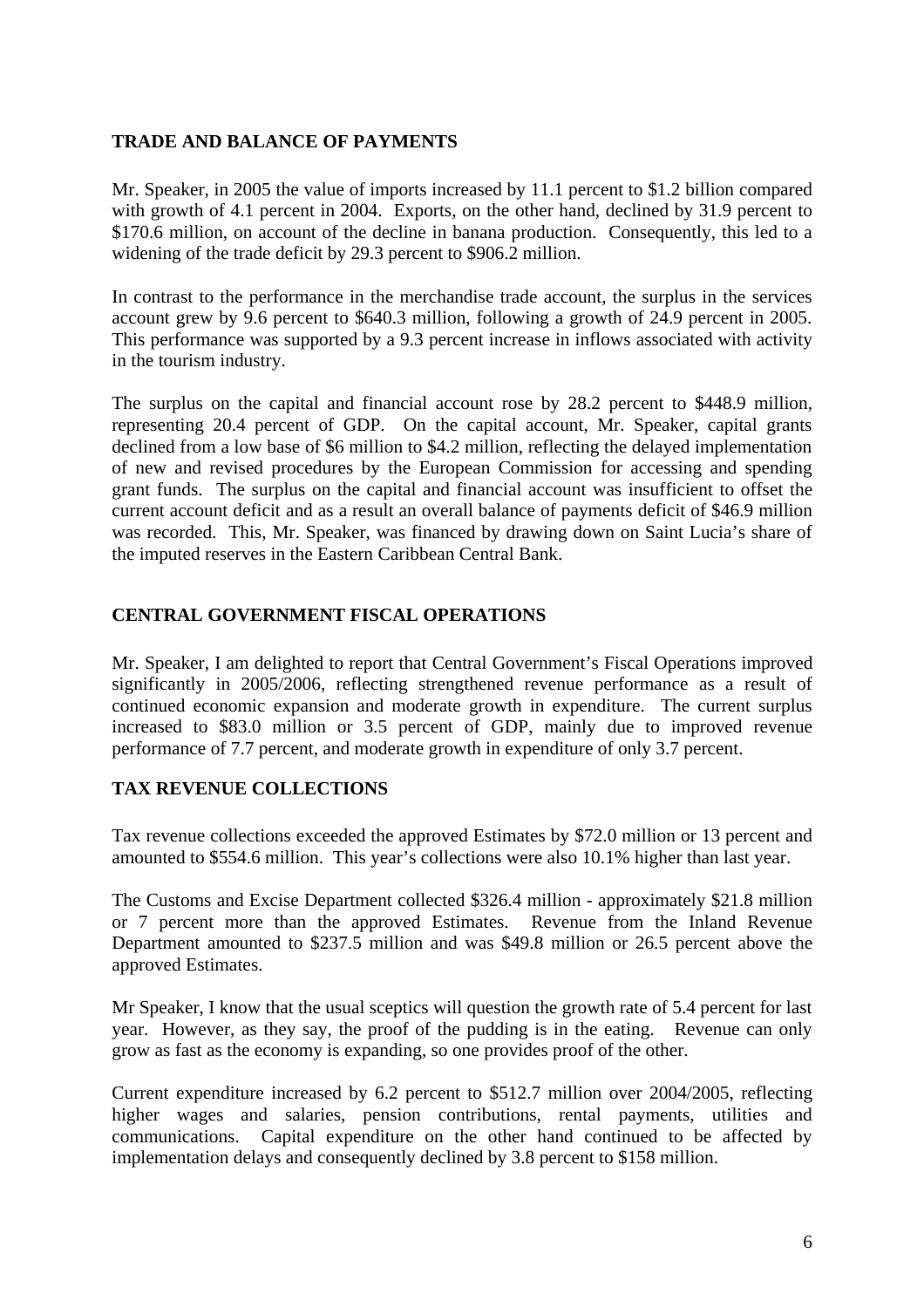Current revenue increased by 7 percent to \$595.6 million in the fiscal year 2005/2006 and was significantly influenced by a 17.4 percent increase in revenue from International Trade.

Mr. Speaker, total outstanding public debt, which stood at \$1.53 billion, declined slightly as a percentage of GDP from 64.9 percent in 2004 to 64.1 percent by the close of 2005. However, Central Government debt increased by 9.7 percent to \$1.30 billion or 55 percent of GDP. It is important to note that as a result, Saint Lucia remains within the prudential limit of the 60 percent Central Government debt to GDP ratio prescribed by international institutions and is the only independent CARICOM member State, with the exception of Trinidad and Tobago, which is below the limit.

In keeping with Government's debt management policy of refinancing high cost loans with cheaper financial instruments, interest payments fell by 7.7 percent to \$72 million in 2005/2006, compared with an increase of 19.7 percent in the previous year. In 2005, the average cost of debt declined, leading to a corresponding drop in the weighted average cost of debt to 5.93 percent from 5.96 percent in 2004.

#### **DECLINE IN UNEMPLOYMENT**

Mr. Speaker, the progressive improvement of real output growth over the period 2001 to 2005 has also reflected positively on the labour market. Trend analysis of the data derived from the labour force survey indicates that the unemployment rate has declined considerably during the economic expansion phase 2003 to 2005. According to the Department of Statistics, the unemployment rate dropped by 3.6 percentage points from an average of 22.3 percent in 2003 to 18.7 percent in 2005. It is also important to note that as economic activity intensified during 2005, there was a corresponding fall in unemployment within the country. Thus, an unemployment rate of 15.7 percent was recorded over the period October to December 2005, a full four (4) percentage points lower than the rate recorded during the same period in 2003. This is one of the three lowest unemployment rates recorded since 1992, when the Department of Statistics commenced the compilation of data on unemployment, and it is instructive to note that even in the heyday of the banana industry, the lowest unemployment rate that Saint Lucia recorded was 15 percent.

According to Mr. Edwin St. Catherine, the Director of Statistics and I quote him,

"The main driver for the decline in the unemployment rate is growth in the number of employment opportunities available in the hotels and restaurants and the Construction Sector, with employment in hotels and restaurants skewed towards the employment of women by a factor of two women to every one man employed and a factor of six men to every one woman employed in the construction sector. The Hotels and Restaurants Sectors added approximately 3,500 persons, while the Construction Sector added approximately 2,500 persons. While this is a healthy development, it must be sustained since the situation can be reversed due to the cyclical nature of construction activity and the fickle nature of the Tourism Sector.

For the first time, quarterly employment statistics for the 2nd and 3rd quarter of 2005 are indicating that the number of persons employed in the Hotels and Restaurants Sector has surpassed the Agriculture Sector, recording in the third quarter a total of 8,980 persons employed when compared to 7,460. The Construction Sector employed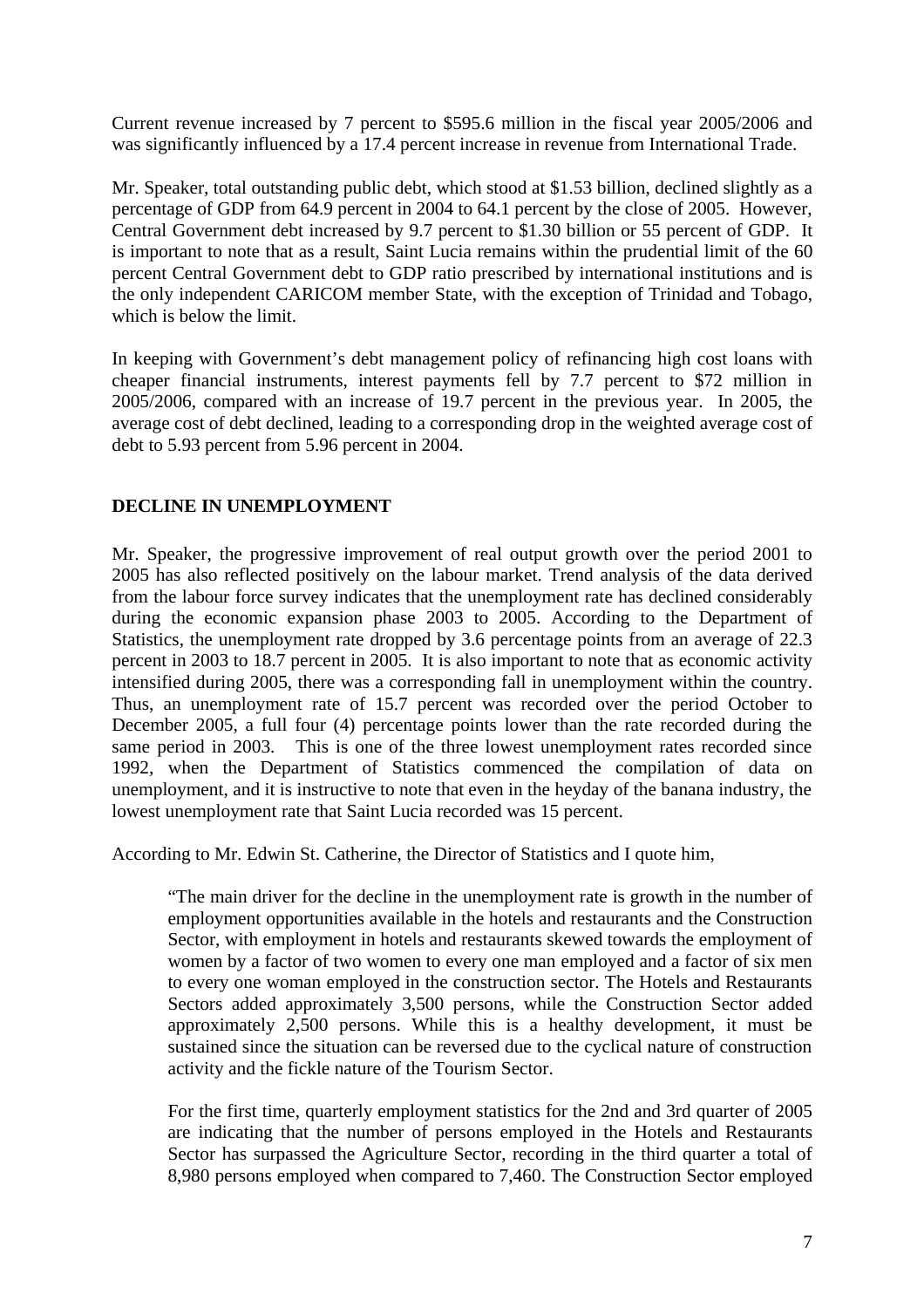approximately as many persons as did the Agriculture Sector in the 3rd Quarter of 2005".

Given the forecast for a greater level of economic activity in 2006, I predict that the unemployment rate will be even lower in 2006. Saint Lucia is therefore positioned to experience its lowest rate of unemployment over the last fifteen years.

#### **REGIONAL ECONOMIC FORTUNES**

Having reviewed the performance of our economy and the challenges ahead, it would be interesting to compare our performance with that of our regional neighbours.

Mr. Speaker, growth in CARICOM countries was generally weaker than anticipated in 2005, as persistently high international oil prices eroded the already weakened fiscal and external positions of member States. Expansion in real economic output was driven by construction activity, and to a lesser extent, by tourism. Most countries, however, experienced a marginal downturn in the tourism industry during 2005. This may have been due to increases in transportation costs, especially from long-haul destinations.

 Inflation was moderately higher in 2005 than in the previous year. This was fuelled mainly by rising energy prices and higher food prices. Many governments in the region were forced to increase the prices of fuel and liquified petroleum gas.

During 2005, the *Trinidad and Tobago* economy posted its twelfth consecutive year of growth. Driven by a buoyant energy sector, the economy registered real GDP growth of 6.5 percent. However, the economy faced the challenge of combatting rising inflation. Escalating food prices pushed inflation to a high of 7.2 percent.

Real GDP growth for *Jamaica* slowed to 1.5 percent in 2005. Adverse weather conditions caused a 24.4 percent decline in output in agriculture, forestry and fishing in the first half of the year. This outcome, combined with high international oil prices, resulted in a 15 percent increase in annual inflation.

Driven by significant public and private sector investment in preparation for Cricket World Cup 2007, the *Barbados* economy recorded real output growth of 4.1 percent in 2005. However, output in the traditional foreign exchange earners, sugar and tourism, remained sluggish. Against the backdrop of strong import growth and a decline in export receipts, the Central Bank of Barbados raised the minimum deposit rate in an attempt to dampen spending. The rate of inflation rose to 5.0 percent, reflecting the effects of high energy prices.

A 2.5 percent contraction in real economic growth in *Guyana* was explained mainly by the decline in value-added from the agriculture, fishing and bauxite sectors. Given the marginal exchange rate appreciation against the US dollar in 2005, inflation in *Guyana* increased by 5.5 percent.

Among the economies of the **Eastern Caribbean Currency Union** (ECCU), there was a general increase in economic activity in 2005. The economies of the ECCU registered an average inflation rate of 3.5 percent in 2005, while real output for their economies expanded on average by 4.0 percent.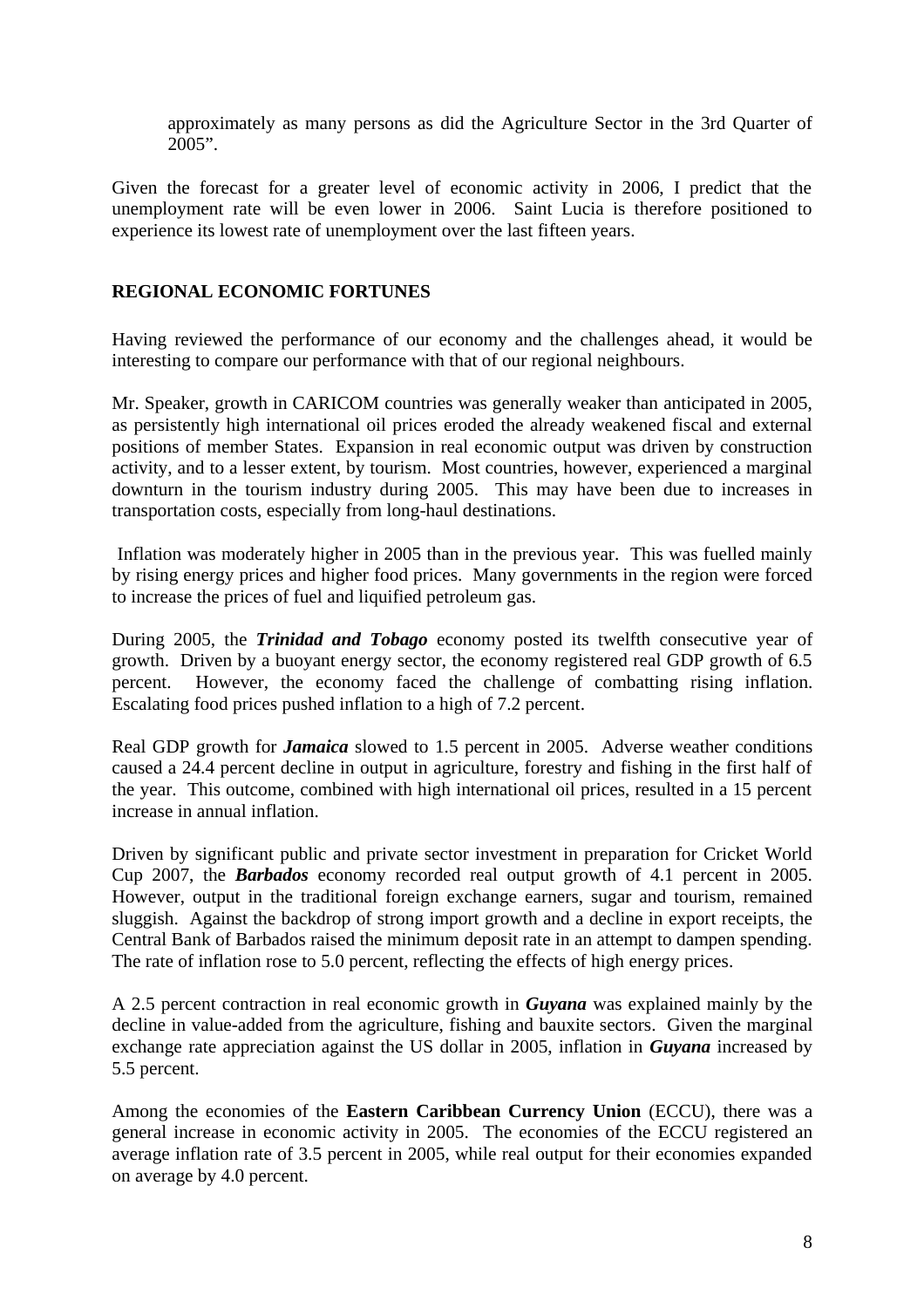Output in *Anguilla* was estimated at about 9.0 percent compared to the 14.0 percent upturn in the previous year, owing mainly to robust tourism activity. *Grenada* continued to recover from the devastating impact of Hurricane Ivan with real GDP growth estimated at about 2.0 percent, but that country faces a huge financing gap for development projects. *Antigua and Barbuda* recorded economic growth of over 3.0 percent on the strength of construction activity, while output in the tourism sector stagnated. In *Dominica*, economic activity is said to have "expanded robustly" with real GDP growing at about 3.5 percent. Expansion was fuelled by strong domestic demand, consumer imports, and credit. Growth was achieved despite declines in tourist arrivals, banana and non-banana agricultural exports.

This review, Mr. Speaker, would be incomplete without reference to developments in the international economy.

#### **INTERNATIONAL ECONOMIC INDICATORS**

During 2005, economic activity in the global economy was challenged by exogenous shocks such as rising international oil prices, a very active hurricane season in the United States and macroeconomic imbalances of some major economies. Global oil prices increased sharply by 27.2 percent over the period January to December 2005, driven primarily by growing demand, supply constraints and geo-political uncertainty related to tensions between the US and Iran. On the demand side Mr. Speaker, the economies of China and India continued to expand significantly, thus placing an upward pressure on prices. The supply of petroleum was constrained by refinery capacity as Hurricanes Katrina and Iris forced the closure of refineries in the Gulf of Mexico. Social and political instability in some oil producing regions, as well as concerns about low refinery capacity in the petroleum market, also increased speculation on the oil market, thereby increasing prices. Consequently, growth in global output continued at a brisk pace of 4.3 percent in 2005, relative to a strong outturn of 5.1 percent in 2004.

|                      | Growth      | <b>Inflation</b> |
|----------------------|-------------|------------------|
| Global               | 4.3 percent |                  |
| <b>United States</b> | 3.5 percent | 3.4 percent      |
| United<br>Kingdom    | 1.7 percent | 2.2 percent      |
| <b>Euro Zone</b>     | 1.4 percent | 2.2 percent      |
| Canada               | 3.0 percent | 2.2 percent      |
| China                | 9.3 percent | 3.2 percent      |

#### **SELECTED GLOBAL ECONOMIC INDICATORS**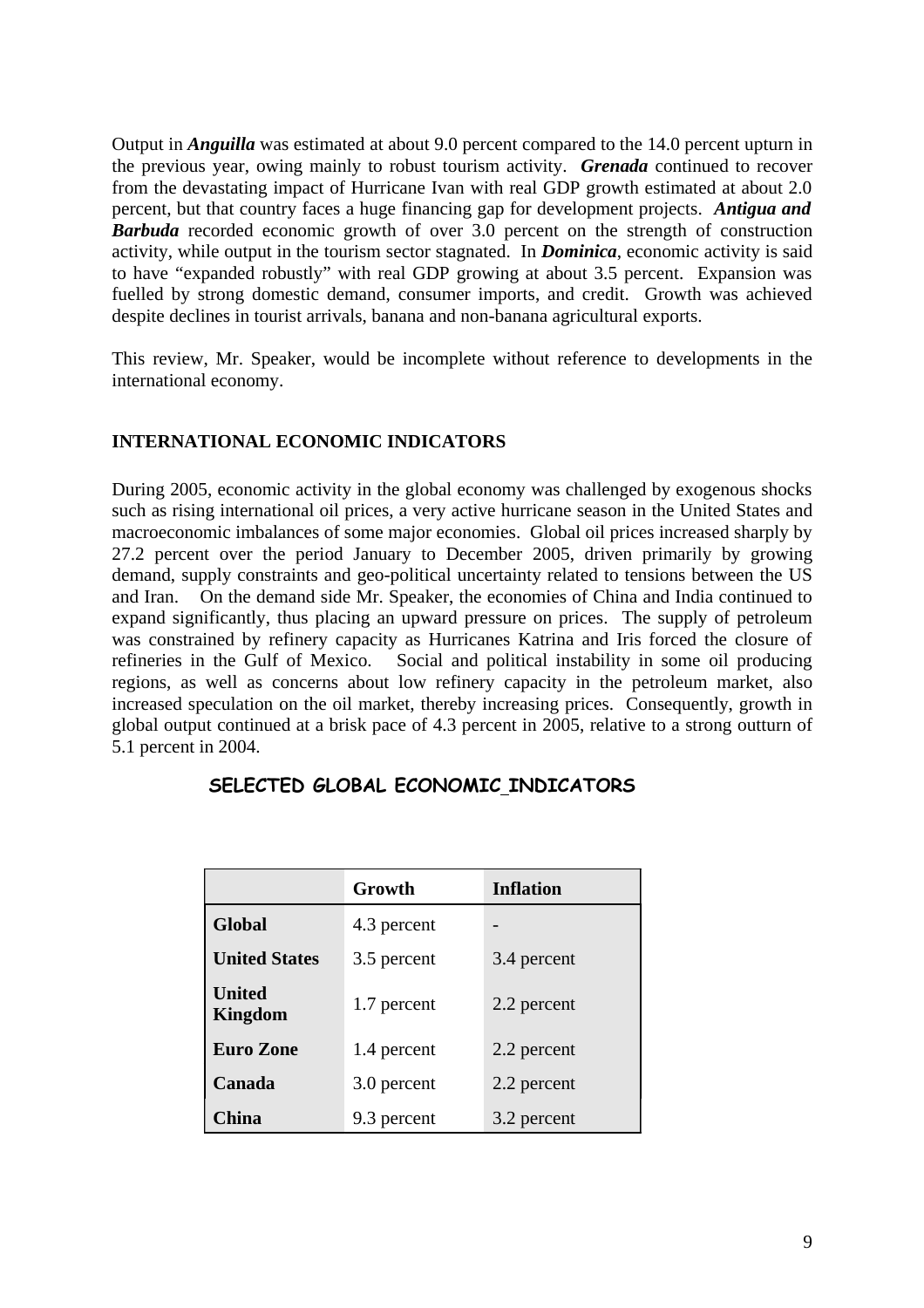Despite slower growth in real output of 3.5 percent, the *United States* economy remained the main engine of global economic growth. The modest expansion in the U.S. economy in 2005 occurred against the backdrop of an intense 2005 hurricane season, record energy costs, high consumer spending and supportive financial market conditions. The inflation rate in the United States rose to 3.4 percent in 2005, following a rate of 3 percent in 2004. In response to inflationary pressure, the Federal Reserve Bank increased the Federal Funds rate from 2.25 percent to 4.25 percent in 2005.

The *Canadian economy* grew by 3.0 percent in 2005, despite a marked appreciation of the Canadian dollar, which was driven by high commodity export prices and relatively flexible monetary policies.

In 2005, *China*, *India* and a few other large developing economies exerted tremendous influence on the growth outturn for the global economy. *China* maintained its substantial growth momentum, despite administrative and monetary measures to curb overheating in selected sectors. Buoyed by strong investment and manufacturing exports, real GDP expanded by 9.3 percent. Similarly, Mr. Speaker, economic activity in India grew by about 7.0 percent in 2005, on the strength of increased agricultural output, growth in the textile and services sectors, and strong industrial output. Economic output in *Japan* slowed to 2.2 percent in 2005 supported by healthier bank and corporate balance sheets, and higher consumer and business confidence.

Mr. Speaker, conditions in the *Euro zone* remained weak in 2005 as real output was estimated at 1.4 percent, compared to an increase of 2.0 percent in the previous year. This outcome was a result of slow growth in most of the twelve countries of the region. However, it must be noted that weak domestic demand in *Germany*, and *Italy* in particular, impacted on the growth performance for that region*.* Despite rising oil prices, the *Euro zone* registered relatively low inflation of 2.2 percent, consistent with weak domestic demand. In the **United Kingdom**, Mr. Speaker, economic activity in 2005 slowed to 1.7 percent, largely due to weaker consumption as the housing boom slackened. Inflation grew to 2.2 percent, reflecting the continued increase in crude oil prices and transportation costs.

Mr. Speaker, this completes the economic report card. I am sure that Honourable Members would now be interested in knowing the reasons for Saint Lucia's remarkable turnaround.

#### **PART 2**

#### **MAINTAINING BALANCED GROWTH**

Our Government has created an economic environment that has engendered confidence and attracted significant investment. We took the bold decision to encourage investment in tourism and provided special concessions for hotel and guest house developments, particularly for Cricket World Cup. This policy has proven to be a major success. The challenge we now face in the tourism industry is actually one that I am sure many Governments would love to have, and that is to manage the growth from these investments. Indeed, Mr. Speaker, even more investments are forecast this year. I shall, however, await the pronouncements by the investors.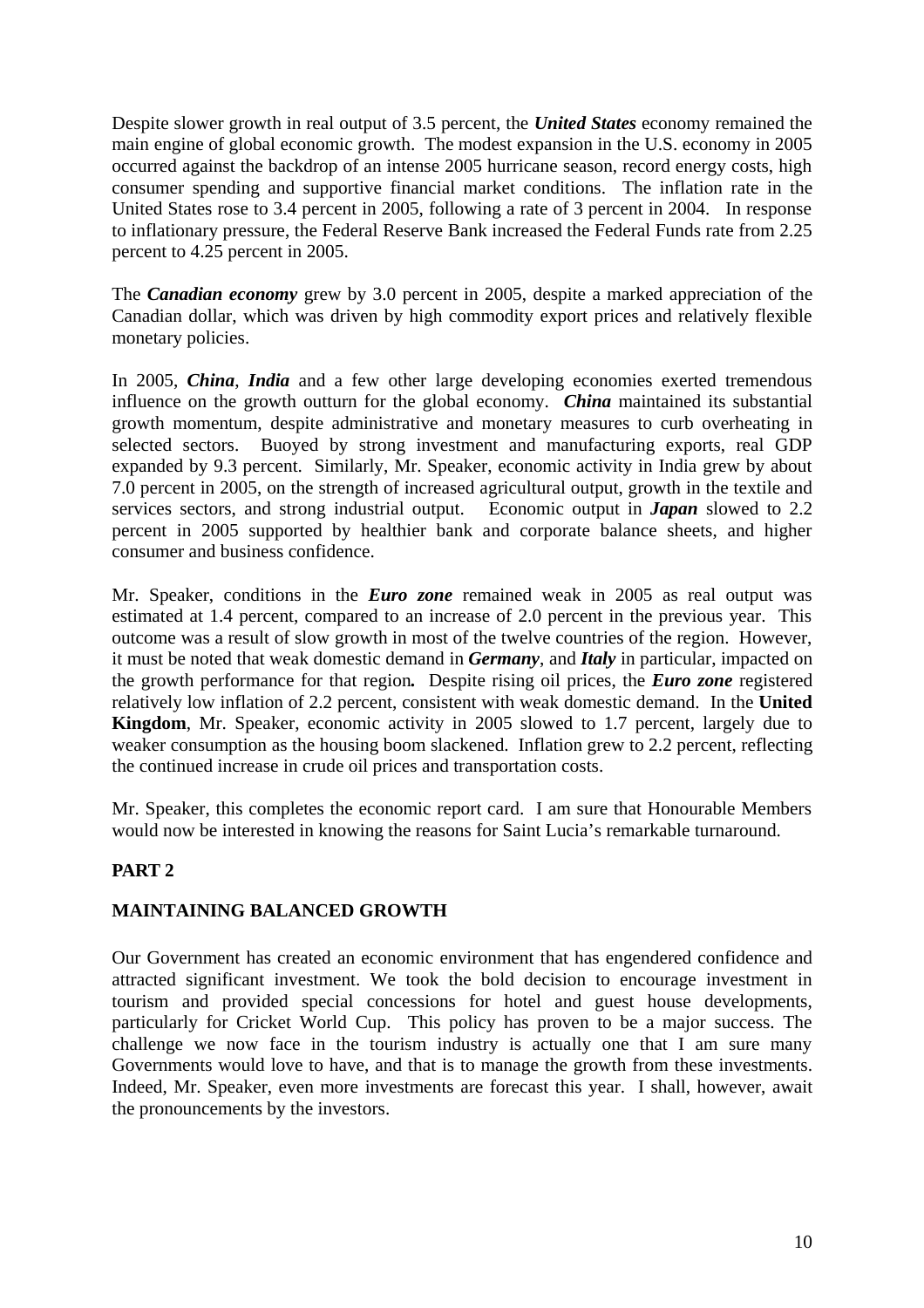We have made considerable investments in infrastructure, because we have a major problem of aging and deteriorating physical assets. We have had to undertake significant investments in our roads, schools, police and fire stations, and health centres.

Our Government also made judicious and timely fiscal policy decisions that catalysed the growth of the economy. While we have pursued countercyclical fiscal policies to stimulate economic recovery, these have been done within a medium term framework of ensuring that our debt position remains sustainable.

Mr. Speaker, our economy is now in an expansion phase. Investment, particularly in the tourism sector, is at a record level. Business confidence is very strong, and employment is increasing.

The greater our economic success, the greater is our challenge to sustain it and keep the forward momentum. But, Mr. Speaker, I must caution that our recent economic success has brought its own set of challenges.

The economic challenges we face now are different from those of three years ago. Three years ago, we were concerned with the slow rate of economic growth. Today, we face the prospect of an economy that may be expanding too rapidly. The signs are evident. Demand is outstripping supply. We are beginning to see labour shortages in the construction industry and shortages of construction material. It is vital for us to guard against the overheating of the economy, as this could result in higher inflation, which can erode some of the gains that we have achieved.

We are all aware that labour shortages lead to higher wages. Shortages of goods lead to higher inflation, which, in turn, lead to higher wage demands, resulting in a vicious cycle that would seriously affect Saint Lucia's long term competitiveness and growth. This is a matter that must be monitored very closely.

As the pace of private sector investment increases, Government will have to adjust the implementation of new programmes. The focus this year, Mr. Speaker, is to continue implementing projects that have already commenced. Few new major projects will be announced.

We will continue to press on with our policy of restructuring and transforming the economy in order to create new jobs that will replace old ones in industries that are either stagnant or stalled.

This means, Mr. Speaker, that we must press ahead with developing the Financial Services Sector and strengthening investment in the Information Technology Sector. This sector has the potential to absorb the hundreds who graduate from our secondary schools. Helen IT, for example, appears to have weathered the storms of recession and now employs 230 persons. By the end of May, the number will increase to 300. On June 01, 2006 e-Services Group (St. Lucia) Limited, intends to commence operations in Saint Lucia. The operations will be introduced in four phases. At the end of Phase Four, which is scheduled for December 2006, the company hopes to employ 480 persons. Already, the company has placed advertisements in the local newspapers for its first 120 employees.

This sector, Mr. Speaker, has potential that must be explored.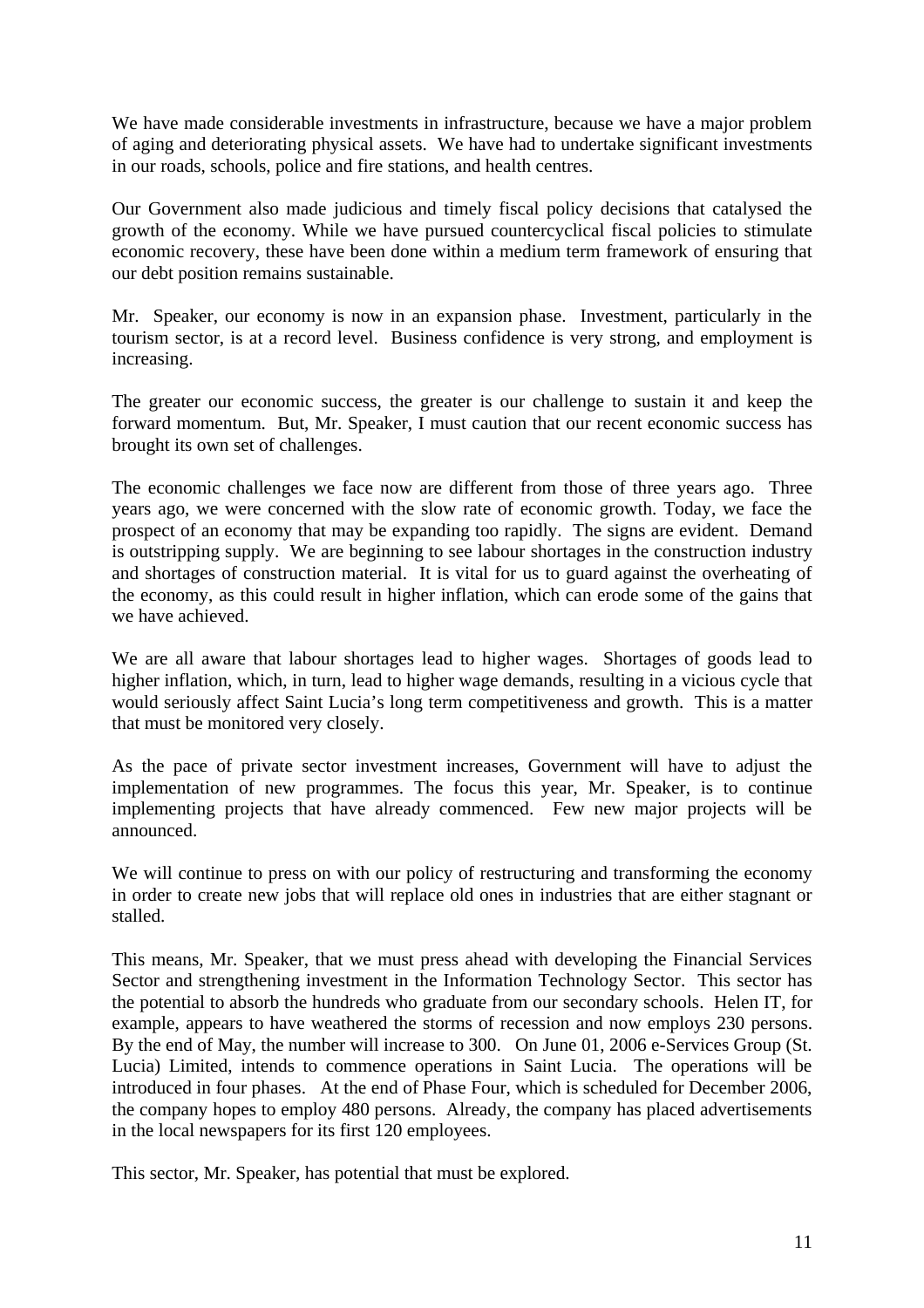Our ultimate goal, Mr. Speaker, is to provide all Saint Lucians with the opportunity to enjoy a better standard of living. This can only be achieved by increasing productivity and in particular, by targeting economic sectors that offer the potential to increase productivity. While we strive to achieve balanced growth so as to minimise our vulnerability, it is also true that the service sectors offer the greatest potential to increase productivity and hence the standard of living of our people. Our strategy is to diversify, with a strong focus on developing the services sector, ensuring in the process, stronger and more direct linkages with the Agriculture Sector.

The strategy in the past of relying on preferential treatment for our bananas and insulating our industries from competition can no longer work in today's world. Sadly, Mr. Speaker, some politicians who are patently out of touch with present day realities are recommending an impossible return to these policies.

With the advent of the CARICOM Single Market (CSM), there will be both threats and opportunities. We must, therefore, focus on exploiting the opportunities and minimising the threats. I know that some of our manufacturers will be wary of the competition, viewing it as a threat to their survival. We understand their fears and we will encourage our manufacturers to re-tool and modernise their operations to allow them to compete and take advantage of the larger market. Our Government will, therefore, through its private sector development programme, continue to provide assistance to the private sector to enhance competitiveness.

#### **STRENGTHS, WEAKNESSES AND OPPORTUNITIES**

Mr. Speaker, lest we be judged adversely from our own pronouncements, I wish to bring to the attention of Honourable Members a recent assessment of our economy by the International Monetary Fund (IMF). For the sake of clarity, let me quote what the Executive Directors had to say in their report, which was issued on February 9, 2006:

*"Directors welcomed the recent strong growth performance of St. Lucia's economy, with a recovery in tourist arrivals and strong investment in tourism infrastructure more than offsetting the continued decline in banana exports. Directors commended the authorities for their record of prudent public debt management—the best within the ECCU—and for the progress made in fiscal consolidation over the past two years."*

Now, while these comments undoubtedly represent an excellent report card, we should not be complacent, as the economy continues to face difficult challenges, particularly from external forces over which we have little or no control. The report from the IMF gives us an opportunity to assess and benchmark our performance and to evaluate the challenges that we need to confront.

#### **NEED FOR FISCAL CONSOLIDATION**

In the fiscal sector, there is need for us to continue to pay attention to fiscal consolidation. This would require ensuring stability in our revenue base and improving the efficiency of expenditure, with particular emphasis on the public sector investment programme.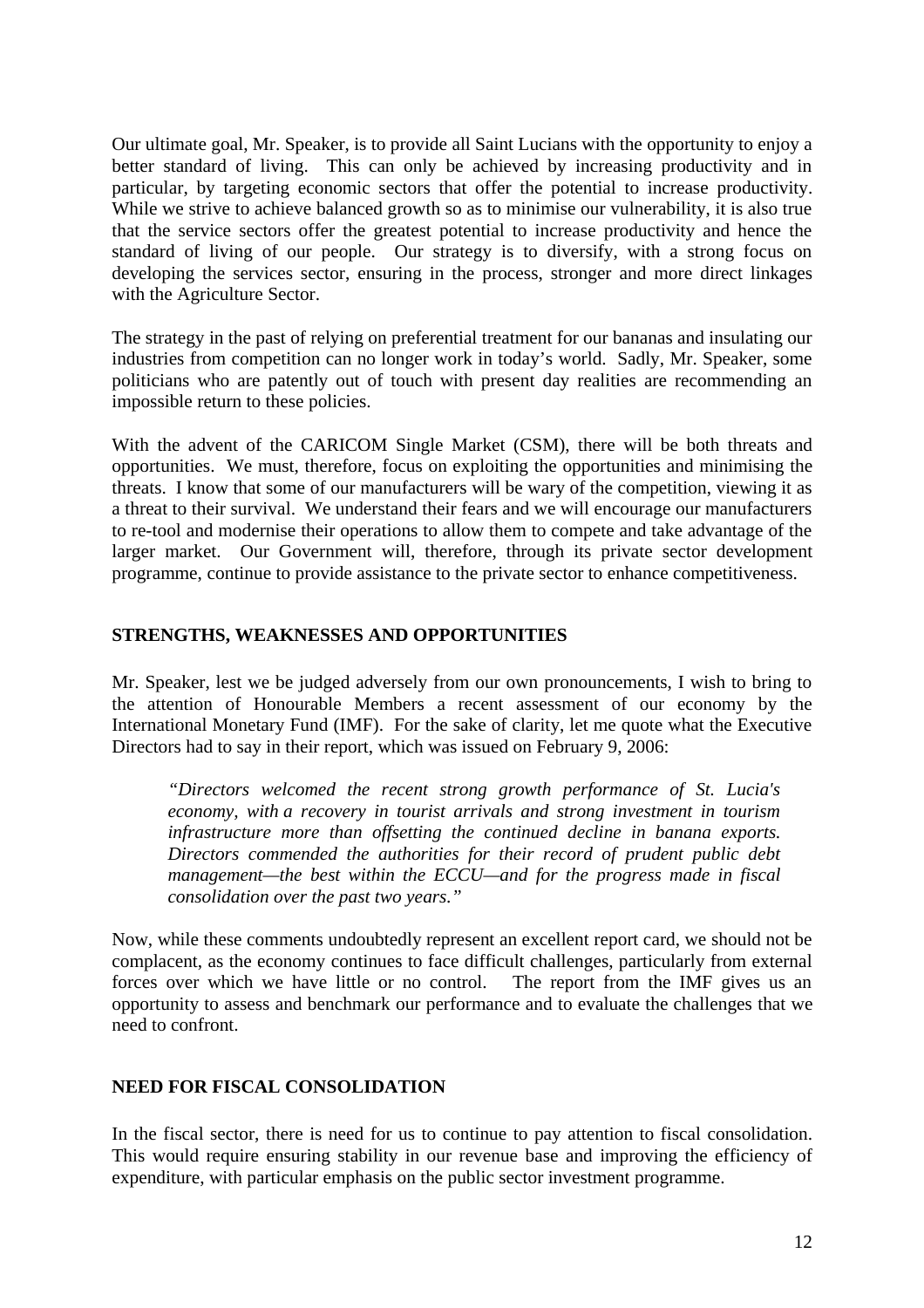#### **COPING WITH HIGH FUEL PRICES**

As you are aware Mr. Speaker, fuel prices have been the focus of our attention over the last year. Undoubtedly, you have been following the erratic movements in the international price of oil and I am sure that you, along with the citizens of Saint Lucia, have been concerned about the impact that oil prices have had on the price of items that we import for consumption. There should be no doubt in our minds now that oil prices have a significant impact on the cost of living in Saint Lucia. More importantly, we continue to be concerned about the effects that the escalating prices have on eroding our revenue base.

A significant percentage of our Consumption Tax on imports comes from oil imports. Whenever international oil prices increase and we do not make the commensurate adjustments, Government loses revenue. This, of course, has the effect of limiting our ability to fund our operations. The IMF has identified this as a threat to our fiscal position.

Mr. Speaker, the present situation is precarious and untenable. Over the period 2002-2005, oil prices have increased by more than US\$30 per barrel, reaching as high as US\$70 per barrel. While oil prices averaged in the range of US\$60-\$66 per barrel over the first three months in 2006, prices have increased considerably in the month of April, reaching a peak of US\$75 per barrel on April 21. Given the continued geo-political uncertainties in the Gulf, especially Iran's nuclear standoff with the international community and disruptions in the supply in Nigeria, the prognosis is that oil prices will remain in the range US\$65-US\$70 per barrel.

#### **CONSUMPTION TAX ON PETROLEUM**

Government has, to the extent possible, adopted an energy pricing policy which aims at keeping retail prices fixed in the face of rising oil prices. This policy has been undertaken at great cost, resulting in the erosion of Consumption Tax revenue from petroleum. Mr Speaker, as I speak, the Consumption Tax rate is negative, which in effect means that Government is subsidising the cost of fuel. The current subsidy is around 19 cents per gallon. While the Government will do all in its power to minimise the inflationary impact on the consumer, the current policy, is simply unsustainable.

#### **SUBSIDISING THE COST OF LPG**

It is not only unleaded fuel that is subsidised from time to time. The Government has continued its policy of subsidising the cost of LPG or "cooking gas" as it is more commonly known, in an attempt to reduce the cost of living to consumers. The current subsidy on LPG is 59 cents per pound, which in effect amounts to a subsidy of \$14.75 per 25 pound cylinder. In other words, Mr. Speaker, every single time someone buys a small cylinder of "cooking gas", Government is paying \$14.75 to ensure that the price of that cylinder remains at a level that Saint Lucians can afford.

We will continue to monitor the situation. If prices remain high and do not recede, then the Government will have no choice but to join other CARICOM States and announce increases.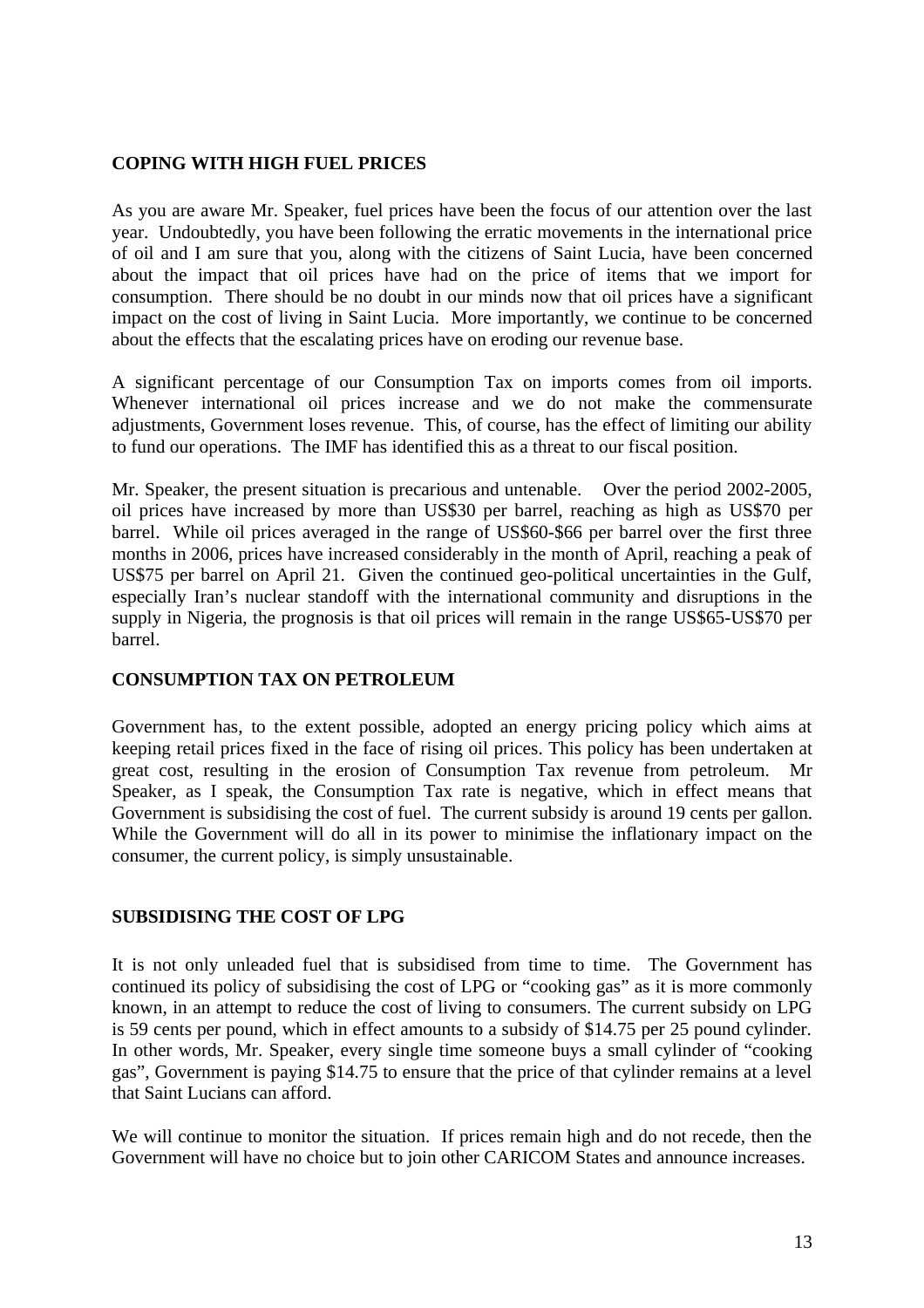The constant movement in oil prices points to the need to look into alternative ways by which revenue can be collected on a more transparent and consistent basis. So, during the course of the year, Government will be undertaking an assessment of a mechanism that will accomplish this objective. We are aware that other CARICOM States have implemented procedures to stabilize their revenue intake, and so we will be pursuing this initiative along with a proposal that was tabled at a recent ECCB Monetary Council meeting in February this year.

This review will also include an assessment of the request by Petroleum Dealers for an increase in dealer margins. They have been knocking on the door for some time.

#### **EXPENDITURE MANAGEMENT**

Another challenge for which we see an opportunity is to improve our expenditure management policies. While we have been able to contain our expenditure within tolerable limits, resulting in a current account surplus, we must be vigilant in containing costs, improving the efficiency of expenditure and in particular, improving the quality of the services delivered by Government. We must ensure that taxpayers get value for money. Our objective is to formulate a sustainable medium term framework, which will be underpinned by a comprehensive three-year Capital Investment Programme. In the area of Current Expenditure, we must aim to improve public service delivery and reduce wastage. By curbing wastage, more resources become available for other important Government services.

We will continue our objective of streamlining the way the Public Service does its business. For the avoidance of doubt, Mr. Speaker, I must restate and re-emphasise that Government is not contemplating the laying off of Public Servants. However, we must agree that we can do things better, more cost-effectively and with greater efficiency. This is the challenge and the opportunity that can make a difference in improving our expenditure management. So during the financial year I will be imploring our Public Sector Reform Unit, Permanent Secretaries and Heads of Departments to pursue initiatives that will enhance service delivery to citizens and improve productivity.

Mr. Speaker, during the course of our Budget discussions with agencies, many expenditure initiatives were submitted on the basis of a priority need for Cricket World Cup 2007. It was interesting to see the number of proposals that were submitted. Unfortunately, many of these proposals could not be entertained because of their costs. But I want to challenge Public Sector managers that in the same way that a proposal can be submitted to incur additional costs, they should submit proposals that improve efficiency and reduce costs. Surely, the creativity that was used in submitting these new initiatives can be used to fashion ways of keeping expenditures down.

#### **PRIORITISATION AND MONITORING**

Another challenge aligned with expenditure management is the need for improving prioritisation and monitoring of the Capital Budget. We have observed that Government agencies, with the best intentions, program expenditure for which there are inordinate delays in implementation. We know, Mr. Speaker, that delays in the receipt of donor funding has been a major problem. However, another major reason for the tardiness is the capacity of agencies to manage their capital programmes. A common problem is that projects are poorly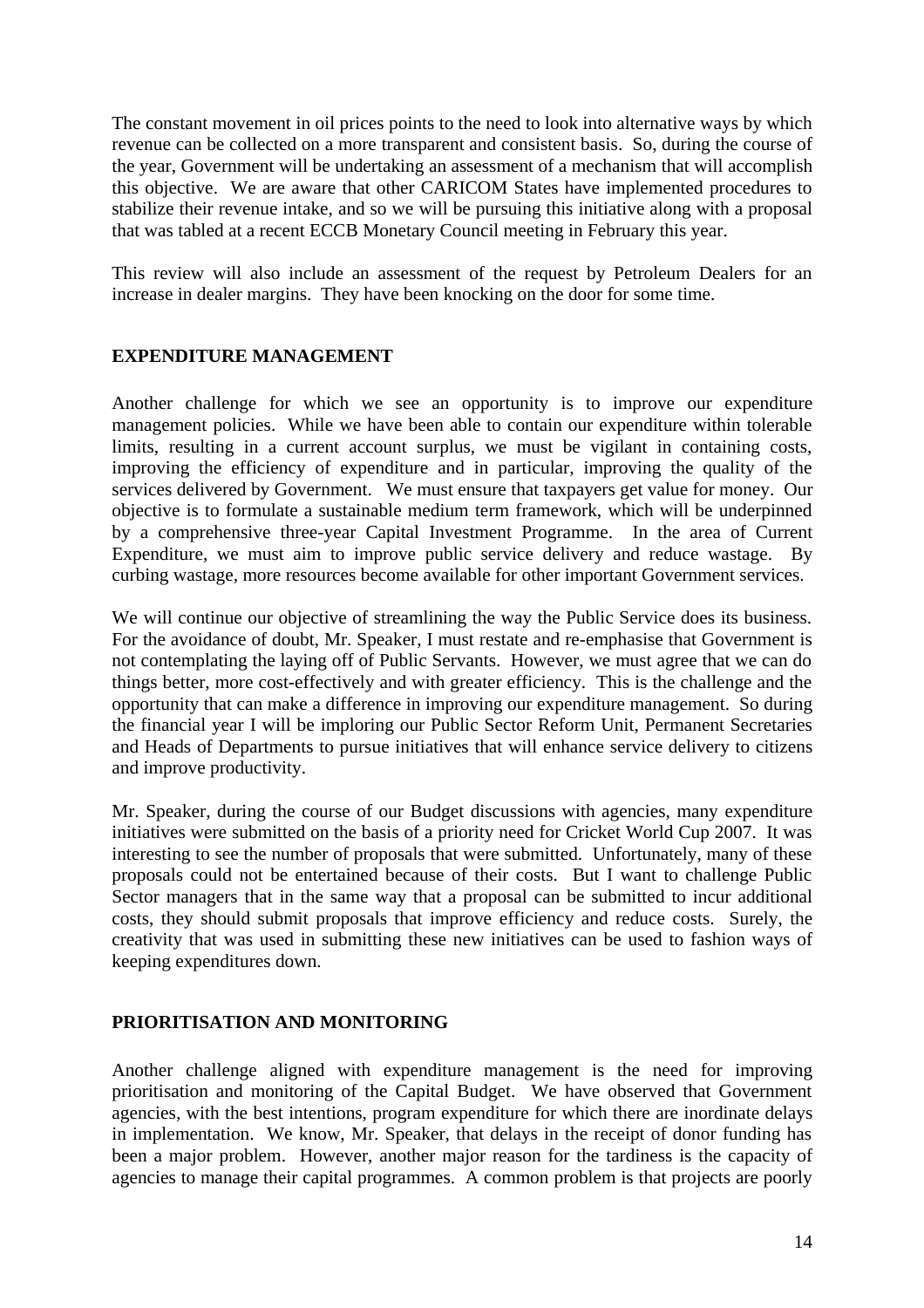prepared and an unstructured approach is often taken with respect to monitoring. Hence, there is a need to approach project preparation and planning more scientifically and include only well-conceptualised projects on our work agenda. Yes, the Government will want to ensure that its priority projects are pursued. But herein lies the challenge and the opportunity. Get it right and we would have achieved the objective of timely completion at the least cost possible. This challenge is not insurmountable, as there is evidence in recent times, of projects that have been started and completed on time and with cost savings. We therefore need to learn lessons from the successful projects that have been implemented.

#### **IMPLEMENTATION OF ECONOMIC STRATEGY**

Mr. Speaker, the most critical constraint that we face in transforming our economy is the limited skills of our labour force. Human resource development is at the heart of the success of economies that have recorded sustained growth and development. Recognising this, our Government has embarked on the implementation of Universal Secondary Education, the establishment of the Vieux Fort Technical Institute and the continuation and expansion of skills training programmes by the National Skills Development Centre (NSDC). These programmes will go a long way in providing the new skills required for the new economy.

Government will continue to implement measures that will support and catalyse the growth and transformation of the economy. In particular, Government will aim to eliminate bureaucratic hurdles and bottlenecks that impede the growth of business. I understand that the implementation of the ASYCUDA++ pilot project in Vieux Fort has significantly improved the efficiency of the Customs Department, resulting in reduced processing time for clearing goods. While Government will focus on simplifying the bureaucracy, there is also a need to ensure that parallel measures are taken to safeguard our revenue.

Mr. Speaker, Government will continue to make the necessary investments in infrastructure that are required for a growing economy. Investments in roads and water are critically needed to support the growing economy. I will expand on the specific programmes later on in my presentation.

Finally, Saint Lucia will need to review its tax policy and tax structure in the light of the changing structure of its economy and the regional economy. I shall again elaborate on this matter a little later on.

#### **PART 3**

#### **BUDGET PROPOSALS**

Mr. Speaker, everyone knows by now that we will be hosts to the 2007 Cricket World Cup. Indeed, the Government of Saint Lucia has borrowed funds to facilitate the development of facilities and for other necessary preparations, including some very important legacy components. It is perhaps opportune that I remind Saint Lucians that it is the Government of Saint Lucia, and not the ICC or any other entity that is funding all of our preparations for the Cricket World Cup. Therefore, every playing facility that is upgraded, be it the Mindoo Phillip Park or the Gros Islet Playing Field, all of the flood lights that are installed at the Beausejour Cricket Ground, every yard of public road that is rehabilitated along the Beausejour Bella Rosa road, all of the improvements in our Emergency Medical Services and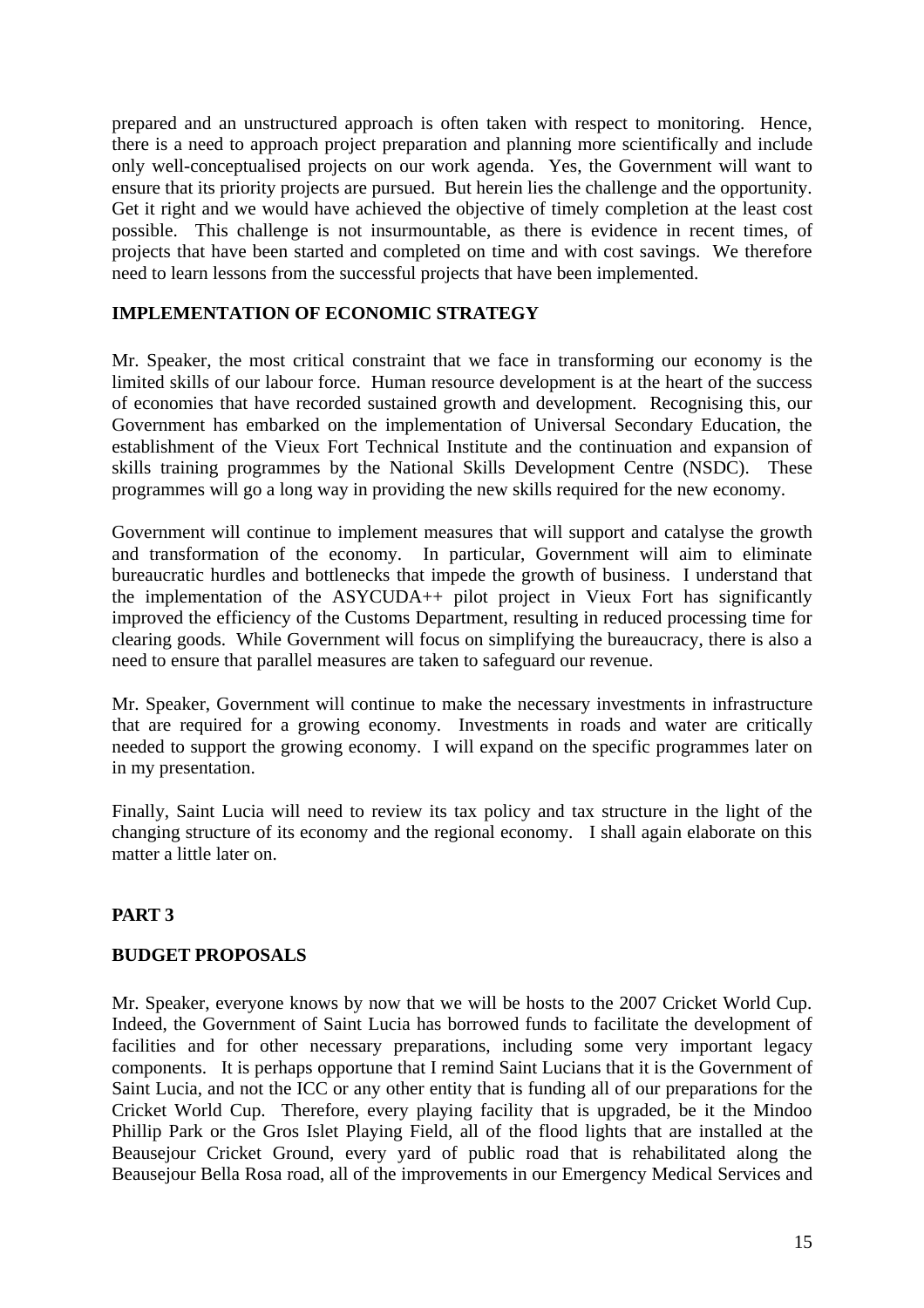our Security Services, every volunteer who is trained, and every one of our communities that is branded, is paid for by the Government of Saint Lucia.

Our guiding principle has been that we want to host the best Cricket World Cup ever and that the event should bring economic benefit for as wide a cross-section of our population as possible. Moreover, while we strive to do so, we must recognize that we are a developing country, and that the hosting of the Cricket World Cup is just one of the many challenges that we must face.

#### **THE AFTERMATH OF CRICKET WORLD CUP: A SOFT LANDING?**

But Mr. Speaker, the Cricket World Cup event will come and go and after all the euphoria of hosting the exciting matches and the thousands of visitors, we will all be holding our collective breath and wondering what next. Will we be able to cope with the expansion that was created in our economy? Will there be, as some predict, a hard fall for the economy? Is our economy doomed for a period in the doldrums in the post Cricket World Cup period?

We do not pretend to be clairvoyant Mr. Speaker, but these are questions that we considered very carefully when we made the decision to bid to be a host venue in the 2007 ICC Cricket World Cup.

Our predictions are that our economy will grow by no less than 6.6% and 5.4% in 2006 and 2007 respectively. Our projections show a reduced GDP growth in 2008 and resurgence in 2009. Our analysis shows that the inevitable slowdown in investment associated with the completion of major projects will be offset by an increase in consumption related to the increased employment generated by the new hotels. Of course, Mr. Speaker our predictions need to be tempered with the uncertainties that inevitably arise when one is making economic projections so far down the road. More specifically, I wish to point out that certain events, over which we have no control, like a world recession or an oil price shock, could derail our projections. However, what these predictions assist us in doing is to take a more clinical look at the areas of economic activity to which we should pay attention.

And herein lies our ability to influence whether the aftermath of the 2007 Cricket World Cup will be a hard or soft landing.

Mr. Speaker, there are some things that we do know. We know that there is going to be an increase in hotel rooms, a legacy of the event. So we need to make every effort to keep these rooms filled after the event. Therefore, it will be necessary for us to start working with the property owners to see how we can work collectively to ensure that occupancies remain high. This calls for strategic marketing initiatives, increasing the airlift and ensuring that our service delivery remains at extremely high levels.

We also know Mr. Speaker, that a legacy of the Cricket World Cup will be the enhanced skills of our people in the service, construction and entertainment sectors. These new found skills will be available to enhance our productivity. With productivity gains, this country can move the productivity quotient to higher levels. And I dare say Mr. Speaker, this will serve us well in the CSME environment.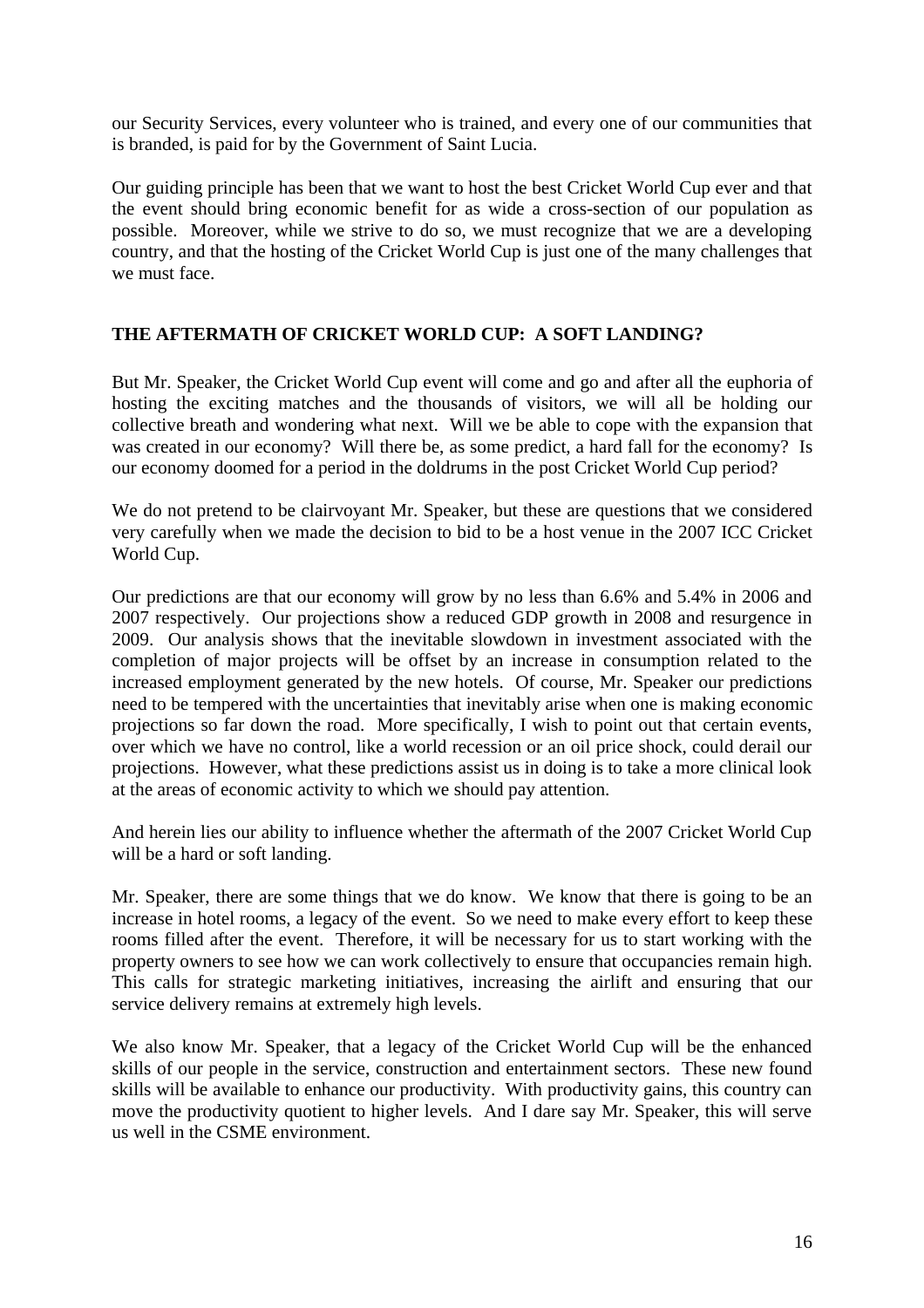Another legacy that will benefit this country is the improvement in some of our major sporting facilities. This will undoubtedly enhance our ability to become a sports centre in the region, serving as an attraction for regional and international sporting events, especially cricket.

Our national security and health and emergency services systems and infrastructure will also be significantly enhanced as a result of the investments that will be made for Cricket World Cup. The positive impacts of these improvements will be felt and appreciated both within our resident population as well as in the tourism sector.

So are we going to have a hard or soft landing? I suggest Mr. Speaker, that the answer to that question depends on us. If we seize the opportunities, if we are bold and make timely policy interventions, I believe that we will have a soft landing.

#### **CONCESSIONS FOR CAR RENTAL SECTOR**

Cricket World Cup, Mr Speaker, will place heavy and extraordinary demands not only on our infrastructure but also on the availability of services. One sector that will come under severe pressure is the Car Rental Sub-Sector**.**

I am advised by the Association of Independent Automobile Owners that the current combined fleet of the members of the Association is approximately 600 vehicles. They estimate that the existing fleet should be increased to 750 vehicles to meet the expected demand during and after the Cricket World Cup.

The Government is also concerned that there is equity of treatment across the sub-sectors in the Tourism Industry. Concessions have already been extended to hotels, bed and breakfast providers, and of course, taxi-drivers, all in the build up to Cricket World Cup.

Having reviewed the expected demand, Government has agreed to a 100 percent waiver of Import Duty and Excise Tax on the purchase of new vehicles by companies and individuals engaged in the Car-Rental Sector, subject to the following terms and conditions:

- (1) The concessions will apply only to vehicles purchased and landed in Saint Lucia during the period May 15, 2006 to February 28, 2007;
- (2) Purchasers will be required to pay Service Charge and Environmental Levy on the vehicles as required by Law;
- (3) Car Rental Operators must:
	- I. Be declared "approved" operators by the Ministry of Tourism and be in existence as of April 25, 2006;
	- II. Confirm the use of the vehicles purchased, or imported exclusively in the Car Rental Sector; and
	- III. Retain vehicles that are granted the concessions for a minimum period of three (3) years. Thereafter, the vehicles may be sold without the payment of Import Duty and Excise Tax.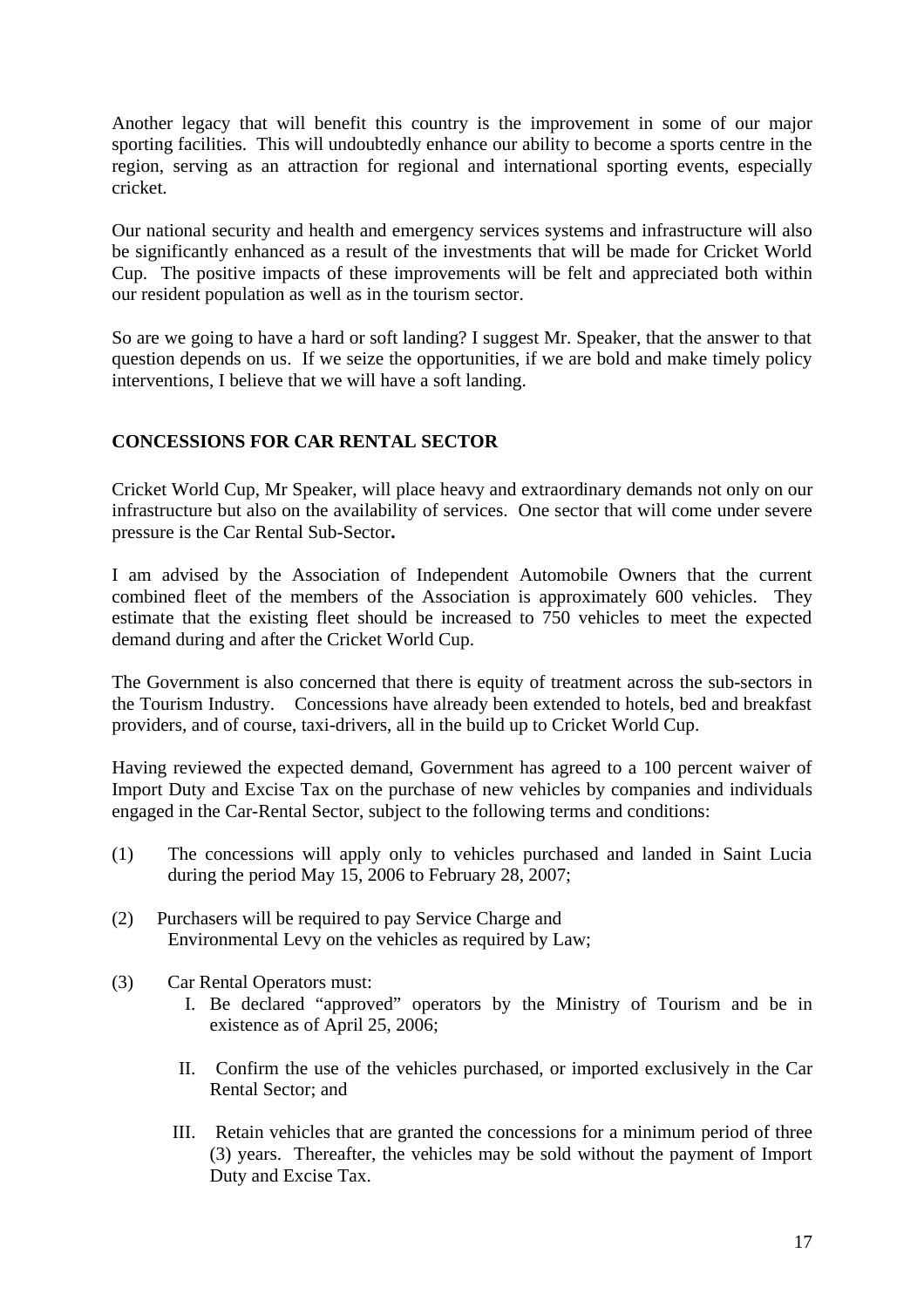Any breach of these conditions will render a defaulting operator liable to the payment of the Import Duty and Excise Tax foregone.

#### **PROPERTY TAX ANXIETIES**

Mr. Speaker, I wish to touch on an issue that has attracted considerable concern and anxiety throughout the length and breadth of Saint Lucia. I refer to the ongoing assessments for Property Tax.

I wish to emphasise the following:

- 1. Property Tax legislation has been in existence since 1950;
- 2. Up until 2001, homeowners, depending on where they lived, paid one of three rates of Property Tax – 7 percent, 8 percent or 14 percent – on the assessed rental value of their properties;
- 3. In 2001, Government reduced the rate of Property Tax to a single rate of 5 percent. I repeat, Mr. Speaker, this Government reduced the rate that it inherited;
- 4. This Government exempted three categories of persons from the payment of Property Tax:
	- a. Persons who qualify as pensioners as defined in the National Insurance Act;
	- b. First time home owners who carry a mortgage. Depending on the value of their mortgage, they will either be totally exempted or receive a rebate;
	- c. Persons whose household income is less than \$6,000 per annum.

How then, Mr. Speaker, does a poor person owning a small house end up paying Property Tax? The simple fact is that if a family owns less than \$6,000 per year then that family does not pay Property Tax.

Further, Mr. Speaker, there is provision in the law to grant the waiver of Property Tax on the basis of poverty.

I repeat for emphasis, Mr. Speaker, the exemptions just outlined were introduced by this Government. All of these provisions are enacted in Section 7 of the Land and House Tax Act, Cap 15:13 of the Revised Laws of Saint Lucia.

There is one other aspect that I wish to address. In the 2003/2004 Budget Address, I announced that Government would further amend the Land and House Tax Ordinance to exempt all pensioners from the payment of Property Tax once their sole source of income is a pension. The amendment has not yet been enacted and I pledge to ensure that it is done in this Parliamentary session.

Mr. Speaker, I do understand the anxieties about the assessments. However, some who complain will in fact be exempted. The current exercise is necessary to determine who qualifies to pay Property Tax and who ought to be exempted. It is only the assessments that will provide accurate information. Every citizen must remember that they have a right to appeal against any assessment conducted by designated officials of the Inland Revenue Department.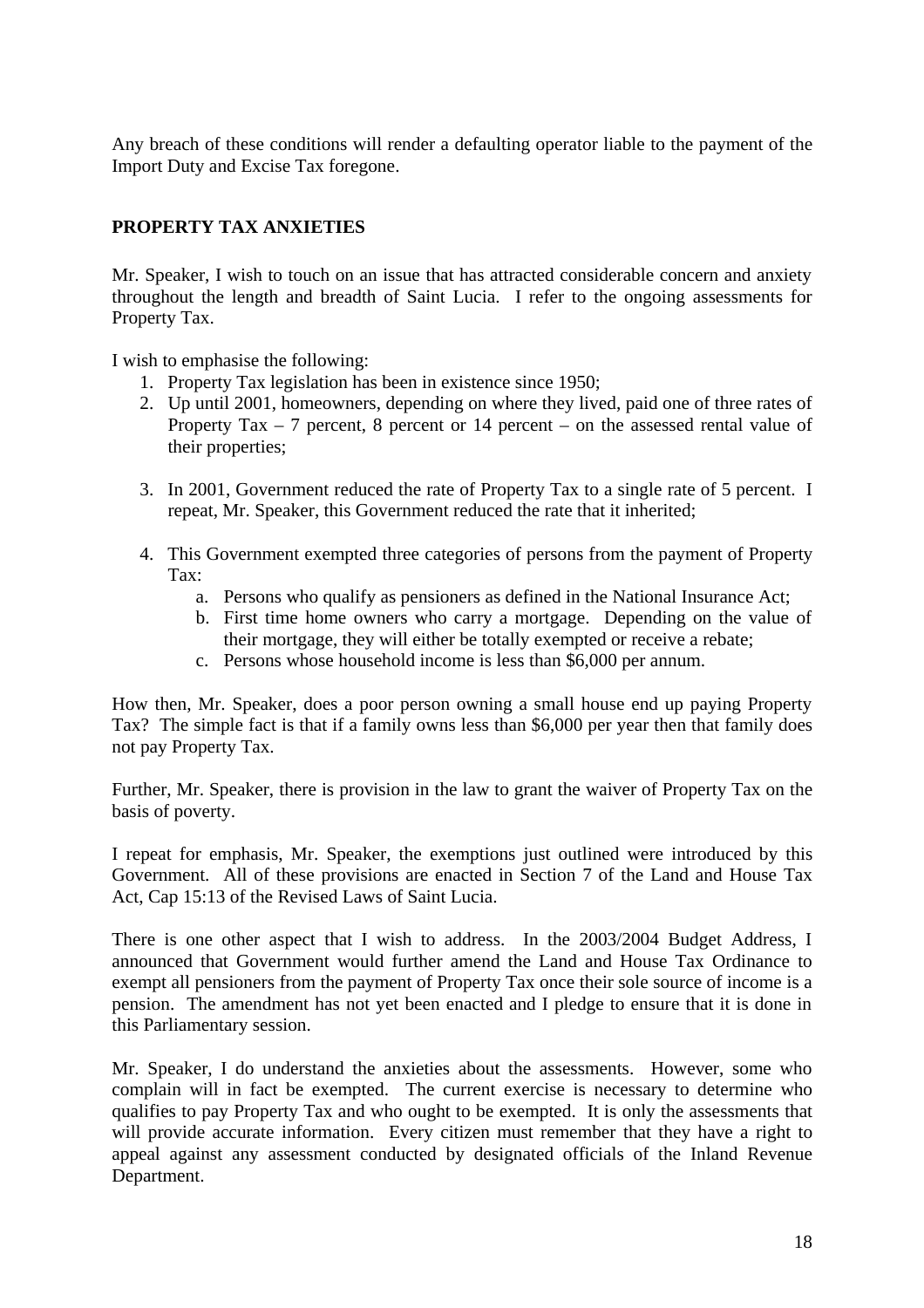I hope, Mr. Speaker, that this information, although already clearly stated in the 2001/2002 Budget Address, will assist Parliamentarians to respond to the misinformation that is circulated by those whose sole objective is mischief.

#### **SETTING MINIMUM WAGES**

Mr. Speaker, in recent times there has been considerable debate over the issue of the minimum wage of persons employed in the construction sector. At present there are no legislated minimum wages for construction workers, particularly labourers. The practice has been to pay labourers a wage based on the rates in the Agriculture Sector.

I am informed that the Minister with responsibility for Labour Relations, acting under the Minimum Wage Act, has appointed a Commission to advise and make recommendations on all matters relating to the fixing of a minimum wage and terms and conditions of service. It will take some time before the Commission submits its report to the Minister.

Meanwhile, Government cannot allow inconsistency of rates to prevail, particularly in the construction sector. Indeed, the Government can neither tolerate nor accept a situation where employees who are engaged in public sector contracts are paid rates below the accepted minimum rates.

Pending the report of the Minimum Wage Commission, Government has decided that, in the interim, the issue of the minimum wage for labourers on construction sites should be put beyond doubt. To that end, legislation will be introduced to establish the minimum wage for these workers at EC\$55.00 per day. Legislation is currently before the House and I would like to urge Honourable Members to give it their blessings in this Session.

#### **COST OF LIVING CHALLENGES**

Mr. Speaker, a frequent topic on our Talk Shows these past few weeks, has been the issue of rising retail prices. No citizen is immune and all have been affected. All kinds of reasons have been offered for this phenomenon. Some say it is because there is no competition in the supermarket business. Others blame the absence of price controls. Still others say that the increases in prices have to do with "greed".

Before I indicate what options are available, I want to spend a few minutes to explain the regime of taxes that applies to food items.

Imported food is subject to three taxes, namely Import Duty, Consumption Tax and Service Charge. The Environmental Levy, contrary to what some believe, does not apply to food items. In other words, food items are exempted from the Environmental Levy.

The rates of Duty for all imported goods into Saint Lucia are CARICOM-determined rates. We do not set these rates. They are set by CARICOM because all CARICOM States have a common rate of duty, usually described as the Common External Tariff, on goods originating outside of CARICOM. The objective is to protect goods produced in CARICOM. We cannot change these rates of duty without seeking and obtaining the approval of CARICOM.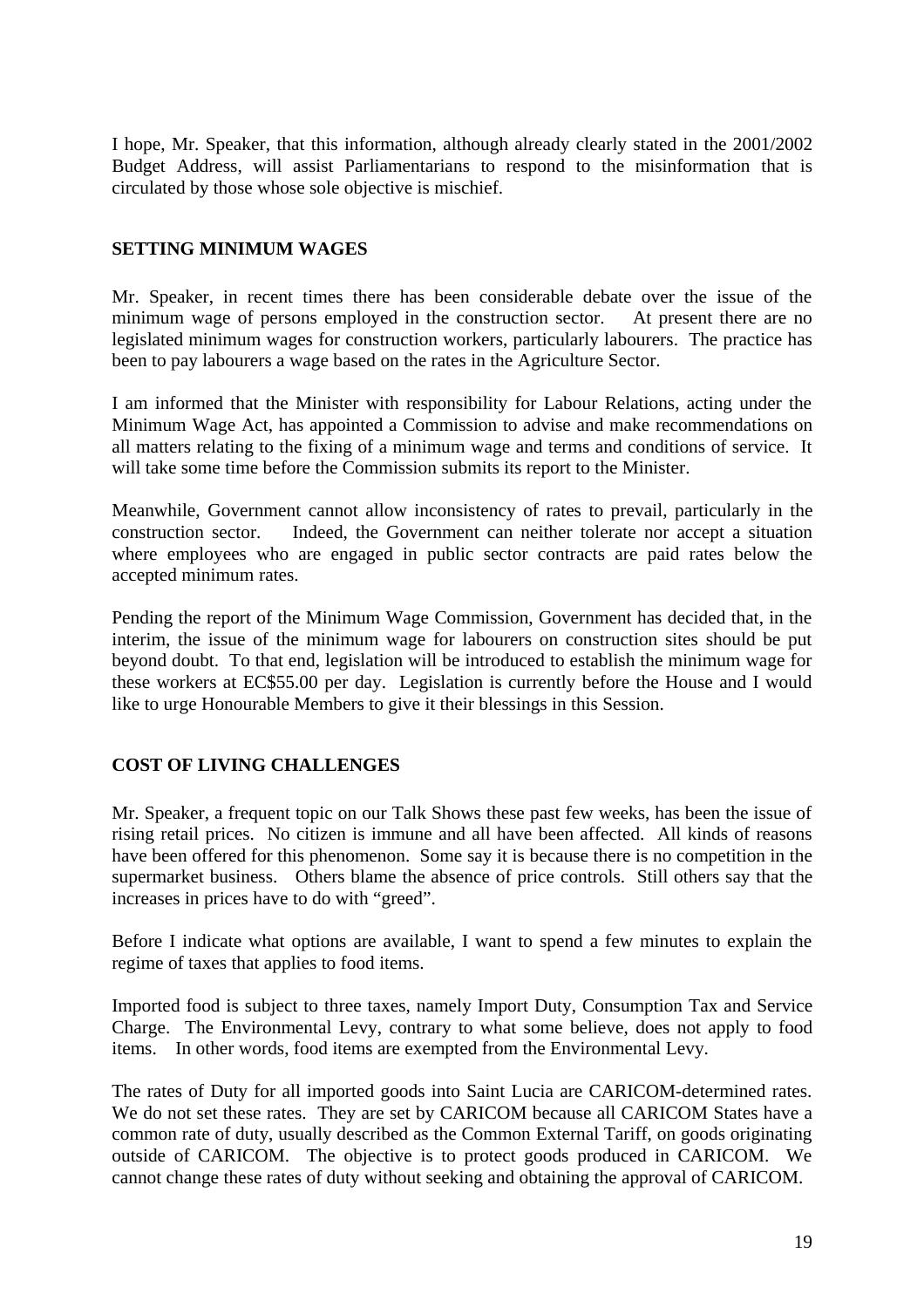Then there is the regime of Consumption Tax. The Consumption Tax, introduced in Saint Lucia in 1968, is a domestic tax, which applies to all goods on a non-discriminatory basis. In recent years it has been adjusted upwards in order to compensate for losses in revenue arising from the changes in duties. Some items like potatoes, garlic, some peas and beans do not attract any Consumption Taxes. Others do, and the rates may vary from  $0 - 5$  percent, 5-15 percent and exceptionally 0-25 percent.

One commodity group that has attracted considerable interest in recent times is milk and dairy products. Several citizens have approached me to complain about recent increases in the price of milk. However, Honourable Members would be surprised to know that Government charges no duty on milk and milk products. There is, however, a 5 percent Consumption Tax. In effect, Mr. Speaker, contrary to the popular belief, the increases in the price of milk and milk products have little or nothing to do with increases in Duty.

Service Charge, Mr. Speaker, applies to all goods entering Saint Lucia and was introduced in 1989. Currently, it is set at 5 percent.

When determining the respective rates, the challenge for any Minister of Finance is to balance the rates in such a way as to enhance the opportunities available to local producers, while simultaneously safeguarding the interest of the consumer. Take an item like tomato ketchup. The duty imposed on this commodity is 30%. If CARICOM had to reduce the duty on tomato ketchup, then ketchup imported from outside of CARICOM would become cheaper, competing directly not only with Baron's and other locally produced ketchup, but with all other ketchup produced in CARICOM. The same applies to chicken parts. Chicken is a staple in our diet. If Government, decided, for whatever reason, to reduce the CARICOM-imposed rates of duty on whole chicken, then we might as well say goodbye to locally produced whole chicken, because the imported chicken would become considerably cheaper than our locally produced chicken. Interestingly, Mr. Speaker, the Government does not charge or impose any Import Duty on chicken backs, wings or legs; only Consumption Taxes apply.

There is, Mr. Speaker, one other myth that I wish to expose. Contrary to the popular view, price controls do not prevent increases in the retail prices of commodities. Price Controls normally limit the profit mark-ups that a retailer is allowed to enjoy. Thus, if the importer is compelled to pay more for the items from abroad, for example, because the cost of fuel has increased, then the price of the items will still show increases on the shelves, even though the profit margin is controlled.

Mr. Speaker, I do not wish to down play the challenges that face us. Everywhere in the region, Governments are contending with increases in the cost of living. Earlier in my presentation, I pointed out that every Government has had to contend with rising inflation. There is no doubt that the increases in the price of fuel are primarily responsible for this inflationary spiral. The price of fuel has led to higher costs of production and expectedly, higher shipping costs. As long as the price of fuel continues to increase, so too, will the price of imported goods.

How then do we deal with this situation? Our Government, Mr. Speaker, will reduce the rate of Consumption Tax on a list of items.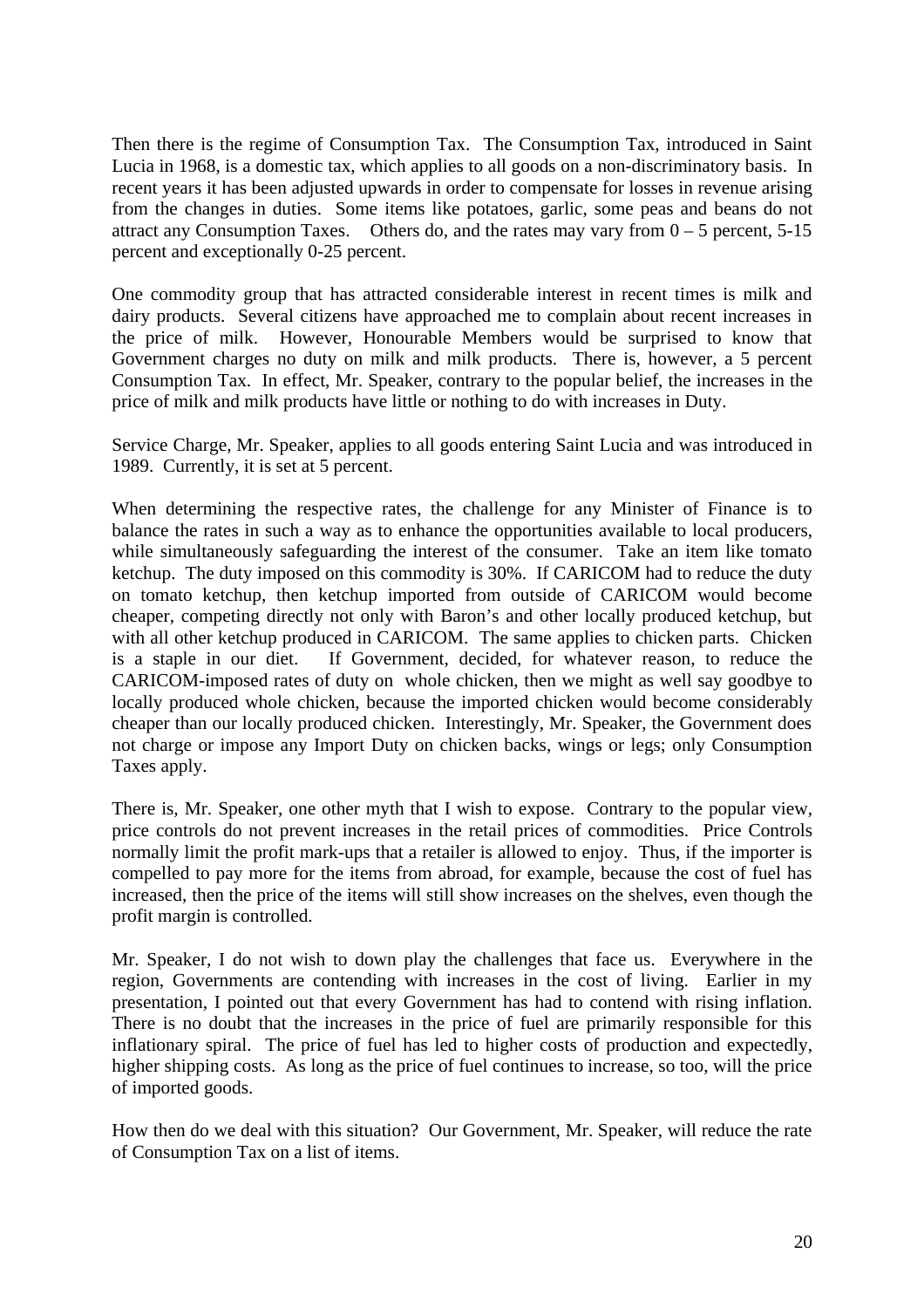I propose as follows:

| <b>Food Item</b>                 | Import | <b>Current</b>         | <b>Proposed</b>    |
|----------------------------------|--------|------------------------|--------------------|
|                                  | Duty   | <b>Consumption Tax</b> | <b>Consumption</b> |
|                                  |        |                        | <b>Tax</b>         |
| <b>Chicken Backs &amp; Necks</b> | 0%     | 5%                     | $0\%$              |
| <b>Chicken Wings</b>             | 0%     | 5%                     | $0\%$              |
| <b>Chicken Thighs, Breast,</b>   | 0%     | 5%                     | 0%                 |
| <b>Leg Quarters, Legs</b>        |        |                        |                    |
| <b>Chicken Drumsticks</b>        | 0%     | 5%                     | 0%                 |
| <b>Turkey Backs, Necks &amp;</b> | 0%     | 5%                     | 0%                 |
| <b>Wings</b>                     |        |                        |                    |
| <b>Turkey Drumsticks</b>         | 0%     | 5%                     | 0%                 |
| <b>Evaporated Milk</b>           | 0%     | 10%                    | 5%                 |
| <b>Powdered Milk</b>             | 0%     | 10%                    | 0%                 |
| <b>Red Kidney Beans</b>          | 40%    | 5%                     | 0%                 |
| <b>Disposable Baby Diapers</b>   | 0%     | 30%                    | 5%                 |
| <b>Canned Tuna Fish</b>          | 5%     | 10%                    | 5%                 |
| <b>Canned Mackerel</b>           | 5%     | 15%                    | 10%                |
| <b>Canned Sausages</b>           | 30%    | 20%                    | 10%                |

#### **UHC PILOT PROJECT: FREE TREATMENT FOR DIABETES**

Mr. Speaker, I will now turn from food to health, two related subjects.

Mr. Speaker, you have been hearing about Universal Health Care (UHC) for some time now. The UHC is truly a complementary programme designed to operate in synergy within the existing health service. UHC will cover pharmaceuticals, hospital services, substance abuse rehabilitation services, mental health services and overseas care. Consistent with this Government's philosophy, the UHC is predicated on the principles of social justice, where no resident is left out. The UHC will dramatically improve the way that all health services are delivered.

In order to learn some critical lessons, and in the interest of prudence, we have decided to approach the implementation of UHC in a phased manner. We are phasing it in through the launch of some critical pilot programmes, which shall permit us to learn some early lessons and take corrective action where necessary.

Our test case is a pilot programme of free treatment for persons suffering with diabetes, and persons with diabetes accompanied by hypertension. This pilot is designed to deliver comprehensive outpatient care to diabetics including access, at no charge, to anti-diabetes and anti-hypertension medications. We chose this disease to pilot our pharmaceutical package for a number of reasons, but primarily because of the burden of this disease.

Diabetes (Pissa Doux) is a major disease, causing death and disability in Saint Lucia. Our health statistics show that 124 persons are dying every year, with diabetes identified as the principle cause of death, making it the number one leading cause of death. The damage that diabetes causes cannot be quantified only in terms of death because diabetes is also a major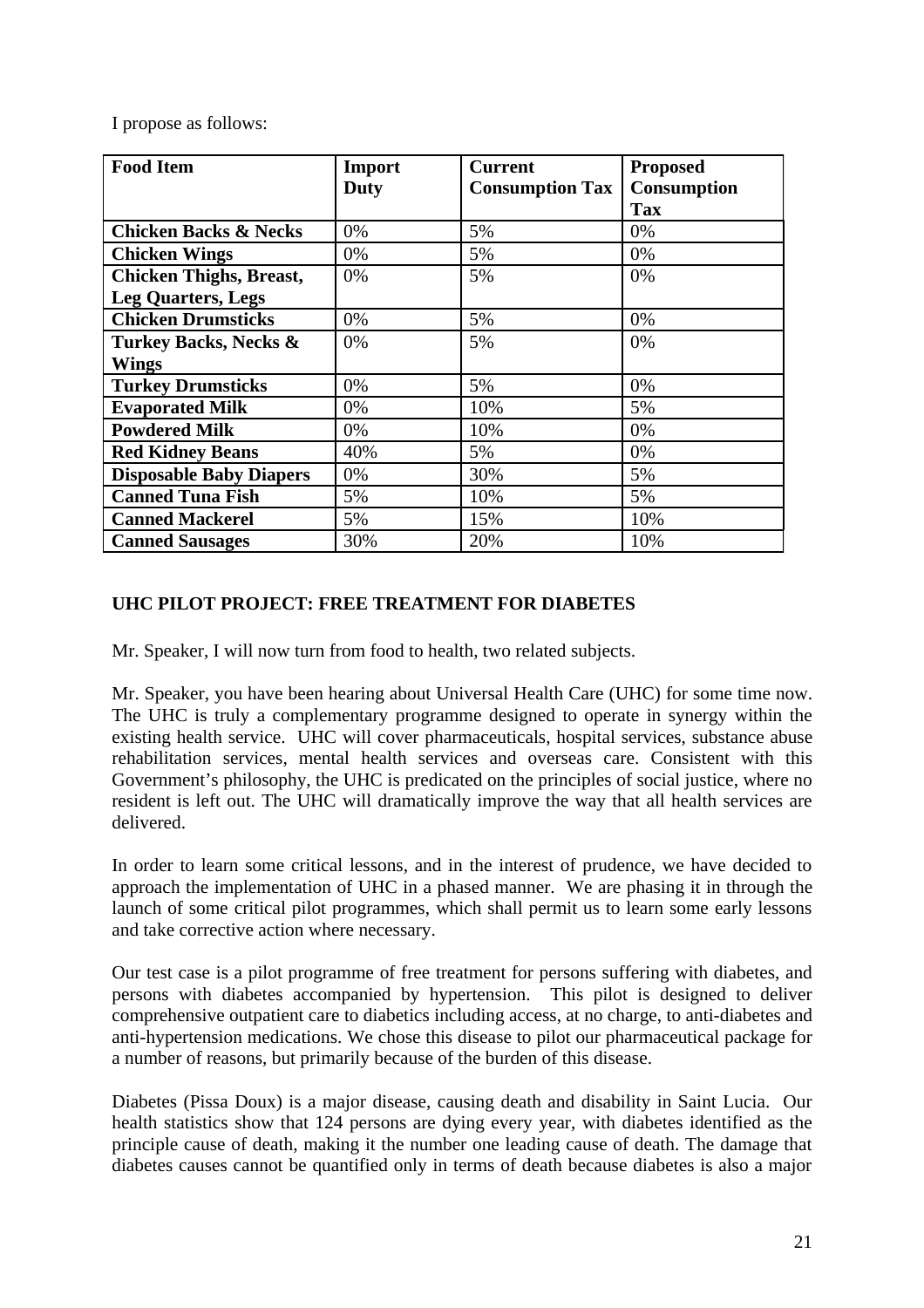contributor to persons losing their legs, becoming blind and developing kidney disease. Our health officials estimate that 20 percent of Saint Lucians over the age of 40 years suffer with diabetes. This translates into 8,000 people with diabetes and in need of care. Most alarming is that an estimated 50 percent of persons who are diabetic do not know they are diabetic. The true cost of diabetes is indeed staggering. Therefore, we are going to ensure that there is widespread screening for diabetes as part of the pilot.

We also know that many among us have to struggle to get their medications to manage this illness. Indeed, we know that many often diabetics have to go without vital medication because they cannot afford it. This pilot will eliminate that problem for diabetics.

As part of this pilot we are going to aggressively promote healthy diets and regular exercise, which is a strategy that will assist us in reducing the impacts of many other diseases and illnesses. These lifestyle practices should be implemented by all of us. The diet which we shall promote is one where we consume more vegetables and fruits, more ground provisions, more peas and beans, less saturated fats, oils and less animal products. This creates a synergy between agriculture and health. Mr. Speaker, I am saying we need to produce and consume more of our own local produce, not only because it is good for our local economy but because it is healthy.

After this particular pilot, which will end in nine months, we will continue the medications for diabetics and will introduce other elements of the UHC pharmaceutical package which will include medications for all persons with asthma, for cancer patients, for patients with various infections, pain medication and many others.

Our overall goal is to have a health system that plays its part in ensuring that people are productive and contributors to national wealth and development, because they are mentally, socially and physically well. We intend to forge ahead with the implementation of Universal Health Care and the other proposed health reforms because this is a Government that is focussed on people; a Government that cares about its people; and a Government that understands what its people need.

#### **URBAN RENEWAL IN CASTRIES**

Mr. Speaker, for many of our citizens, certain parts of the city of Castries have become unattractive, unappealing and unsafe. The areas to the east of Peynier Street and to the south of Brazil Street spring to mind, because the signs of decay are very visible. This is reflected in an increase in dilapidated buildings, crumbling street infrastructure, especially sidewalks and drains, and unplanned and unsightly developments.

The city too is becoming dysfunctional. The flow of pedestrian and vehicular traffic is stymied by sidewalk vendors on the one hand and haphazard street parking on the other.

Urgent and concerted action is required to present a more appealing and functional city to the thousands of residents who use it on a daily basis and the tens of thousand of visitors who grace our shores every year.

The challenge is both short term and long term. One of the long term solutions has to do with the rejuvenation of certain communities within the Castries Basin. Let us start with this.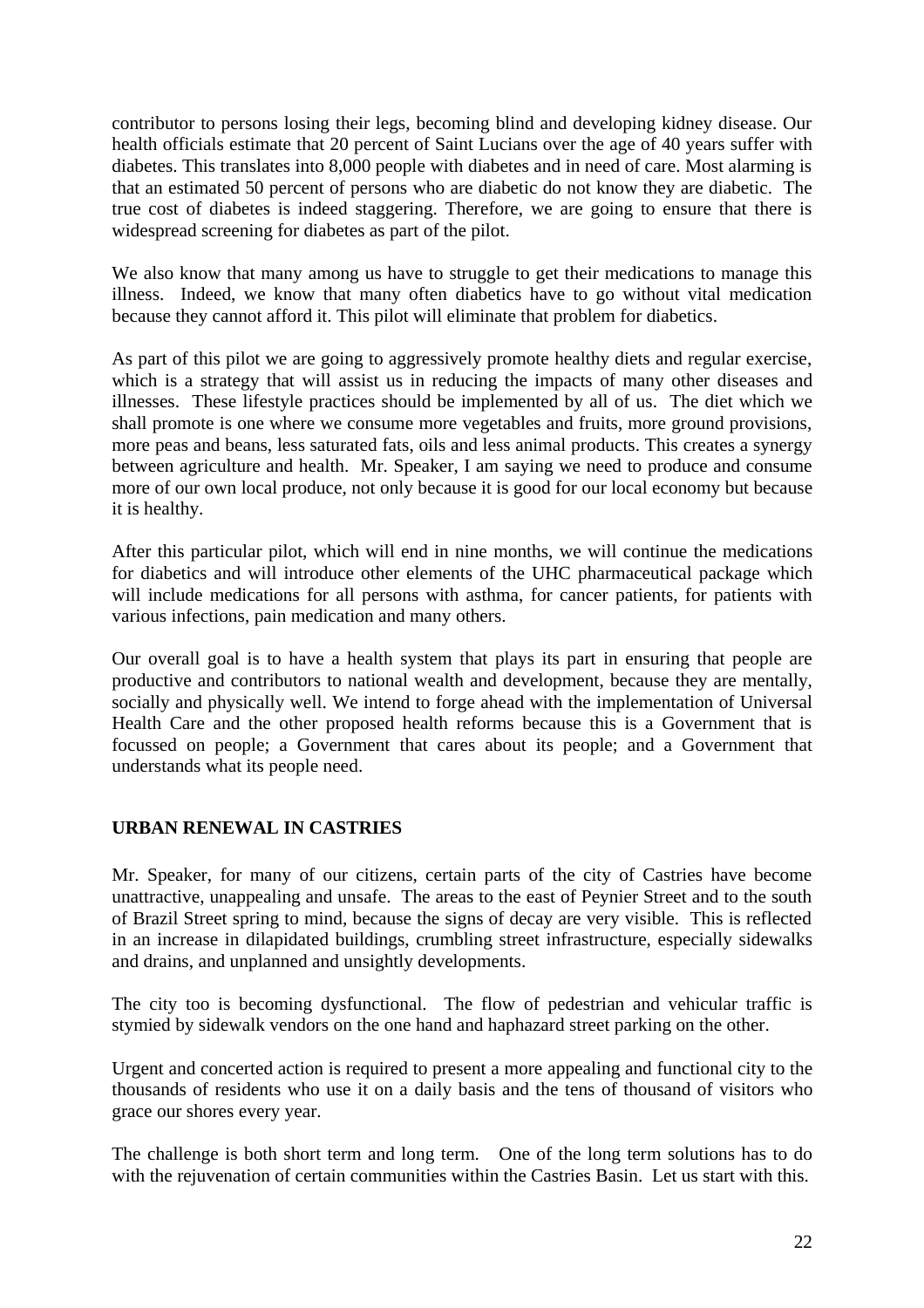#### **ACQUISITION OF LANDS FOR URBAN RENEWAL**

Mr. Speaker, in the 2005 Throne Speech, Her Excellency Dame Pearlette Louisy, our Governor General, addressed the overcrowding and indiscriminate squatting in the Castries Basin and its satellite communities. Her Excellency addressed the issue this way:

"Mr. President, Mr. Speaker it is well known that there is tremendous overcrowding in the Castries basin and surrounding urban areas. This is the unfortunate result of years of spontaneous and unplanned expansion of residential communities. It is also the result of urban drift and indiscriminate squatting. In many cases, this has led to intolerable social conditions and dangerous physical conditions: unauthorised construction, poor drainage, land slippage and worse.

It is now vital that there be a systematic rationalisation of such settlements to bring relief to residents and improve prospects for poverty reduction and wealth creation through the acquisition of land ownership and title.

Accordingly, my Government will, during this year, commence a resettlement program in Conway. Thereafter, similar processes will be undertaken in other communities based on economic and social analysis of existing conditions and determination of resident profiles. These tasks will be undertaken by the Ministry of Physical Development, Environment and Housing. Given the extent of the problems to be tackled, these processes are likely to be complex and lengthy and will require patience on all sides."

Plans are well underway to commence the resettlement of Conway residents and this financial year should see the commencement of construction of infrastructure on the selected site of relocation.

The problems in the wider Castries Basin are, however, more complex. Many of the residents live on properties rented from landlords, spanning in many cases, several generations. Citizens turn to Central Government for help but sometimes the Government is unable to respond because the land is in private ownership. In some areas, it is impossible to improve access because of the location of homes. Overcrowding has led to unacceptable and intolerable social conditions.

The first step in tackling these issues is for the Government to gain unimpeded access and ownership of the properties in question. Government, therefore, proposes to acquire these properties from their owners. Once this is done, the process of rationalisation can commence. This will entail the improvement and extension of existing infrastructure, the grant of title and ownership of the land occupied by existing families on terms and conditions to be offered by the Government, and the relocation of some residents to approved areas.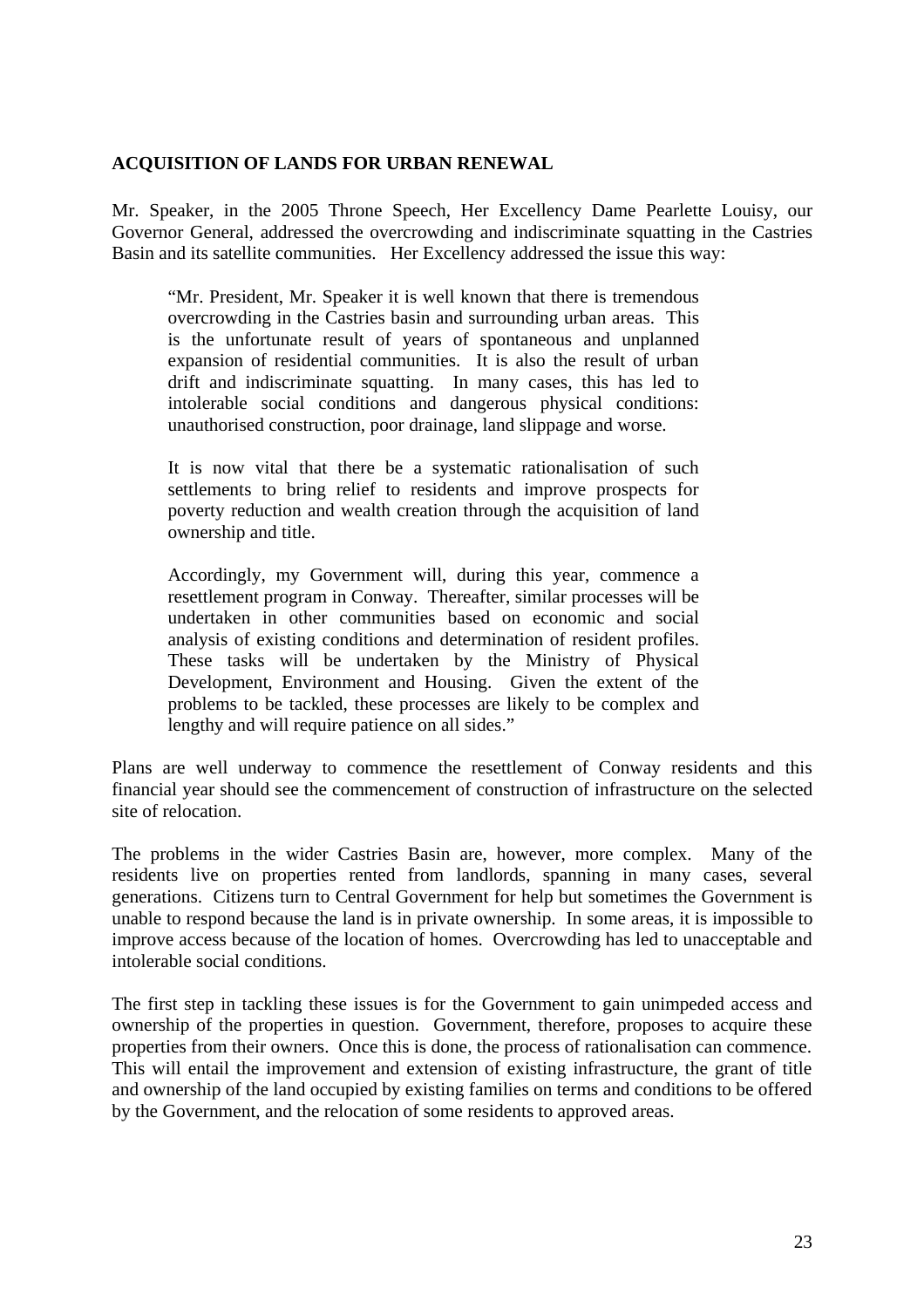Given the sheer scale and cost of this initiative, implementation will take time, and necessarily, must be phased. The Government will approach this challenge as follows:

- 1. First, the lands to be acquired will be identified and acquired in phases, commencing this financial year;
- 2. Prior to acquisition, the Government will hold discussion with the owners or the representatives of the owners;
- 3. This initiative will be managed by the Programme for the Regularization of Unplanned Developments (PROUD), a unit already established in the Ministry of Physical Development Environment and Housing. PROUD will be expanded and strengthened to cope with this new responsibility. Initially, PROUD will have to capture information and data about the residents. PROUD will be multidisciplinary in composition, outlook, and skills.
- 4. Where relocation is necessary to facilitate the construction of infrastructure, Government will identify sites for relocation of the persons likely to be affected.

Mr. Speaker, the Government has already identified the following communities for attention:

- Faux a Chaux
- Bananes
- Bagatelle
- Cedars
- Morne Du Don
- Marchand
- George Ville

Other communities will be added once the preliminary studies are completed. Acquisition of the areas in question will be phased over a cycle of three years.

Mr. Speaker, I wish to make it abundantly clear that until such time that the Government acquires these properties, the owners are entitled to rental payment from the persons to whom they are leasing.

#### **REPAIR AND REHABILITATION OF CASTRIES SIDEWALKS**

Over the years, Mr Speaker, there has been a noticeable and steady deterioration of the sidewalks in Castries, much to the distress of citizens. Some effort has been made to effect repairs to sections of the City, but at best, these efforts have been sporadic and piecemeal.

Our Government now proposes to undertake a comprehensive programme of reconstruction and rehabilitation of the City's sidewalks during this financial year. I propose to allocate \$2.3 million to this programme. I have no doubt that this programme will enhance the general appearance of the city and restore some of its legendary charm and appearance, particularly in those areas where no rehabilitation has taken place.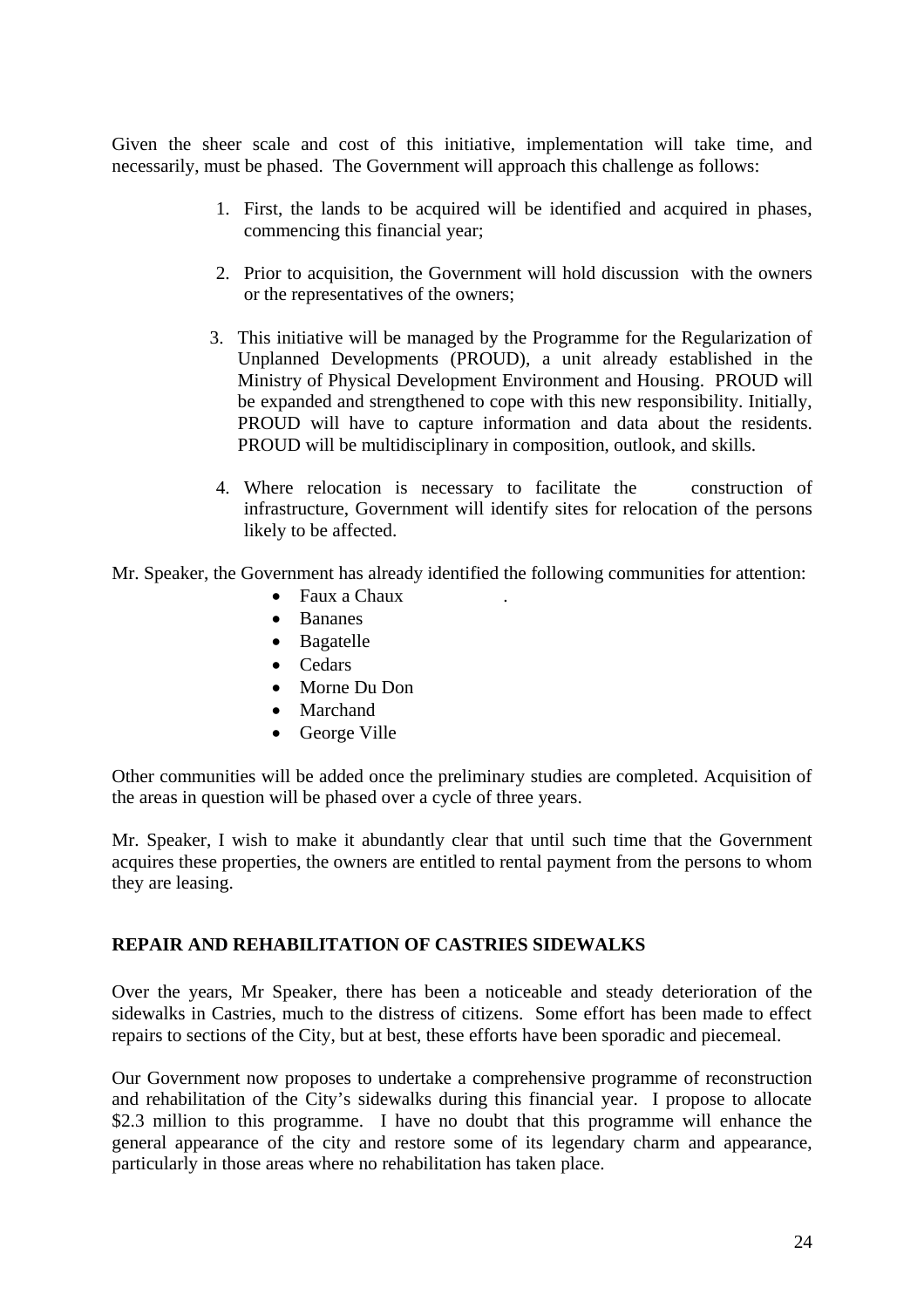The implementation of this programme will be the shared responsibility of the Ministry of Communications, Works, Transport and Public Utilities and the Castries City Council.

#### **CASTRIES WATERFRONT DEVELOPMENT**

Mr. Speaker, we recognize that the first image that our visitors get when approaching our City whether by boat, plane or car is the Waterfront. The Castries Waterfront has a long history of welcoming visitors and in times past was admired as one of the most beautiful ports in the Region. But alas, we can no longer boast that the Waterfront is as welcoming to the eyes as before.

The only recent development to the Waterfront has been the construction of the two phases of La Place Carenage by SLASPA. This Duty Free Shopping Mall, along with the recently completed Desmond Skeete Animation Centre, represent only the beginning of the realization of the potential for the development of the entire Waterfront. So, in order to continue this Development, SLASPA, along with its subsidiary Anchorage Investments Limited, the National Insurance Corporation and its subsidiary National Insurance Property Development and Management Company, and the Bank of Saint Lucia have come together to formulate a strategy for the redevelopment of the Castries Waterfront. Interestingly Mr. Speaker, two non-national entities have also expressed an interest in participating in the redevelopment of the Castries Waterfront. One of these entities is in the Cruise Industry.

The prospects for this Development are interesting and exciting. Permit me to share with this Honourable House some of the ideas that have been discussed so far. The area under consideration encompasses the entire Waterfront area, from the former Castries Yacht Centre to Sheds 4 and 5 along lower Jeremie Street.

The proposed development will be modular in nature and it is proposed that the following modules will be pursued:

- 1. Castries Yacht Centre, Ganter's Bay up to the tenders jetty adjacent to the restaurant "Froggy Jacks": most of the land in that area is owned by SLASPA and the Crown and it is proposed that the area be developed into an up-scale condominium complex, and a yacht facility with restaurants.
- 2. Pointe Seraphine, the reef and the access road to the Pointe Seraphine Shopping Complex: some portions of the land in this area are also owned by the Crown and NDC. It is proposed that this area is to be developed to cater to a mix of tourism, commercial and entertainment related activities.
- 3. The final module would involve the stretch of property along Jeremie Street, including the Vendors Arcade, the Port Police and Fire Stations, La Place Carenage, the Customs and Excise building and Sheds Four and Five. It is proposed that this area be developed to enhance the shopping experience for citizens and visitors.

Already, a committee, comprising board and council members of the NIC and SLASPA and other interests, has been established to pursue the most appropriate corporate development model.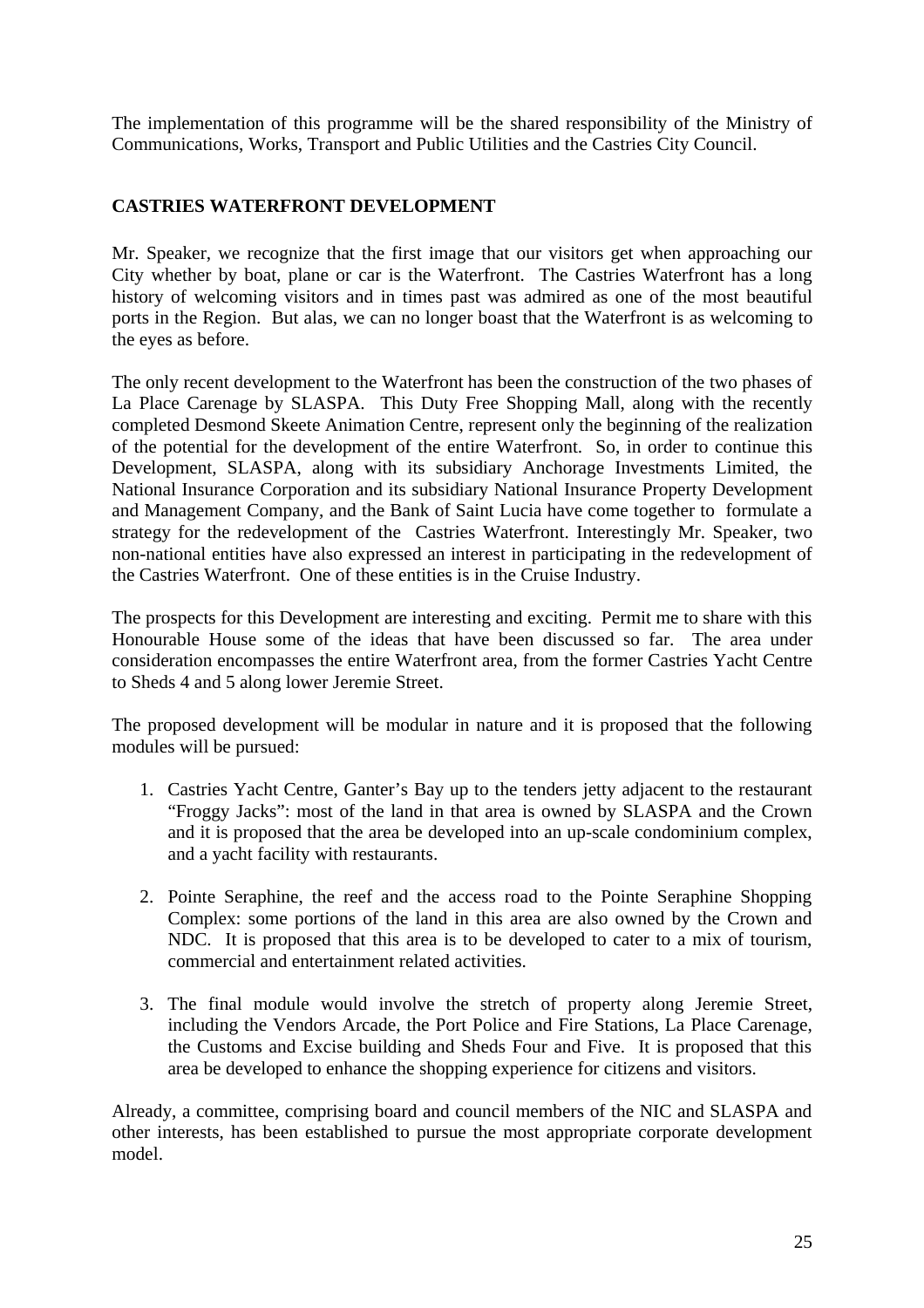Mr. Speaker, given the excitement that has been generated by the relevant parties, I am of the firm view that this venture merits the support of the Government of Saint Lucia and we will certainly want to offer any assistance to bring this idea to fruition.

#### **WATERFRONT PROMENADE**

Meanwhile, Mr. Speaker, Government will proceed with one aspect of upgrading the waterfront.

Our Government recently commissioned a Castries Urban Transportation Study, and the consultants who prepared the report have suggested that,

"A waterfront promenade can provide an opportunity to link Pointe Seraphine with the City centre, making it an integral experience for locals and visitors alike. The promenade should provide an arena-like experience to users with ample vistas of the harbour and special pavilions along its way to enhance the experience".

In the view of the consultants, "the promenade can and should be the signature structure of the downtown waterfront and part of an attractive, welcoming "approach" to the city of Castries. The Promenade would express the unique character and beauty of Port Castries."

Construction of a promenade along the Castries waterfront can give citizens the opportunity to realize both old and new dreams for the water sporting events, which took place in the harbour long ago.

Government has accepted this recommendation and decided to construct a tree-lined, shaded promenade/boardwalk extending northward from within the existing craft market along the waterfront to the small vehicular bridge adjacent to the St. Lucia Electricity Services building at Sans Souci.

This proposal will be the first step in a dramatic waterfront improvement. It will stand as a symbol of revitalization and triumph for an entire section of the city. I expect this will be done in time for Cricket World Cup in 2007.

Honourable Members may wish to note that a sum of \$6.25 million has been allocated in the Estimates to finance the construction of the promenade.

#### **SUPPORT TO VENDORS**

Mr. Speaker, it is vital that Castries reflects the image of a rapidly developing city. While we witness the refurbishment of buildings within the commercial section, we also observe a proliferation of tray-vending along our sidewalks that stands in stark contrast to the profile that needs to be created of the City. This is aesthetically incompatible. But our vendors must be provided an opportunity to earn a living; they must feed and educate their children. So Mr. Speaker, Government must intervene and assist them in plying their trade in an organised and orderly manner. Consequently, this year, I have instructed the National Development Corporation to work with the Castries City Council to conduct an assessment of the vendor situation in Castries. Upon completion, the National Development Corporation will make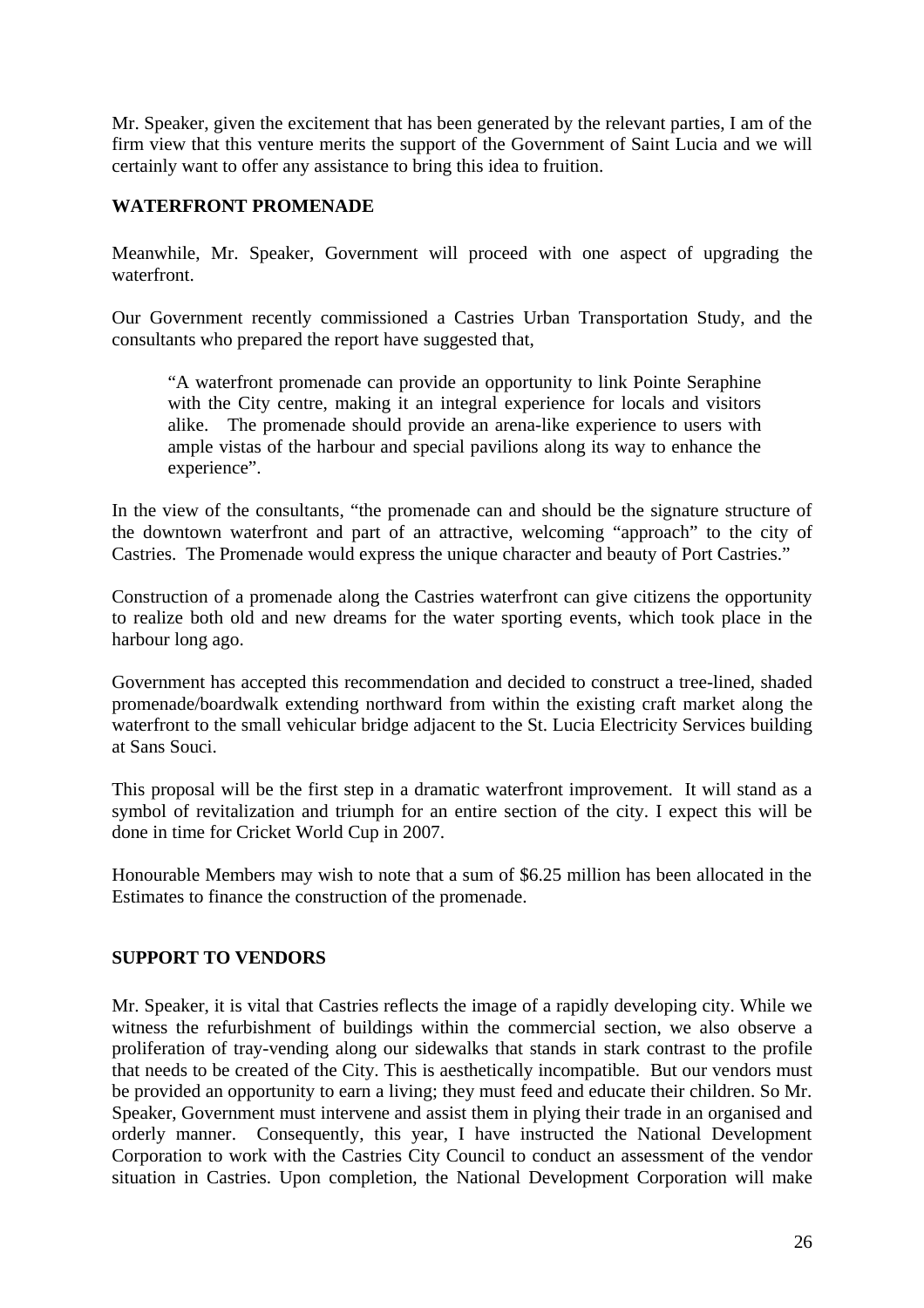available a sum of EC\$300,000 to construct quality vending carts or stalls that can maintain the aesthetic beauty of the City.

#### **REPAIRS TO CENTRAL MARKET AND ARCADE**

The Castries Market, Mr. Speaker, is unquestionably one of the oldest and most noticeable features of the landscape of the City of Castries. For decades it has assumed prominence, not only as an environment that facilitated income generating opportunities for vendors and the farming community alike, but just as critically, as a major tourism asset. It is also a political asset, for it is the undisputed home of the Saint Lucia Labour Party – Saint Lucia's first university so to speak.

The Market Complex, which comprises the Vendors Arcade, the Provisions Market and the Arts and Craft (Old) Market, accommodates 388 vendors in total. Over the years, it has been patronized by hundreds of thousands of tourists and locals. Its value to our people, and our economy, indeed, its overall intrinsic value, cannot be underestimated.

Despite on-going maintenance by the Castries City Council, this facility has deteriorated to the point where it now adversely affects the integrity of the products offered by the vendors, thereby compromising their overall ability to sustain their economic activity. The intrusion of the elements (both sun and rain) has exposed the fragility of the current drainage and roofing systems in particular. Moreover, the prevailing on-site conditions are significantly diminishing the historical and aesthetic value of the Market Complex, as they act as deterrents to those seeking to patronize the facility.

Our city, with all its architecture, must exude confidence, vibrancy, freshness and aesthetic appeal and the Market Complex can play a lead role in catalyzing this transformation.

An allocation of \$300,000 has therefore been made available to enable the Castries City Council to undertake urgent upgrading works to the Complex. The major works to be implemented will include:

- (1) The installation of extractor fans and drainage works in the Arts and Craft Market;
- (2) The upgrading of the guttering system in the Provisions Market; and
- (3) The installation of down pipes, as well as drainage and roofing works in the Vendors Arcade.

I am particularly pleased for those vendors who occupy the Arcade because they have had to endure from the inception, a facility with inherent design deficiencies. They have, in the past, complained loudly and deserve some relief.

#### **INVESTMENTS IN SOCIAL SECTOR**

I shall now, Mr. Speaker, address the Government's investment programme in the Social Sector.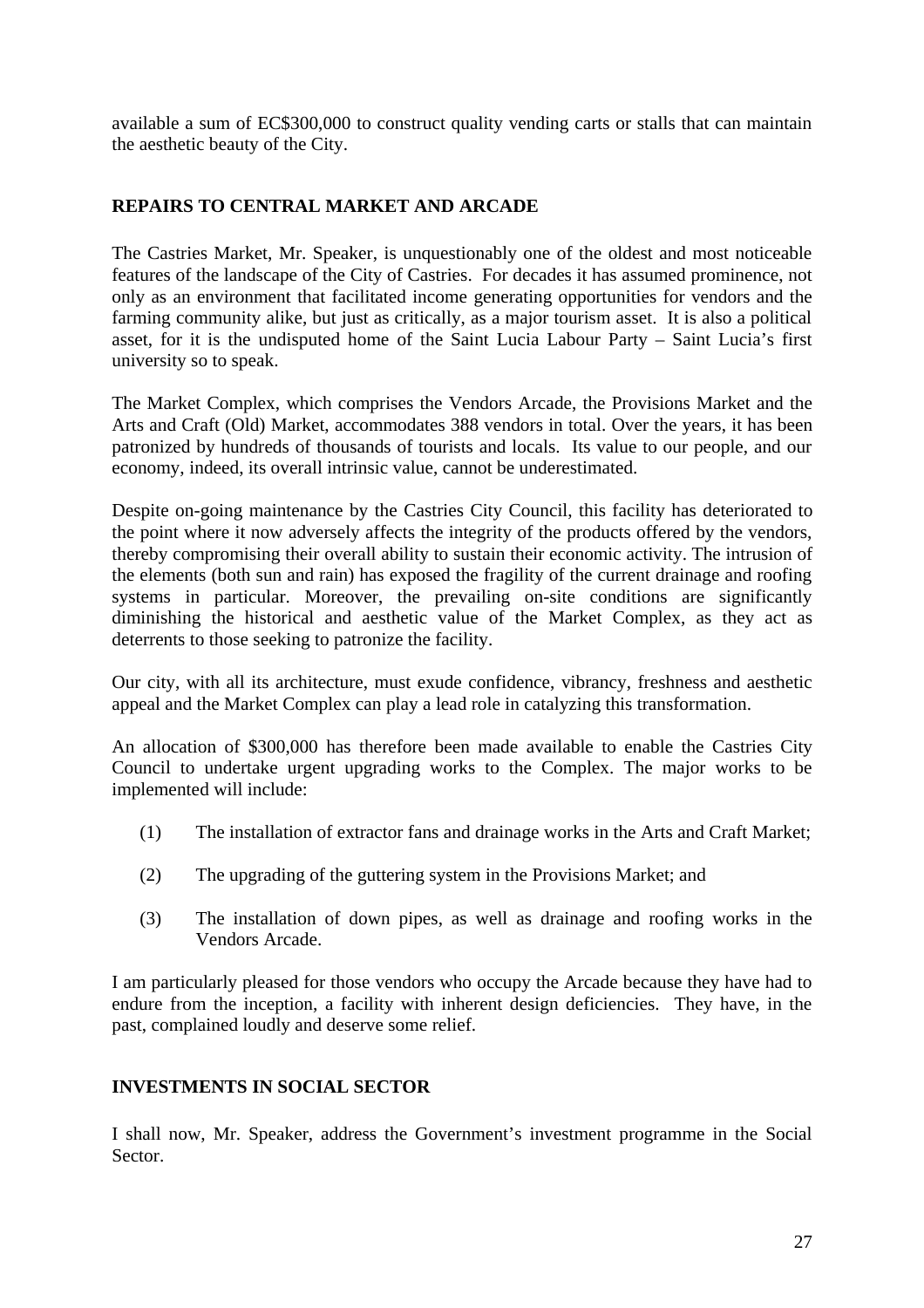#### **NEW SENIOR CITIZENS' HOME**

This Fiscal Year the Government will bring to fruition a long standing promise to construct a new Senior Citizens' Home in Vieux Fort. The existing Senior Citizens' Home in Malgretoute is an old, dilapidated structure. It has been in poor condition for some time. Government officials have long advised that given the condition of the facility, it would be more cost effective to construct a brand new facility than to attempt to renovate the present structure.

The Government has accepted this advice and will build a modern home for the elderly from the proceeds of the sale of the existing site.

For many years, different prospective investors have advanced plans for a hotel development at Malgretoute, the site where the existing Senior Citizens' Home is located, but nothing, absolutely nothing materialised. But it was not until last year that serious negotiations were entered into for the sale of the lands. The hotel developers who had already acquired some of the adjoining private lands approached the Government to purchase the Malgretoute site for construction of a five star Hotel and Residential Resort. The proposed development includes a marina charter facility, a marina quay and a condominium.

In order to satisfy itself that it obtained the best possible price for the land, the Government commissioned five valuations of the property, four of which came from the private sector. In the end, the Government agreed to sell eight acres of land on the basis of the highest valuation, that is \$8,655,046.

Government will utilize the proceeds of the sale towards the construction of a new modern facility in Eau Piquant, Vieux Fort, on lands already ear-marked for that purpose. The new facility will have the capacity to accommodate two and a half times the population of the existing Home. The Malgretoute Home presently accommodates 60 persons, while the new Senior Citizens' Home will house 150 people. The stated intention of Government in undertaking this project is to design and build a modern facility through which the standard and quality of care provided to our senior citizens can be improved now and in the future. Consequently, the new Senior Citizens' Home will be outfitted with modern amenities for the assurance of the comfort and wellbeing of our senior citizens. We cannot allow our senior citizens to live in the dehumanising conditions that currently obtain at Malgretoute. It is time for us to right yet another wrong.

The cost of the new Senior Citizens' Home is estimated at approximately EC\$ 13.5 million. In this financial year, a sum of \$8.6 million is allocated for the commencement of construction. The project is expected to be completed within two years.

#### **HOME REPAIR PROGRAMME FOR THE ELDERLY**

Since 2000, Mr Speaker, the Government has repaired or rebuilt approximately 171 homes of elderly persons, some of whom have been abandoned by their families, at a cost of \$1 million.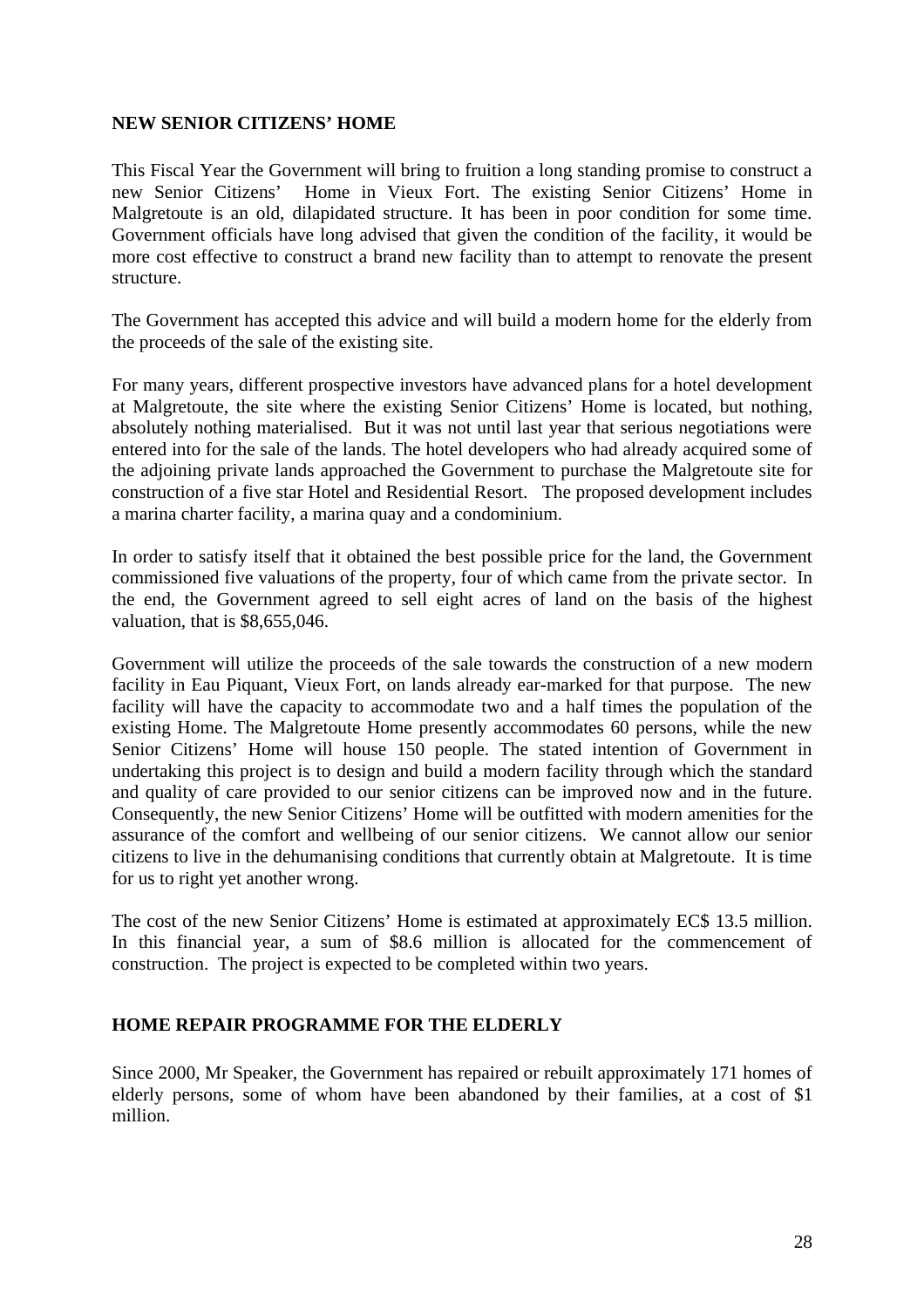The total number of houses repaired or rebuilt from the inception of the programme is as follows:

|     | (1) | 2000/2001    |                | $\blacksquare$ | 73 |  |
|-----|-----|--------------|----------------|----------------|----|--|
|     | (2) | 2001/2002    |                | $\blacksquare$ | 20 |  |
|     | (3) | 2002/2003    |                | $\blacksquare$ | 49 |  |
| (4) |     | 2003/2004    |                | 29             |    |  |
|     |     | <b>TOTAL</b> | $\blacksquare$ | 171            |    |  |

In this financial year, I propose to allocate \$500,000 to this programme so as to allow for a continuation of this much needed support for our senior citizens, many of whom are no longer able to fend for themselves.

#### **INCREASED ALLOCATION TO C.A.R.E.**

Mr. Speaker, as we move to Universal Secondary Education, we will still have disadvantaged and marginalised youth in our midst. Many of these young persons were not able to secure places in secondary schools. These young persons are extremely vulnerable and at risk. It is important, therefore, that special programmes are provided to these individuals so that they can be equipped with the necessary skills to find employment.

In this regard, I wish to commend the excellent work being undertaken by the Centre for Adolescent Renewal & Education or CARE as it is known. Mr. Speaker, on behalf of the Government of Saint Lucia, I wish to express my appreciation to the founders of that institution.

CARE offers a two-year programme to students at five centres in Castries, Vigie, Anse-La-Raye, Gros Islet and Soufriere. The training culminates with a six-week job-training experience. A large percentage of the students are immediately employed after job training and 85% of the trainees find gainful employment. There are currently 300 trainees, of whom 60% are boys and 40% are girls, with ages ranging from 15-19 years. The majority of the students who enrol at CARE have parents with limited financial resources.

The finances of CARE come from the students who pay \$200 per term, benevolent benefactors and Government. Mr Speaker, in recognition of the excellent work being undertaken by CARE, I propose to increase their subvention by \$100,000 to \$300,000.

#### **REDISTRIBUTION OF EXCESS TARIFF**

Honourable Members will recall that Parliament recently amended the Electricity Supply Act, No. 10 of 1994 to provide that in cases where LUCELEC enjoys a rate of return in any financial year that is higher than their allowable rate of return, then 50 percent of the excess may be applied in proportion to each kilowatt hour consumed by industrial and hotel consumers and at the determination of the Minister, to consumers or groups of consumers in need of special protection. LUCELEC has now advised that the excess available for redistribution in the 2005 financial year is \$4.1 million.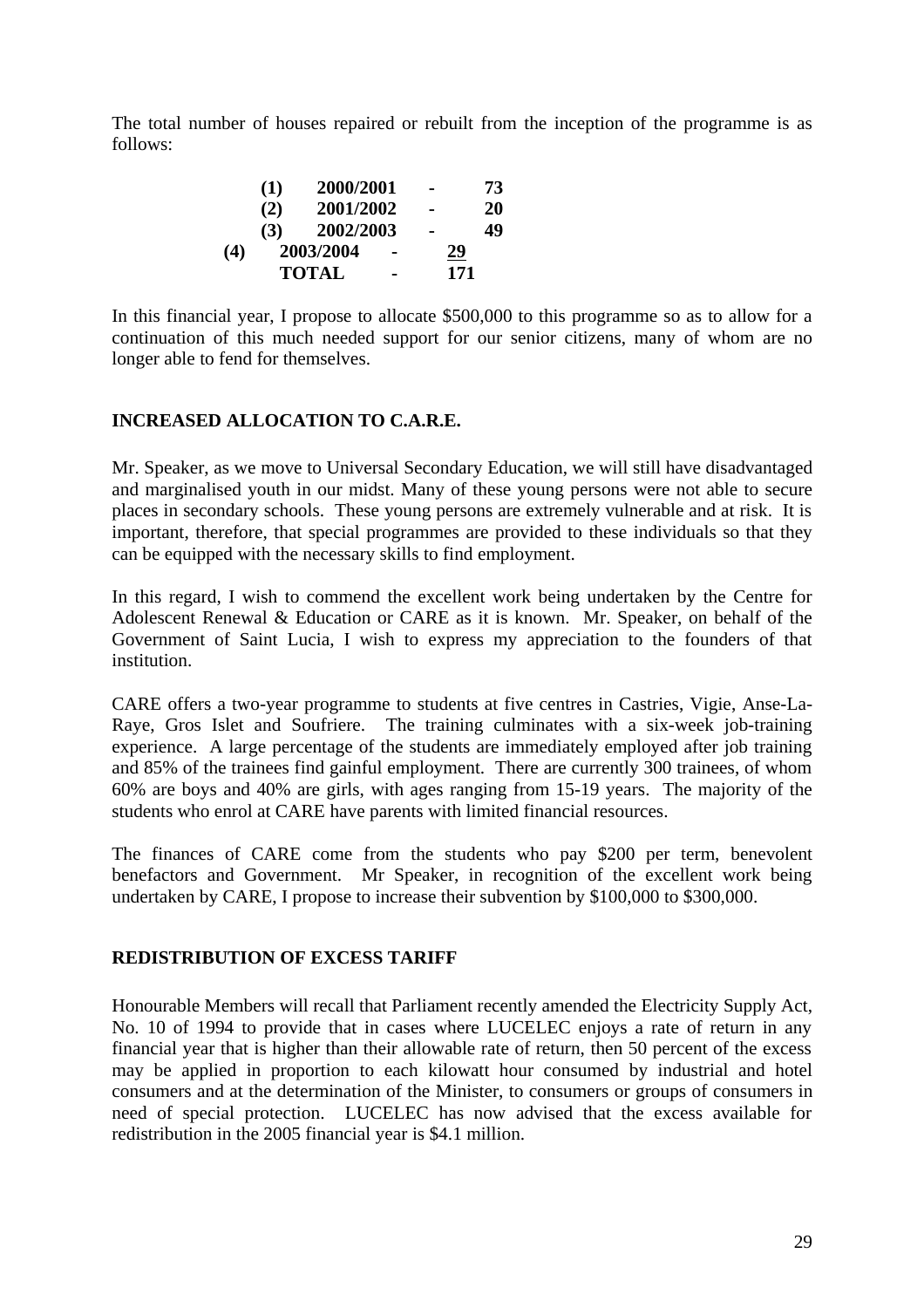With the recent amendments to the Act, the industrial and hotel consumers will benefit automatically and it now falls to determine the group of consumers in need of special protection. This is a responsibility assigned to the Minister by the Act.

In arriving at a decision, the Minister, who happens to be the Minister for Finance, was mindful of the fact that the current tariff arrangements require the manufacturing and tourism sectors to pay higher tariffs than ordinary consumers. Indeed, it has been argued that the economic sectors are, in effect, subsidising ordinary consumers. The tariff arrangements have also, from time to time, drawn stinging criticism from the Private Sector. According to the Private Sector, the cost of electricity impacts on their competitiveness, a view which routinely earns them the support of the IMF. It is imperative too, that the manufacturing sector is positioned to meet the inevitable challenges that the CSME will bring.

Having considered all factors, the Minister has decided to apply part of the amount available for redistribution to the most vulnerable sections of our population, that is householders using up to 180 units of electricity per month. This means that effective from the month after the Order is published in the Gazette, consumers in this category, who total almost 31,000 in number, should see a reduction in their monthly bills.

The formula for the redistribution contained in the Act is based on units of electricity consumed in the previous year, and the relevant kilowatt hours for 2005 are:-

| 101,945,953 |
|-------------|
| 32,539,480  |
| 69,406,473  |
|             |

This equates to 4.02 cents per unit, equivalent to a 5.07% decrease for the hotels and industrials, and a 6.25% decrease for domestic consumers using up to 180 units per month.

This means that \$2.8 million of the \$4.1 million will go to the Industrial and Hotel consumers and the balance of \$1.3 million will go to that group identified to be in need of special protection.

However, I must emphasize that if the price of oil continues to rise, consumers may not enjoy this relief for very long. We all have to hope that sanity returns to the oil market and the price of oil stabilizes.

#### **MINIMISING EFFECTS OF OIL PRICES**

Mr. Speaker, I have spoken at length about the burden of high oil prices. Saint Lucia needs to make adjustments in energy policy to minimise the effects of these high prices. Part of the response has to do with encouraging our citizens to invest in energy-saving devices. We must begin to prepare for the inevitable.

I have had the opportunity to review initiatives elsewhere in the region, and propose to adopt some to our use and circumstances.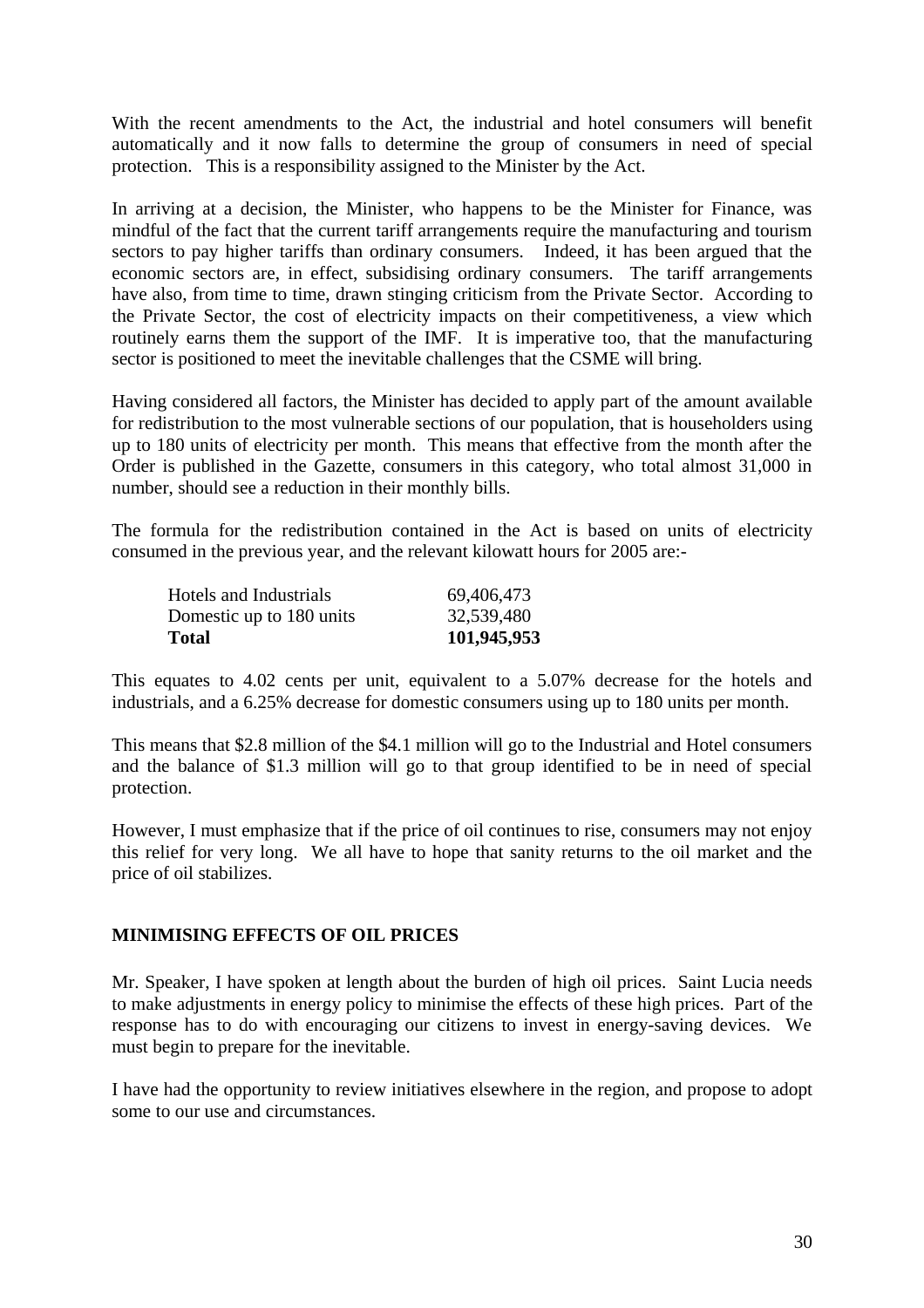#### **ENERGY EFFICIENT BUILDING MATERIALS**

Mr. Speaker, there is currently a housing boom in Saint Lucia. I, however, wish to urge Saint Lucians to pay special attention in designing their homes, especially in relation to using materials that keep houses cooler. These materials include window tint, ceramic roof coating, roof insulation and thermal barriers. I propose to reduce the rate of import duty on these items, which generally attract a rate ranging from  $15 - 20$  percent, to a rate of 5 percent. In so doing, Mr. Speaker, I hope that home owners would choose their building materials wisely.

#### **HOME ENERGY AUDITS**

Mr. Speaker, we tend to be very wasteful in the use of energy in our homes, incurring significant and sometimes unnecessary energy costs. I want to encourage Saint Lucians to be more economical in the use of energy by carrying out home audits. Each household will require different advice depending on their respective energy needs.

In order to encourage home energy audits and conservation systems that are recommended as a result of the audit, I wish to propose that up to \$2,500 be allowed as a one-off tax deduction from assessable income to persons who undertake such audits of their properties and implement the recommendations of the audit in the year that the deduction is claimed. The Ministry of Communications, Works, Transport and Public Utilities will develop the criteria for approval and certification of the auditors.

#### **ENCOURAGING THE USE OF FLUORESCENT BULBS**

A significant percentage of a household's electricity consumption is from the use of light bulbs. Many households continue to use incandescent bulbs, rather than fluorescent bulbs, despite the fact that the latter is up to five times more energy efficient than the former.

In an effort to encourage households to switch to fluorescent bulbs, I propose to reduce the import duty rate on fluorescent bulbs, which carries the same rate as incandescent bulbs, from 20% to 5%.

#### **PURCHASE OF HYBRID VEHICLES**

It is evident Mr. Speaker, that high gas prices are here to stay. As supplies dwindle, gas prices are likely to continue to increase. It is therefore important for us to be futuristic and encourage the use of vehicles that are run on alternative energy sources. In keeping with this vision, Mr. Speaker, I propose that new hybrid vehicles, as well as those powered by solar energy, LPG and Compressed Natural Gas, will attract a flat Excise Tax rate of 15 percent, irrespective of engine size, as compared to the lowest rate of 20.5 percent on regular cars.

I hope, Mr. Speaker that this concession will encourage an enterprising Car Dealer to explore the possibility of importing such vehicles into Saint Lucia. Government is also willing to enter into discussions with the Petroleum Dealers Association to consider options for retrofitting existing fuel stations to cater to these hybrid vehicles.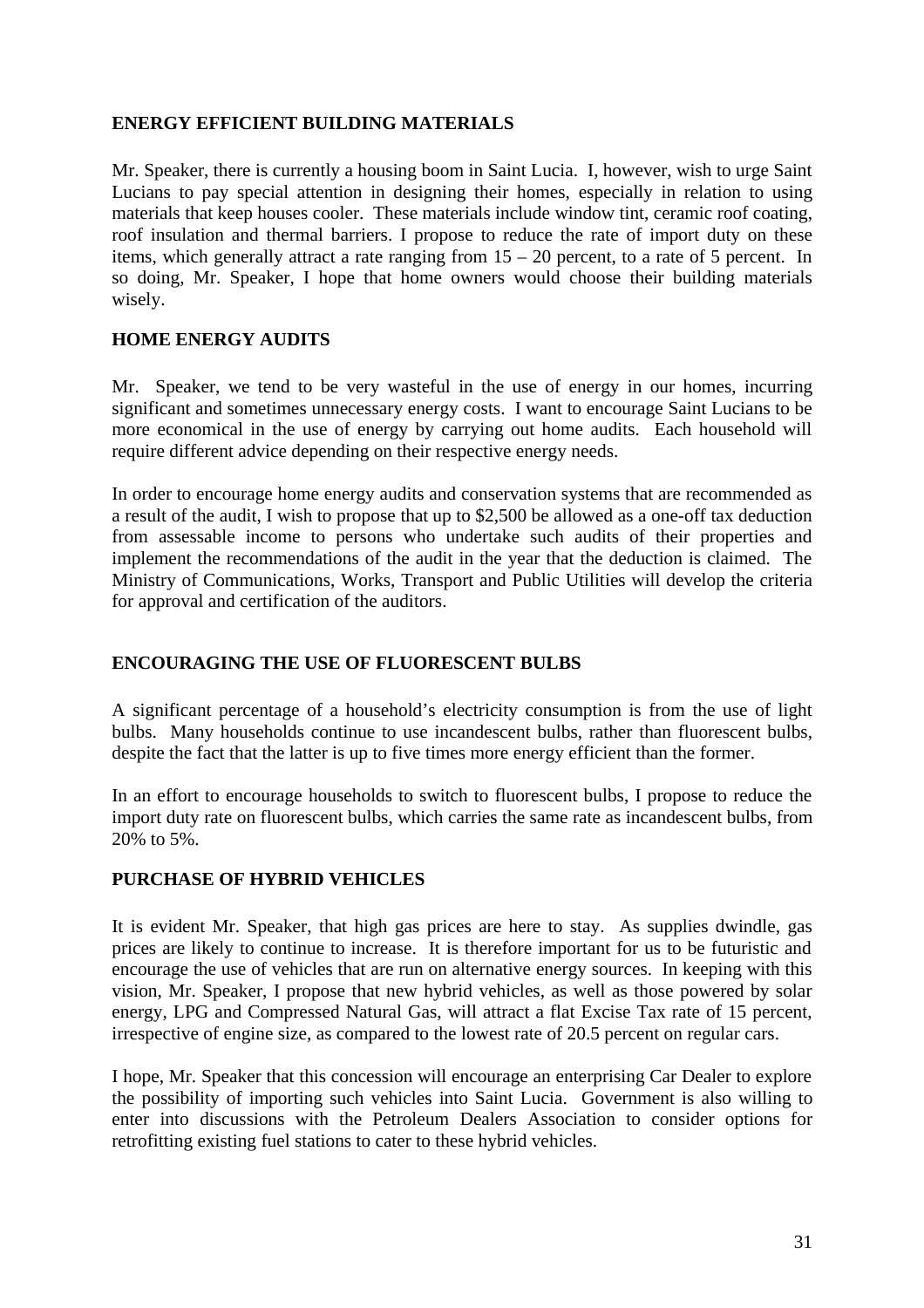#### **SEPARATE TARIFF FOR DIESEL VEHICLES**

Mr. Speaker, owners of diesel vehicles tend to spend less money on fuel than owners of equally-sized gasoline vehicles. Owners of diesel vehicles get better value for money because they get more mileage per dollar. At present, diesel and gasoline vehicles are subject to the same levels of Excise Tax. I propose to effect a change to the Excise Tax regime by introducing a separate and new tariff for diesel powered vehicles.

Effective June 01, 2006 the following Excise Tax Regime will apply to diesel powered vehicles:

| Category                                         | <b>Import</b> | <b>Current</b> | <b>Proposed</b> |
|--------------------------------------------------|---------------|----------------|-----------------|
|                                                  | <b>Duty</b>   | <b>Excise</b>  | <b>Excise</b>   |
|                                                  |               | <b>Tax</b>     | <b>Tax</b>      |
| Diesel coaches and buses not exceeding 21        | 35%           | 33.75%         | 20%             |
| passengers                                       |               |                |                 |
| Diesel coaches and buses exceeding 21 but less   | 35%           | 23.75%         | 15%             |
| than 29 passengers                               |               |                |                 |
| Coaches of a capacity exceeding 29 passengers    | 35%           | 23.75%         | 15%             |
| Other diesel motor vehicles with compression     | 35%           | 33.75%         | 20%             |
| Diesel motor cars less than 1500cc               | 35%           | 23.75%         | 15%             |
| Diesel motor cars exceeding 1500cc but less than | 35%           | 50.75%         | 40%             |
| 2000cc                                           |               |                |                 |
| Diesel motor cars exceeding 2000cc but less than | 35%           | 65%            | 50%             |
| 2500cc                                           |               |                |                 |
| Diesel motor cars exceeding 2500cc               | 35%           | 65%            | 50%             |
| Other Diesel Cars designed principally for       | 35%           | 65%            | 50%             |
| transportation                                   |               |                |                 |
| Diesel trucks and pick ups not exceeding 5       | 20%           | 55%            | 40%             |
| tonnes                                           |               |                |                 |

#### **SUPPORT FOR ARTISTES AND ENTERTAINERS**

Mr. Speaker, slowly but surely, steps are being taken to develop an Entertainment Industry in Saint Lucia.

#### **CONCESSIONS ON RECORDING EQUIPMENT**

Mr. Speaker, a strong plea has been made to Government to encourage artists and entertainers to invest in the recording business. The technology for recording is largely digitized and readily accessible. I have decided to respond positively to this request and have agreed to a waiver of Import Duty and Consumption Taxes on a range of equipment required for Recording Studios. The list of equipment is itemised in Appendix I to this Budget.

Applications for these concessions should be channelled to the Minister for Finance through the Ministry of Social Transformation, Culture and Local Government, which will be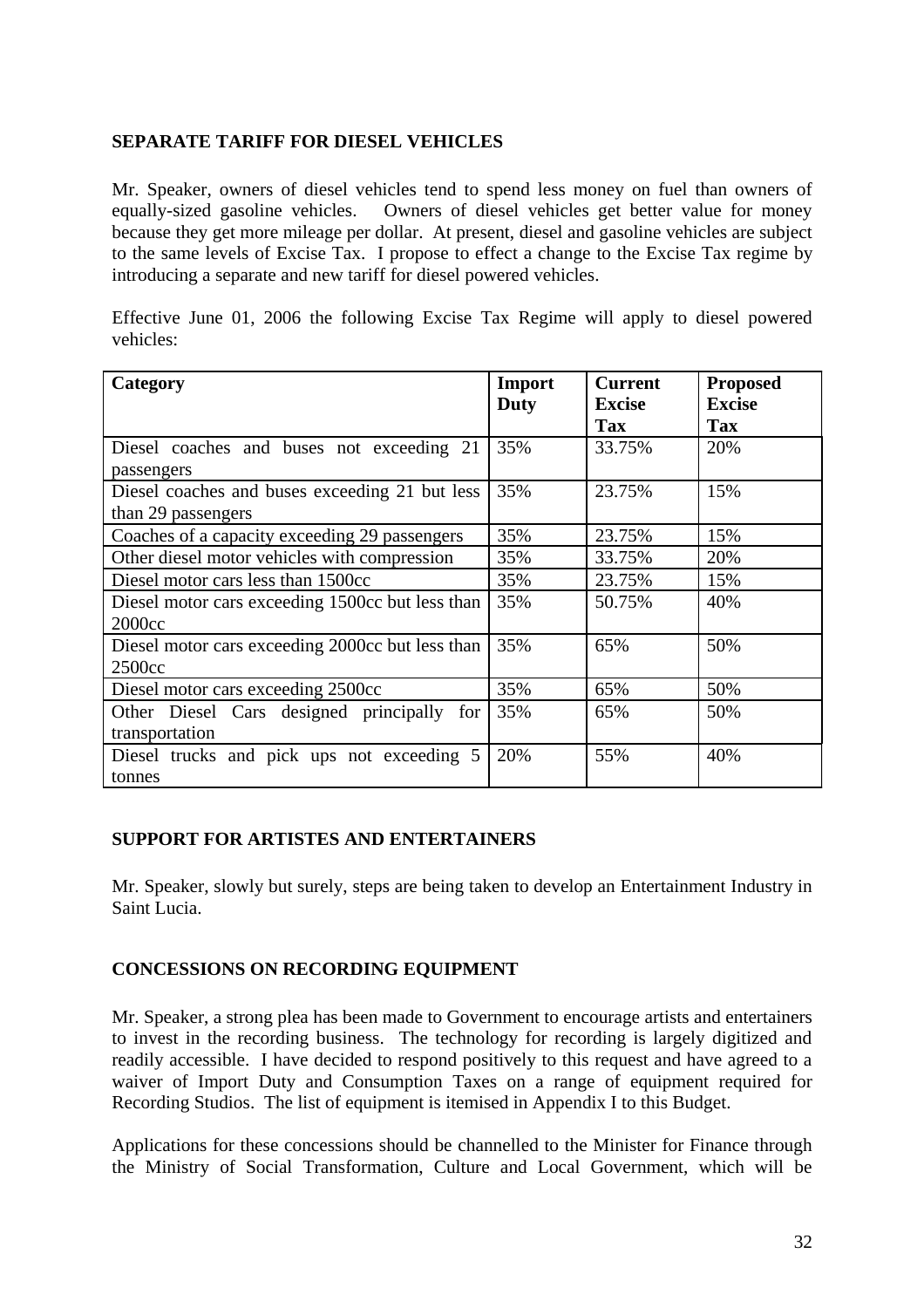required to confirm that the applicant is genuinely involved in the recording business. Should the duty-free equipment be used for a purpose other than recording, then the beneficiary would be required to meet the duty liability on the equipment. Meanwhile, the Cultural Development Foundation should proceed to develop the criteria and procedures to access this concession, so that it could become operational by August 1, 2006.

#### **MICRO FINANCING FOR ENTERTAINERS**

Mr. Speaker, the Government is aware that it is not always easy for artistes and entertainers to access finance for projects that are expected to provide them with a stream of income. Artistes and entertainers are in a challenging business in which returns are uncertain. However, we cannot ignore the need to encourage the development of an entertainment industry, not only locally but beyond our borders into the region and elsewhere.

The National Development Corporation has offered to develop jointly with the Cultural Development Foundation, a pilot programme to advance loans up to a limit of \$5,000 to artistes and entertainers to undertake income generating projects.

The terms, conditions, and procedures for accessing these loans will be finalised by the NDC and CDF. I expect the facility to be operational by July 01, 2006.

#### **THE YOUTH AGENDA**

Mr. Speaker, unemployment hurts primarily our young people. This continues to be the case, despite the significant reduction in unemployment these past few months. We must continue our efforts to re-educate, re-tool and re-skill. That responsibility is assigned to the National Skills Development Centre. This financial year, NSDC will receive a total allocation of \$3.72 million.

#### **MORE INVESTMENT IN SKILLS TRAINING**

Approximately \$2 million of this amount will be made available for NSDC's programme of skills training. This will supplement the amount allocated to the Youth Apprenticeship Programme.

The NSDC has been authorised to target immediately some 700 persons for training in a variety of skills. I have requested NSDC to target communities where unemployment is particularly high.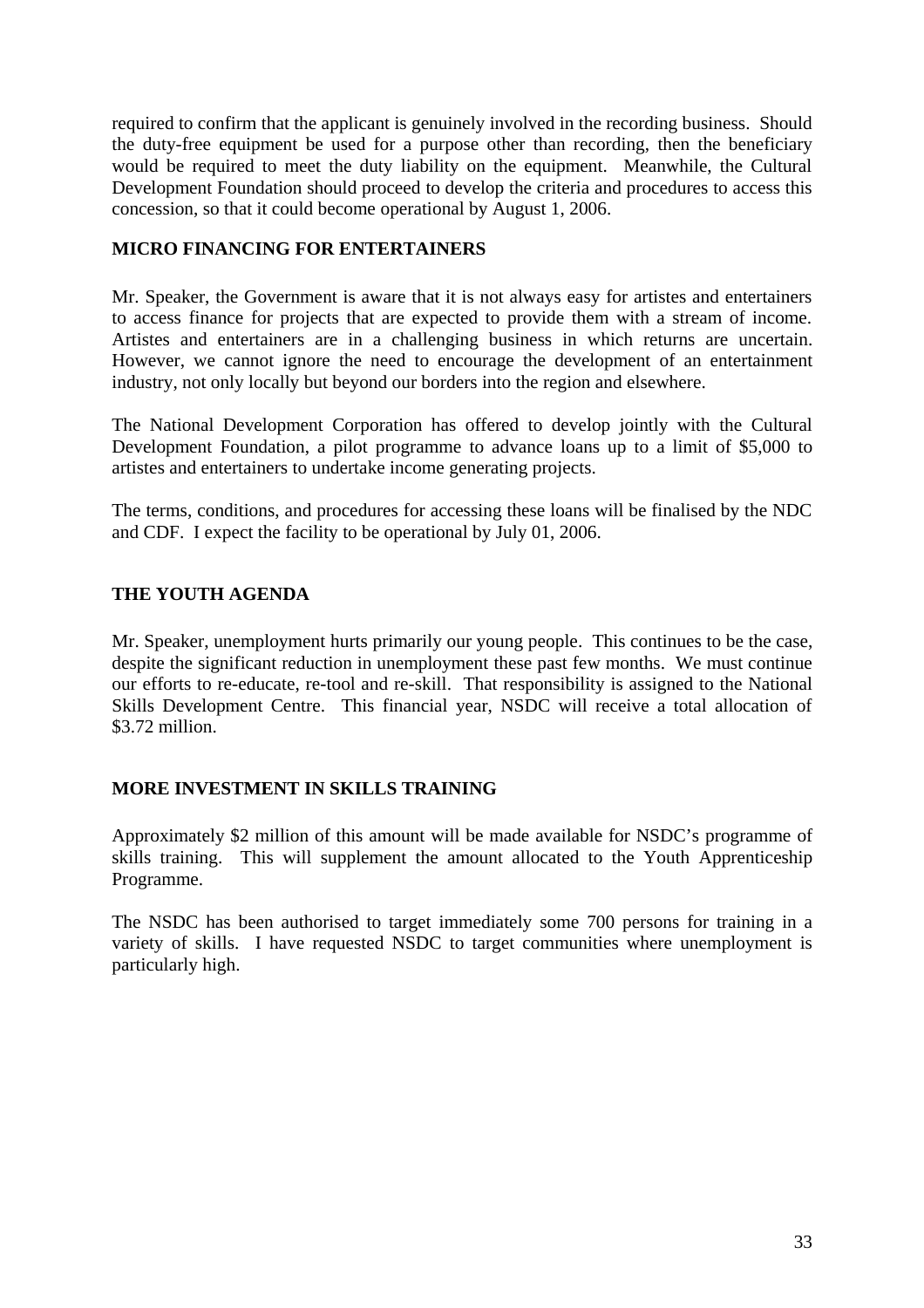Training will be provided in the following areas:

- Office Administration
- Cosmetology
- Bar Tending and Waiting
- Housekeeping
- Electrical Installation
- Masonry and Steel Bending
- Plumbing
- Early Childhood Development (preschool)
- Tiling
- Tour Guiding
- Sewing and Drapery Design
- Introduction to Graphic Design
- Electronic Appliance Repair
- Data Entry

Stipends will be provided to trainees to encourage their attendance in all training workshops. These stipends will be paid at a flat rate of \$400 per trainee, per month, inclusive of meal allowances.

As announced in my New Year's Address, the National Skills Development Centre will initiate a programme of training for young persons in the eastern and southern parts of the island for future employment in the Tourism and Hospitality Sectors. The National Skills Development Centre will initially target some 350 persons and will commence training this cohort towards the end of the year.

#### **HUMAN RESOURCE DEVELOPMENT PROGRAMME**

An allocation of \$1.2 million has been made for a Human Resource Development Programme. This programme, which is currently being finalised by the NAO's Office, in conjunction with the European Commission Delegation, focuses on formal tertiary level training and informal entry level training and follows the broad strategy developed for human resource development through skills training in rural sectors, as outlined in the Education Strategy for 2005-2010.

The Programme is designed as a long term development approach, combining training with job search assistance and other employment services. This should assist in the creation of a more skilled and marketable labour force, better equipped to embrace the challenges of the Caribbean Single Market and Economy, the effects of globalisation and the contraction of the banana sector.

The programme, which has a three year implementation period, has two main components. The first component offers pre-university certification at the Sir Arthur Lewis Community College. Under this intervention, the Ministry of Education will determine the priority areas which will be supported. It is anticipated that between 150 and 200 young persons will benefit from this programme. Upon completion of the training programme, graduates will be encouraged to participate in the Youth Apprenticeship Programme (YAP) and the micro and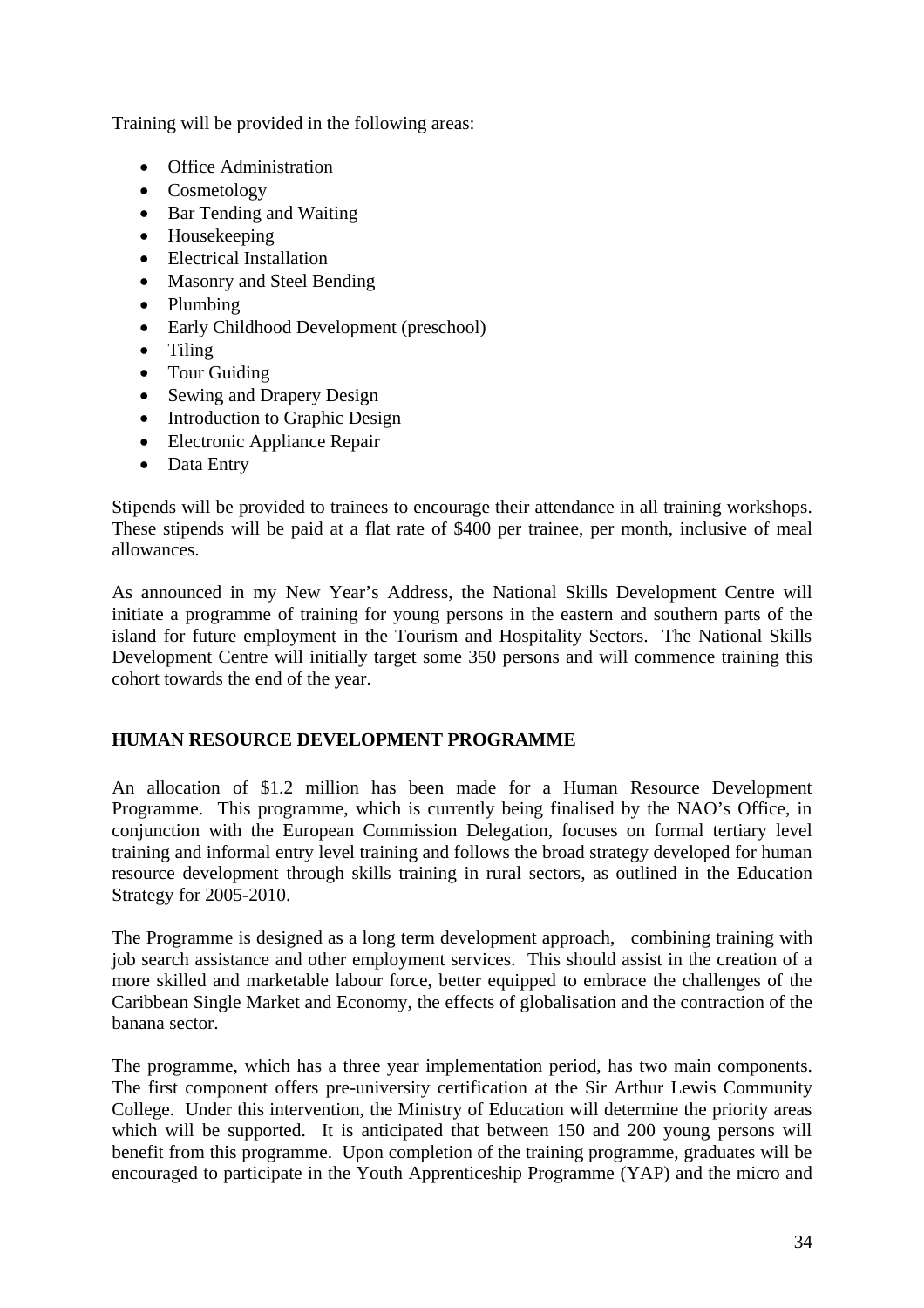small business start up capital and funding from the BELFUND and the OPSR. This component shall receive an allocation of \$650,000.

#### **CONTINUATION OF YAP**

The third component of the programme will support the ongoing Youth Apprenticeship Programme currently being undertaken by the NSDC. This component will seek to provide on-the-job training experience for 150 young persons over a period of one year. An allocation of \$520,000 is earmarked for the YAP.

The age group of 18-25 years is being targeted, as that age group has the highest unemployment rate. The project will be open to unemployed persons who have left the formal education and training system, graduated from training with organisations such as NELP, CARE, NSDC and graduates who have benefited from other HRD training programmes.

#### **SPORTS INVESTMENT**

In addition to the above mentioned initiatives for our young people, the Government has allocated \$3.5 million to sports development. Of this amount \$840,000 will be allocated to the construction of new playing fields and the upgrading of existing playing fields. A sum of \$765,000 has been allocated to finance repairs to six multi-purpose courts and the construction of two new courts at the Vieux Fort Senior Secondary School, Campus B, and Pavee. Additionally, \$200,000 will be made available to upgrade national sports facilities at the Mindoo Philip Park and Vigie Sports Complex to provide offices and facilities for national sporting associations.

Of the total allocation, a sum of \$1.45 million is re-budgeted for the construction of the Soufriere Grand Stand. It is regrettable that this project has been delayed, but I want to assure the Honourable Member for Soufriere that the Government is patiently awaiting the completion of the designs for the facility.

#### **SUPPORT FOR SMALL BUSINESS AND MICRO BUSINESS PROJECTS**

Small businesses play a critical role in increasing economic activity and reducing unemployment. This Government has therefore established a number of programmes and provided concessions to encourage the growth of small businesses. This year, Mr. Speaker, we have allocated a sum of \$1.5 million to the Rural Small Business Credit Facility. Under this facility, \$25,000 in grant funds will be made available per borrower to pay for services which are part of a business loan from a financial institution.

Additionally, Mr. Speaker, Honourable Members may wish to note that the Government will provide SLISBA with a subvention of \$100,000 this financial year to assist its members in meeting their administrative costs.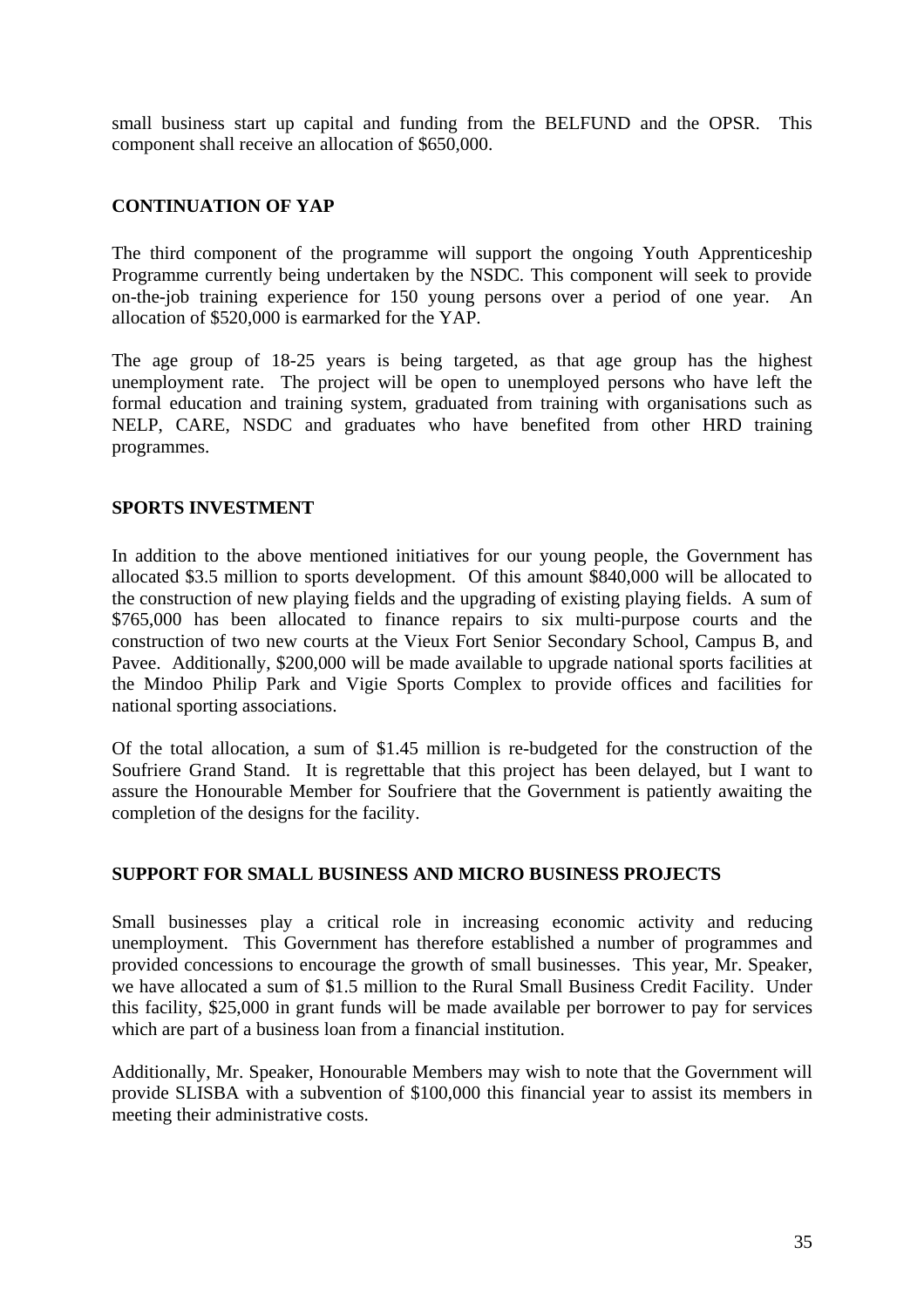#### **MICRO BUSINESS PROJECTS**

Mr. Speaker, I am also pleased to advise that during this fiscal year, the National Development Corporation will make \$250,000 available to persons who wish to engage in micro business ventures with a capital cost of no more than five thousand dollars (\$5,000) per person per project. This amount of \$250,000 will be available to persons who wish to undertake viable micro businesses, especially in preparation for Cricket World Cup. These funds will be jointly managed by the NDC and the James Belgrave Fund.

#### **VIEUX FORT VENDORS ARCADE**

Mr. Speaker, the people of Vieux Fort continue to search for ways and means to benefit from the Tourism Industry. The transformation of the former Club Med to Coconut Bay Hotel has enhanced the tourism potential of the community.

Over the years, several persons have obtained a livelihood by vending their craft to tourists. The numbers have grown and it is now necessary to provide them with a home. During the second quarter of this year, the National Development Corporation will undertake the construction of a modern Vendors Arcade, in close proximity to Hewanorra Airport and Coconut Bay Resort and Spa. The cost of this arcade is estimated at approximately \$1.5 million.

#### **MANAGING ADJUSTMENTS IN AGRICULTURE**

Mr. Speaker, seldom has a Budget Statement been presented in the last nine (9) years when there has not been some mention of support for the banana industry. Indeed, I have stated on many occasions that this administration has extended greater assistance to banana farmers than any other Government in history.

#### **REVIEW OF GOVERNMENT SUPPORT TO THE BANANA INDUSTRY**

Perhaps this is as good a time as any to review the level of support that we have provided to the banana industry since coming into office in 1997:

- (1) This Government wrote off \$44 million of debt owed by the former St. Lucia Banana Growers Association (SLBGA), followed by the forgiveness of \$700,000 of outstanding trade payables owed by the SLBGA;
- (2) To facilitate the emergence of an unencumbered private banana company, fully owned by the farmers of this country, we secured \$3.65 million from the European Commission for the retrenchment of SLBGA staff;
- (3) \$16.3 million of European Commission grant funds were used to fund the banana production recovery plan (PRP), which was aimed at arresting the decline in banana production and farmer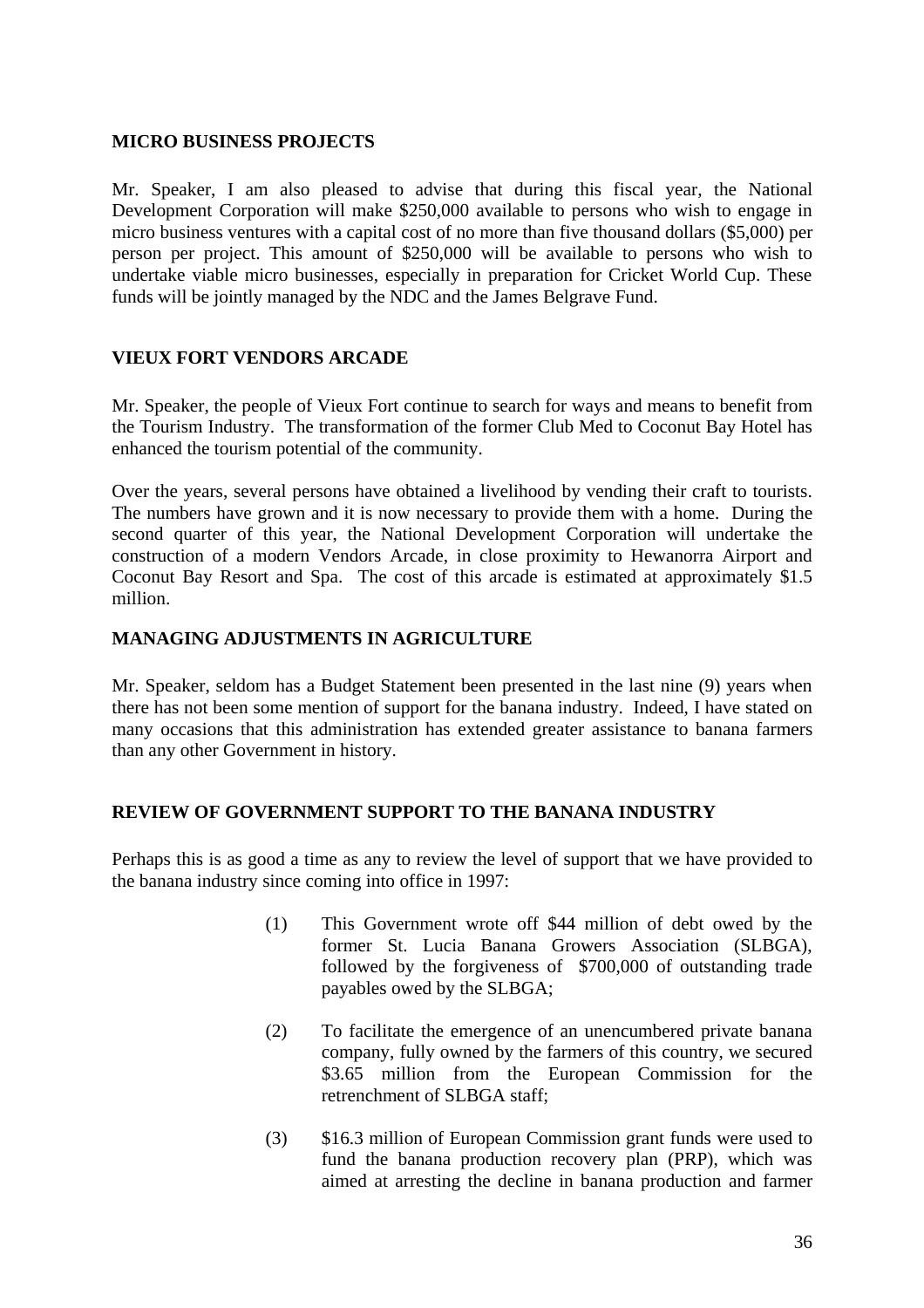migration that had occurred prior to this Government's assumption of office in 1997;

- (4) In order to stimulate improvements in the post-harvest handling of bananas and improve the overall quality of the fruit reaching the United Kingdom, Government constructed three modern Inland Reception and Distribution Centres (IRDC) at a cost of \$12.5 million;
- (5) Between October 2000 and March 2001, \$2.5 million was provided to fund Leaf Spot control;
- (6) At the end of 2000, \$1.4 million was provided to the banana industry to facilitate a reduction in the price of banana cartons by \$1.00;
- (7) In April 2001, \$3.5 million was made available by the Government to the Banana Industry Trust for the establishment of a Revolving Input Credit Scheme; This was supplemented by a further amount of \$3 million in 2005;
- (8) Government sought and obtained special leave from the European Commission to utilize funds under the 1995 STABEX Transfer, totalling approximately \$2.5 million, to finance Leaf Spot control activities between April 2001 and December 2001;
- (9) Over \$20 million was mobilized under the European Union's Special Framework of Assistance 1999 and 2000 programmes for the banana industry, primarily to allow for the installation of offfarm drainage and irrigation infrastructure in Roseau, Cul-de-Sac, Mabouya Valley, Canelles and Marquis; and
- (10) This Government has foregone significant revenue from import duties and taxes by providing 100 percent exemption of Import Duty and Consumption Tax to banana farmers on production inputs.

Despite all of this assistance, there are still some who, for selfish and short-sighted political gain, would have us believe that this Government has "killed" the banana industry in Saint Lucia. I am sure that there are many other industries that would beg a Government to 'kill' them with over \$107 million in direct assistance and millions more in indirect support over a nine-year period. But some persons have old habits of riding the backs of our farmers for personal gain and for them these old habits die hard.

The fact remains, Mr. Speaker, that the banana industry throughout the English-speaking Caribbean has taken a beating, and one only has to look at what has happened to production in Jamaica, Grenada, Dominica, and St. Vincent to understand that declining production is a fact of life. Grenada has abandoned the banana industry. Production has declined in every single island. In fact, declines have been sharper and more severe in neighbouring countries.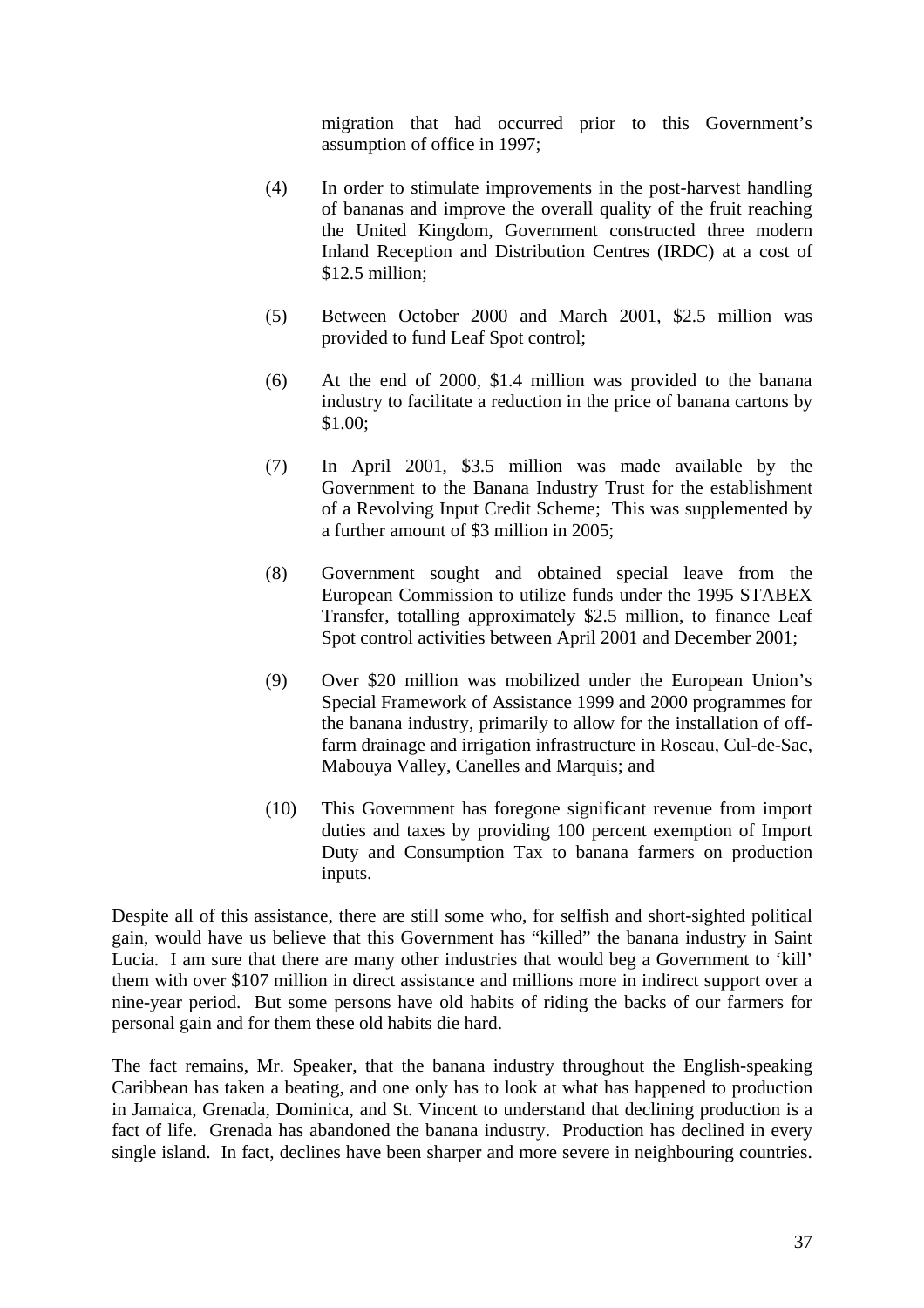So, if this Government has killed the banana industry in Saint Lucia, then it has also killed the industry in Dominica, St. Vincent, Grenada and even as far as Jamaica.

Sometimes, Mr. Speaker, to hide our own shortcomings, we try to point out the deficiencies, real or imagined, in others and this appears to be the strategy being applied by our 'old friends with no ideas'. We all know the Kweyol saying: "Pwan douvan avan douvan pwanou".

Mr. Speaker, true to form and consistent with our philosophy of doing all within our power to protect our banana farmers and give our industry every chance to survive in an increasingly harsh and competitive global marketplace, this year we will extend further support to the banana industry.

#### **MORE SUPPORT FOR FARM IRRIGATION**

Those of us familiar with the banana industry will know that one of the serious constraints to profitability is the cyclical pattern of rain-fed production. Simply put, when it rains we get more production than we can market profitably, and during the dry season we do not get the volumes that the market is demanding. We have high volumes when market prices are depressed and insufficient production when market prices are favourable. This has been a feature of the banana industry for decades, yet nothing was done about it until this Government took office in 1997.

So far, using the provisions of the 1999 and 2000 SFA allocations, off-farm irrigation and drainage infrastructure has been installed in Roseau and Cul-de-Sac. However, we have found that although farmers are interested in the possibilities and opportunities that on-farm irrigation provides, they are slow to make the investment due to diminished cash flows and heavy debt obligations. Therefore, Mr. Speaker, I propose to make available \$1.4 million to fund the installation of on-farm irrigation equipment in the areas where the off-farm infrastructure has been established. The Banana Emergency Recovery Unit (BERU), which will work in tandem with the Banana Industry Trust (BIT) in executing this programme, has estimated that there will be a 30 percent increase in production in the areas that will benefit from this infrastructure.

In order to provide this project with the breathing space that it will require to succeed in the long term, and more importantly, allow the beneficiary farmers some level of initial relief, the Ministry of Agriculture, BERU and the BIT will collaborate with WIBDECO, through a Memorandum of Understanding, to provide support to these farmers for the costs of diesel, oil, and equipment maintenance. In keeping with the dictates of the European Union market and the supermarkets to which we supply our bananas, the assistance provided under this project will be targeted at those farmers who are certified as EUREPGAP/Fairtrade compliant, have a farm size of a minimum of 4 acres, and have maintained a minimum historical production over the past two years of 10 Large Carton Equivalents (LCE) per week per acre.

We are confident that with this initiative, together with the recently announced support from WIBDECO for Leaf Spot Control and fertilizer subsidy, Saint Lucia's banana industry will receive the assistance that it requires to maintain market share in the United Kingdom. Never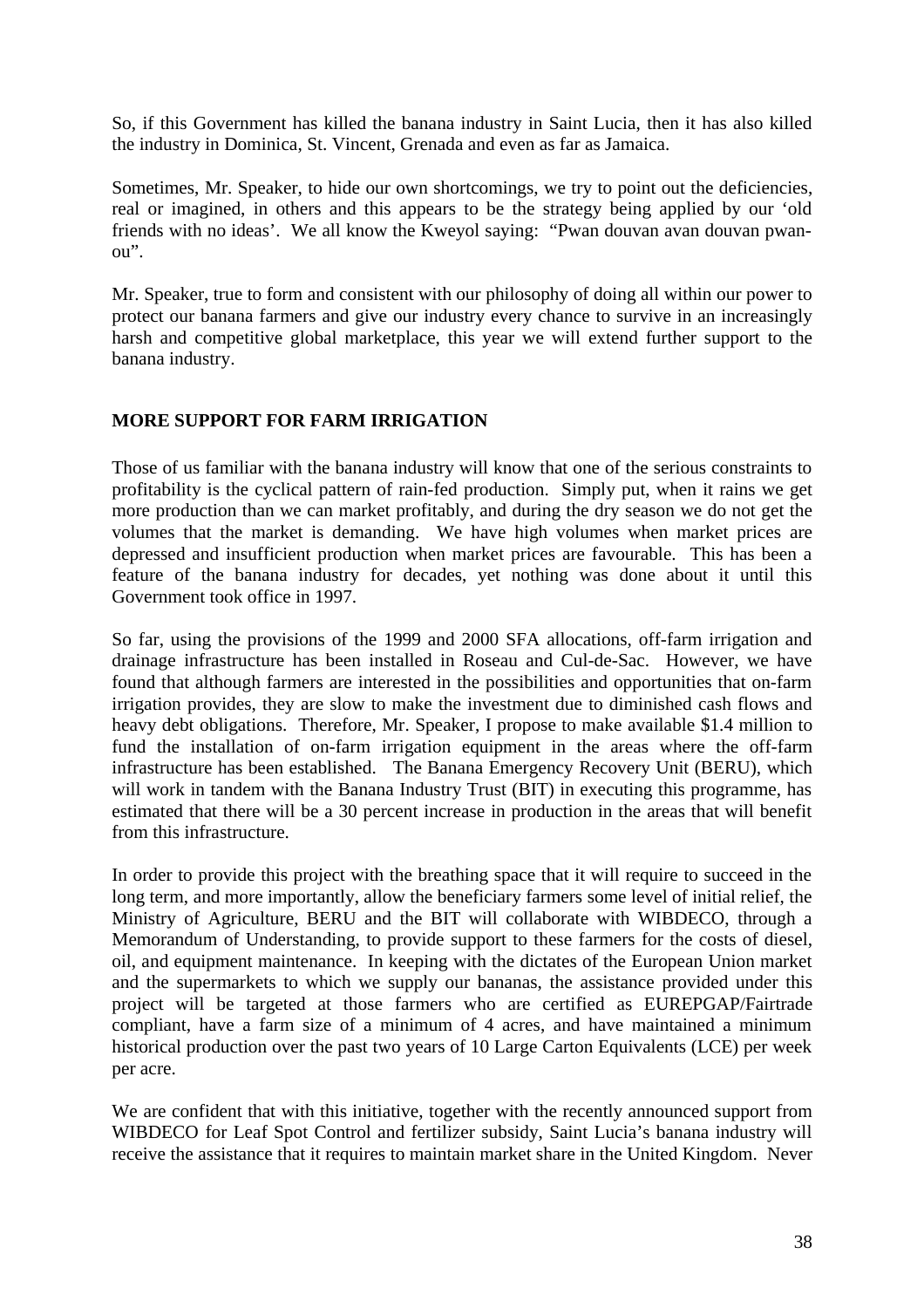before, Mr. Speaker, has so much been done for the banana industry. These are the indisputable facts.

#### **LINE OF CREDIT TO FACILITATE AGRICULTURAL DEVELOPMENT**

In 2005, Mr. Speaker, Cabinet approved a generous package of incentives to the agriculture sector in an effort to spur further activity in non-traditional agriculture. It is important to note that the new agriculture incentive regime encourages the formation of farmers associations and provides 100 percent waiver of import duties on a broad range of farming equipment and inputs to those associations. Farmers who do not belong to such cooperatives or associations are entitled to a 60 percent waiver of duties associated with the importation of farming equipment and inputs.

Mr. Speaker, while these programs have had some impact, the decline in the agriculture sector and in particular, the volume of bananas exported have continued. The performance of banana agriculture is largely related to the harsh and uncompromising nature of the external trading environment. The non-traditional agriculture sector has been affected by weak marketing and institutional arrangements and limited access to capital.

Developments on the international banana market signal the need to strengthen domestic linkages between tourism and agriculture. As the preferential trading framework that we operate within is phased out, we must become creative and explore all avenues to improve value added within the agriculture sector. The growing tourism industry presents an opportunity for participation of the local farming community in that sector through significant absorption of domestically produced crops and other agricultural products.

Mr. Speaker, while the supermarkets and hotels in Saint Lucia have been purchasing from our local farmers, several factors have militated against further expansion of that trade. Access to finance continues to be one of the main factors impacting on the development of the sector. Commercial banks and other financial institutions assign very high risk to agricultural activities and are very reluctant to lend to farmers. For instance, in 2005 commercial bank credit to the agriculture sector declined by 7.0 percent and represented a mere 1.2 percent of total credit to the economy. Similarly, Mr. Speaker, commercial bank credit to agriculture declined by 3.2 percent in 2004, representing 2.0 percent of total credit.

As a result of rising oil prices, the cost of inputs has increased, thus impacting on the competitiveness of the domestic agriculture sector. The absence of formal marketing arrangements and weak farmers' associations have also had a dilatory effect on output of the agriculture sector.

Mr. Speaker, farmers have been complaining about a very strange practice by hotels in Saint Lucia. The complaints suggest that some hotels have been utilizing a 90-day payment cycle rather than a 30-day cycle to pay farmers for their produce. This practice places further strain on the financial affairs of farmers. Our Government feels that it is grossly unfair that the hotels, which in many cases have been granted generous incentive packages, should withhold payments to farmers with minimal sources of income for a full 90 days. To the credit of the St. Lucia Hotel and Tourism Association, an effort has been made in recent times to engage the farmers in discussion to arrive at a mutually satisfactory solution.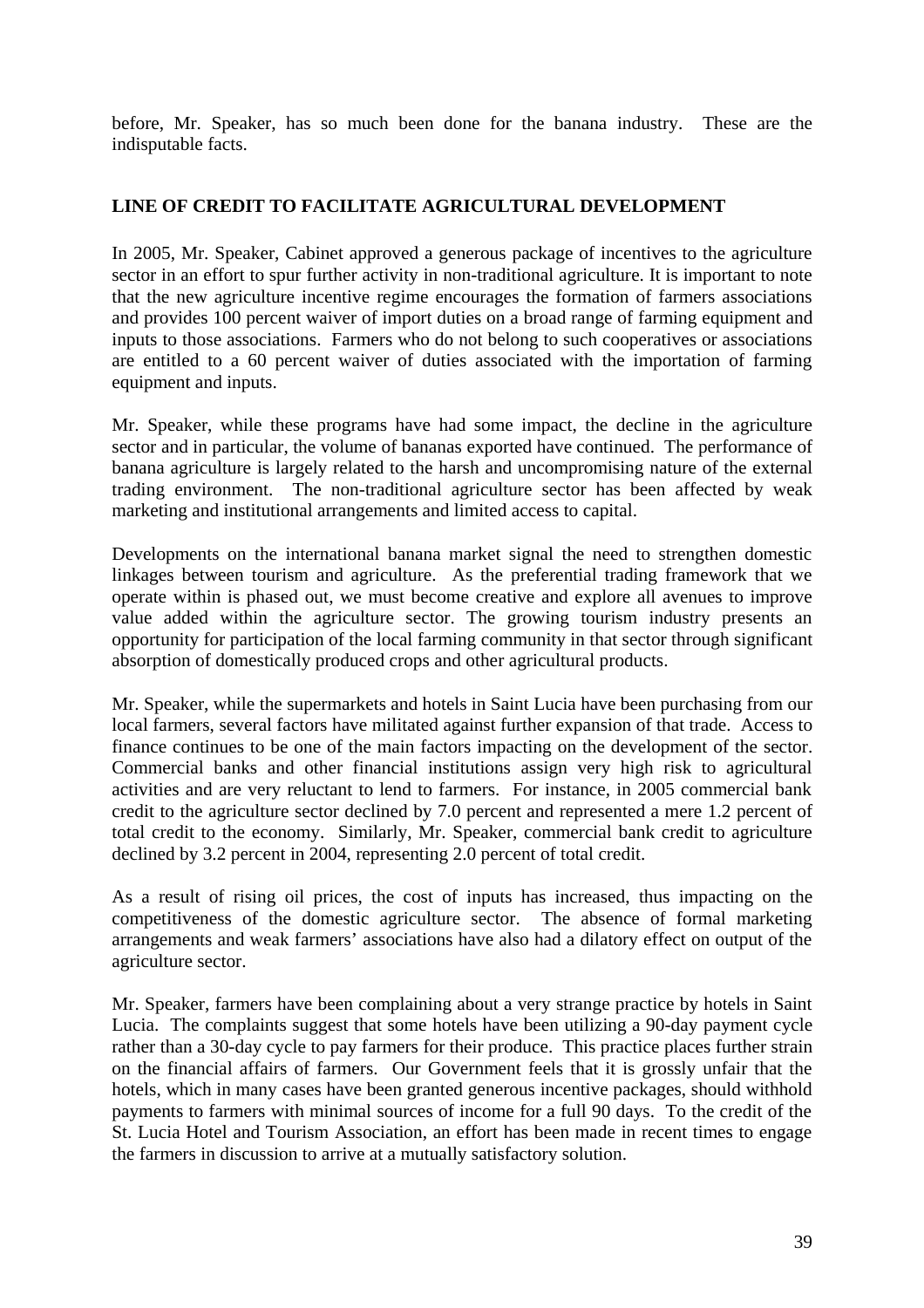Our Government recognizes that it cannot intervene directly to ameliorate all of these problems. However, we are of the view that the provision of appropriate incentives to relevant institutions can ensure that private sector institutions and the market produce outcomes that will support greater integration between the tourism and agriculture sectors. Mr. Speaker, in the light of this, Government proposes to implement the following initiatives during financial year 2006/07:

- 1. A tax credit system to commercial banks that will encourage growth in credit to the agriculture sector. This credit system will be implemented over a three-year period. The Government will exempt 75 percent of interest income earned on agricultural loans from payment of Corporation Taxes. This will be phased down to 50 percent in 2007 and 33 percent in 2008.
- 2. A line of credit of EC\$2 million to the newly established Chamber of Agriculture to facilitate development of the industry. The line of credit will be utilized for the following purposes:
	- (1) To establish a warehousing, sorting, packaging and storage facility; and
	- (2) To establish a financing mechanism that will allow the entity to operate as an intermediary between farmers/farmers associations and the hotel sector.

Mr. Speaker, I expect that these new initiatives, coupled with the existing Agriculture Incentive Regime, will assist in strengthening inter-sector linkages, thereby spreading the benefits of the tourism industry to farmers and rural communities.

#### **STATUS OF ANSE LA RAYE JETTY**

Mr. Speaker, there is one project whose status must be clarified. This is the proposed fish landing facility and jetty for Anse La Raye. I know that the Parliamentary Representative as well as the citizens of Anse La Raye are exceedingly anxious to have their jetty.

Mr. Speaker, in the 2003/04 Budget Address, I had announced that the Government of Saint Lucia would finance the construction of the jetty. However, the Government was advised that the Government of Japan was willing to construct a fish landing facility in Anse La Raye and would incorporate a jetty in the design. After considerable delay, a Technical Mission from Japan arrived in Saint Lucia to assess the viability of the project and to undertake the necessary studies. A Memorandum of Understanding has now been agreed on the follow-up activities. The Government of Saint Lucia will be required to demolish the existing jetty in the course of the year. Hopefully, construction of the new facility will commence early next year. So, after what has been a long wait, I am optimistic that the people of Anse La Raye will have their jetty.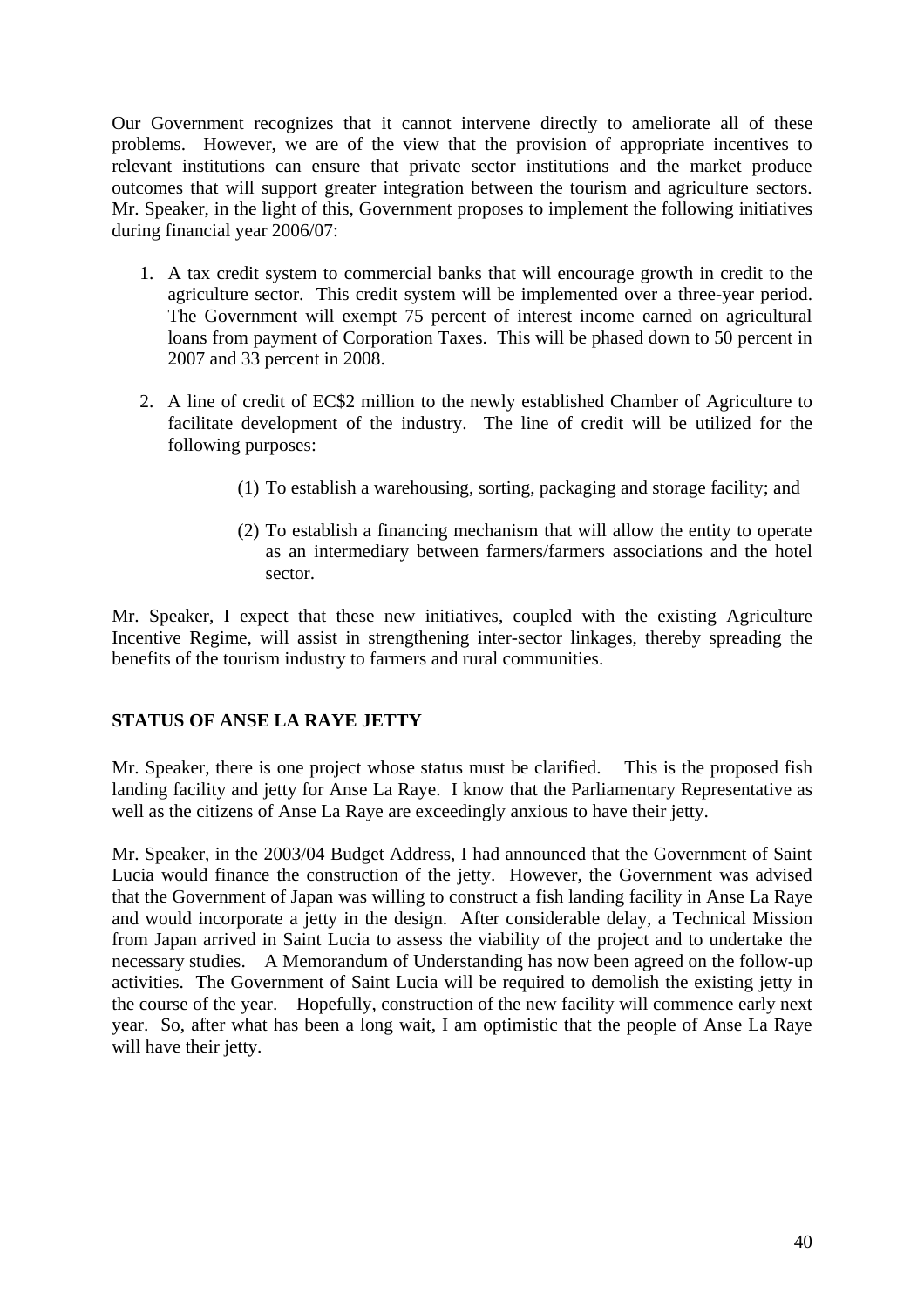#### **INVESTMENTS IN SECURITY**

Mr. Speaker, investments in the security of Saint Lucia have been substantial over the past nine years. Some may think that the country is yet to reap the benefits of this investment. But we must continue to persevere in our relentless fight against crime.

#### **ESTABLISHMENT OF FORENSIC LABORATORY**

Mr. Speaker, I am pleased to confirm that construction of the **Forensic Science Laboratory** announced last year, has commenced on the site which previously housed the old Female Prison. The facility will be constructed at a cost of \$3,831, 801, of which \$2,735,424.00 is allocated this year. An amount of \$688,174.00 has been allocated for the purchase of specialized furniture and equipment for the facility.

Construction work on the facility is expected to last approximately seven (7) months. The commissioning of the facility is projected for December 2006.

Mr. Speaker, this Government has always given its commitment to do all within its powers to address the level of crime in Saint Lucia, and this facility represents a critical component in moving that process forward. It is an expensive but significant step in the fight against crime.

#### **AUTOMATED FINGER PRINTING SYSTEM**

Mr. Speaker, over the past few years there has been a phenomenal increase in robberies and burglaries in private homes, commercial houses and tourism establishments. The residents in the north of the island unfortunately are regular targets. Many of the victims have simply given up in frustration. Yet, the problem has to be addressed because there is no greater invasion of one's privacy and security, than burglary.

The loss of confidence is palpable and understandable. The fact is the detection rate for robberies and burglaries is less than 10 percent. All kinds of explanations have been offered for this ridiculously low detection rate. The police argue that the manual system of fingerprint identification is inefficient and ineffective. In response, Government has decided to purchase an automated state-of-the-art fingerprinting system at a cost of EC\$750,000.

#### **INCREASE IN POLICE PERSONNEL**

Mr. Speaker, Government will continue its programme to increase the number of police officers in the Royal Saint Lucia Police Force. Currently, 65 recruits are undergoing training and are expected to graduate in July, 2006. On completion of this training cycle, a further 60 recruits will enter the Police Training Academy. These officers will be assigned to the Special Services Unit, to bring the overall strength of this unit to 100 officers.

Mr. Speaker, these interventions, coupled with the acquisition of more police vehicles, operational and communications equipment, and the technical assistance from the seven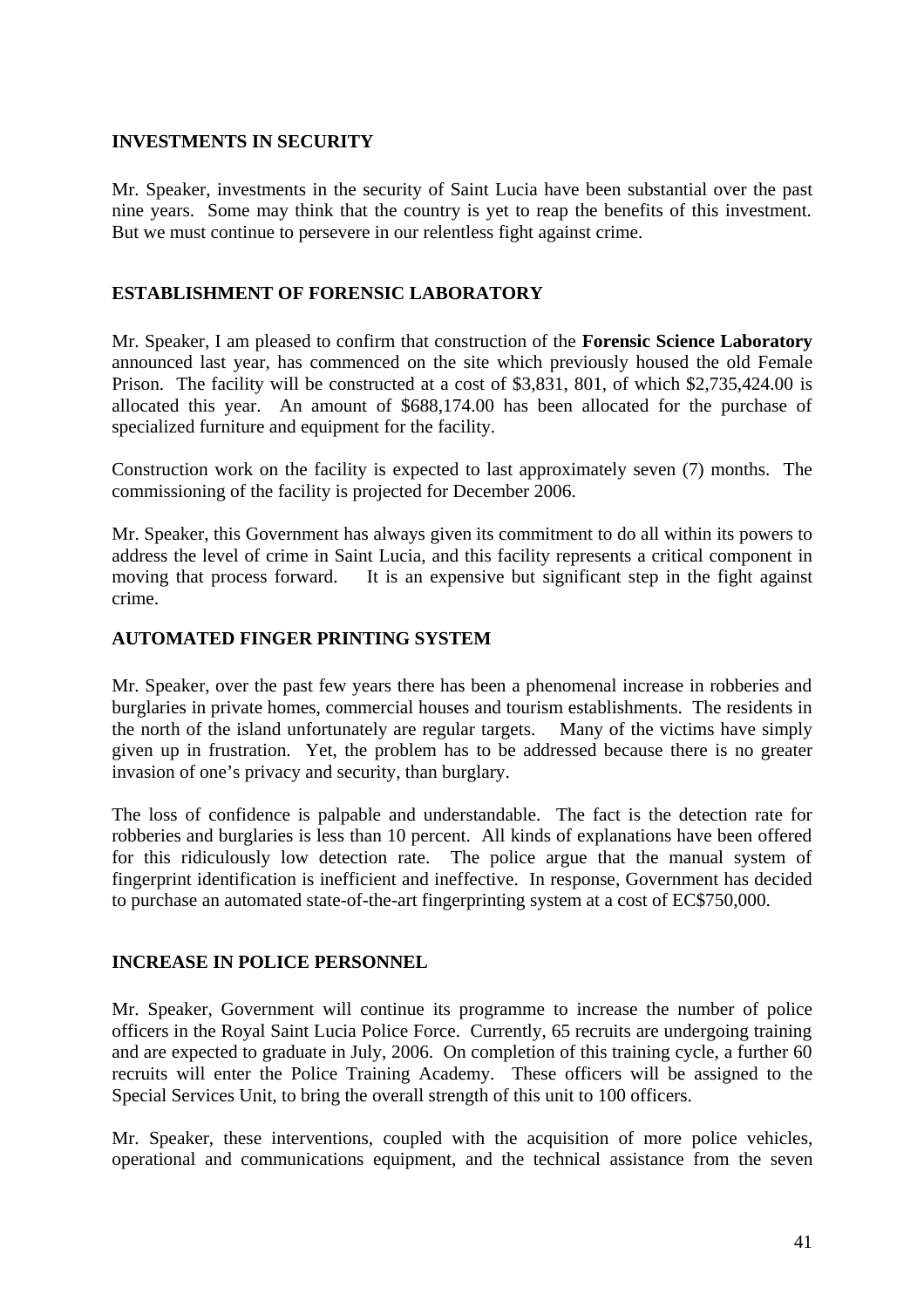former British Police Officers of which Her Excellency spoke this morning, should indicate the seriousness with which our Government views the fight against crime.

#### **WATER SECTOR REFORM**

Mr. Speaker, you recall that in the Budget Presentation last year, I announced that the Government of Saint Lucia would pursue a three pronged approach to reforms in the Water Sector. The three issues that we indicated that we would pursue are as follows:

- 1. Launch an urgent investment program, financed with US\$7.7 million from the World Bank, to relieve the water shortage problems in the north;
- 2. Operationalise the newly established legal framework that establishes efficiency, incentives and economic rewards for higher levels of service and performance in the water sector; and
- 3. Create a public-private sector partnership for the water utility that opens up Board and Management control of WASCO to the private sector, thus facilitating the transition of WASCO into an efficiently managed and operated, financially self-sustainable, customer-oriented company.

I am pleased to announce Mr. Speaker, that we are well on the way to meeting these objectives. In respect of addressing the water shortage problems in the north, a contract was signed between the Government of Saint Lucia and a construction consortium called General Earthmovers-UEM Incorporated Ltd earlier this year. The contract is a turnkey contract, meaning that the contractor is expected to undertake both the design and construction of the works. Design is well on the way and construction is expected to commence shortly. It is anticipated that this project will be completed in time for the 2007 Cricket World Cup.

The legislative framework has been completed with the passage of the new Water and Sewerage Act, and the establishment of the Commission. The Water Resource Management Unit will be established at the Ministry of Agriculture, subsequent to the passage of the Estimates of Expenditure in this Honourable House. The only action left on the legislative agenda is the coming into force of the Act, which will be undertaken by the Honourable Minister responsible for Public Utilities, following the regularisation of some administrative matters.

But Mr. Speaker, the most important aspect of this transformation is about to unfold. The Cabinet of Ministers has agreed to the process by which there will be a public-private sector partnership in the management and operations of the Water Utility. This public-private sector partnership will be very similar to what obtains in LUCELEC, and will build on what has been a very successful experience.

Mr. Speaker, we cannot allow WASCO to lurch from crisis to crisis. Government cannot continue to borrow and borrow for WASCO. It is simply unsustainable. Presently, WASCO's total debt liability stands at \$112.3 million. The Government bears responsibility for this debt and meets all payments on behalf of WASCO.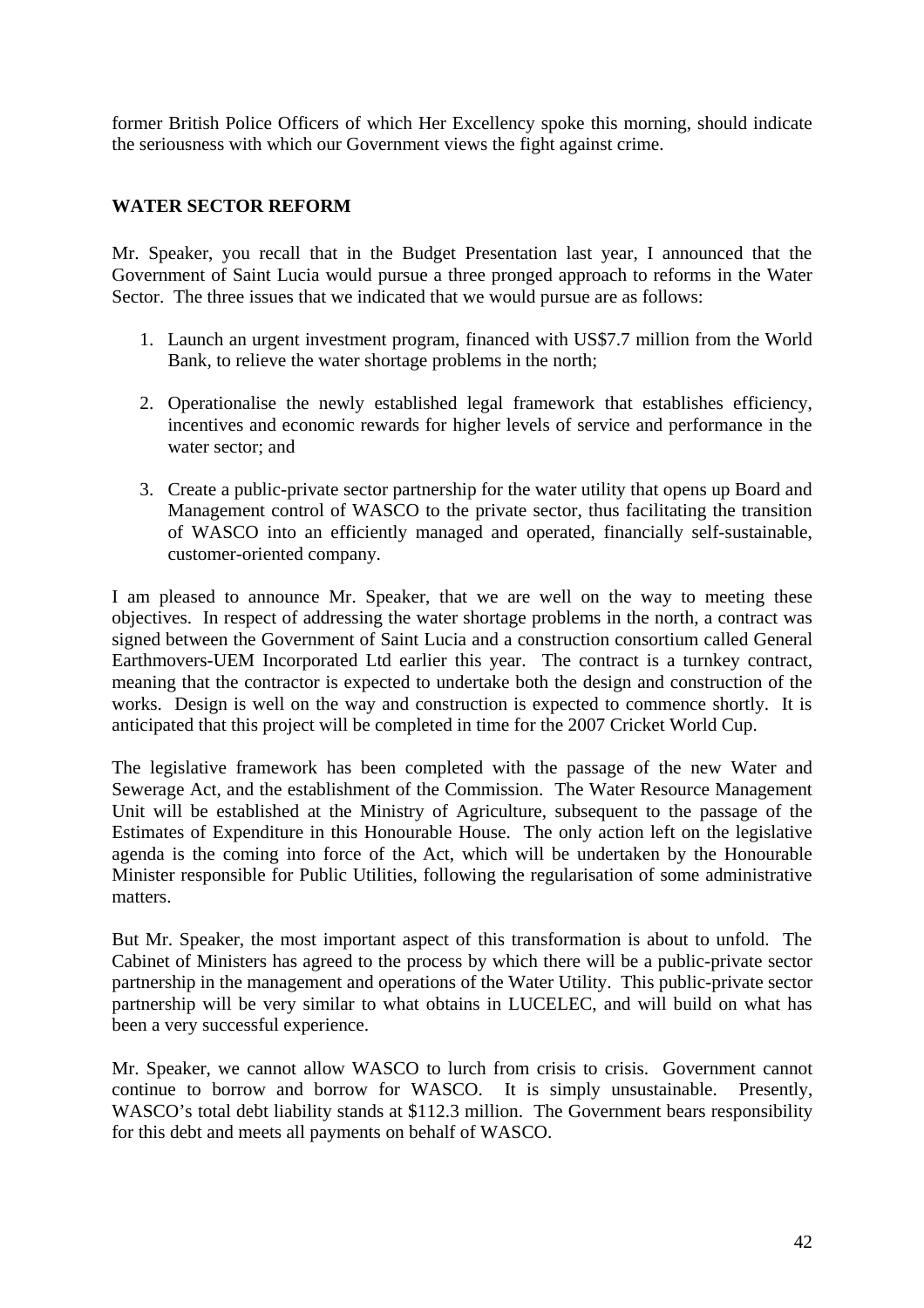Cabinet has endorsed the following:

- 1. The establishment of the Public-Private Partnership Company to manage the affairs of the water sector;
- 2. Twenty percent of the ownership of the Public-Private Partnership Company will be held by the Government of Saint Lucia;
- 3. WASCO will remain as the vehicle through which the Government of Saint Lucia will own equity in the Public-Private Partnership. The Partnership Company will also be entitled to the right of use of the Roseau Dam through an evergreen service agreement. In other words, the ownership of the Roseau Dam will remain with the Government of Saint Lucia. So too will all catchment areas and other natural assets be owned by the Government of Saint Lucia.
- 4. The Ministers responsible for Public Utilities and Agriculture will, under the provisions of the Water & Sewerage Act, issue licences to the Partnership Company for providing the Water Service, as well as an abstraction licence;
- 5. The operator will be a member of the investment consortium, which in turn will provide solid performance guarantees that are either directly or indirectly provided by the operator; and
- 6. The Board of the Partnership Company will comprise five executive members. The Company will also be expected to manage procurement in the most open and transparent manner.

Cabinet has agreed to the engagement of a specialized public relations firm to carry out a public sensitization programme to explain the proposed changes to consumers. Importantly also, the Government wants to ensure that the employees of WASCO are engaged in dialogue so that their concerns are fully addressed.

Mr. Speaker, I know that some members of the public may be sceptical about this Public-Private Sector relationship and in particular, there will be some concerns regarding its impact on poor and marginalised groups. It is the intention of Government to ensure that a mechanism is put in place to provide for persons who are in need of special assistance. To meet this objective, Government has already commenced discussions with the World Bank Group for the provision of a facility that would allow for the provision of grants to the poor and marginalized groups to access connections to the water supply.

I know too that there are fears that the new entity will increase water rates. Two points must be made. Firstly, Government has made it absolutely clear that there can be no increases in tariffs until and unless there is significant improvement in the delivery of water. Indeed, it is specifically agreed that there will be no increases for the next three (3) years. Secondly, tariffs will be set by a regulatory authority. The new company will not be allowed to increase its tariffs at its own choosing.

Mr. Speaker, it is the Government's view that the process on which we are embarking will bring some stability to the supply and provision of safe and wholesome water to the majority of our citizens in the entire country. As we continue on this road to the completion of this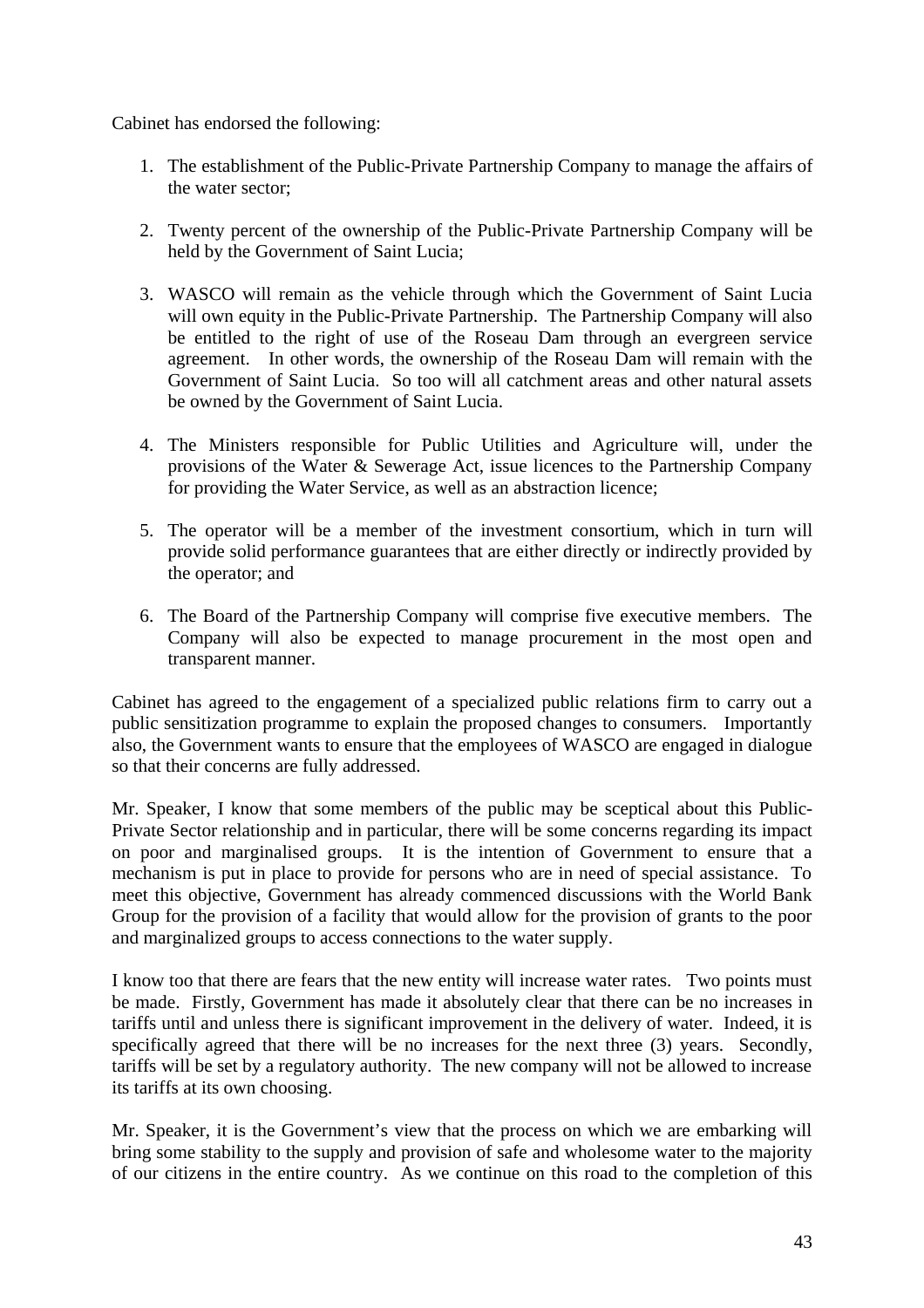process, we must implore our citizens to be patient and work along with the Government and other private and public sector partners to ensure the attainment of the goal of water for all.

#### **PART 4**

#### **CHANGING TAX POLICY ENVIRONMENT**

Mr. Speaker, I now turn to a matter that always seems to provoke strong, impassioned and sometimes, uninformed debate, and that is our tax system. It is time that we seriously begin to examine our tax regime.

Mr. Speaker, since coming into office, this Government has made adjustments to the tax system that have creatively spread the tax burden. Persons at the lower end of the earnings bracket have been relieved of the burden of paying Income Tax. Some pensioners now enjoy the benefit of not paying Property taxes, and workers in the hospitality industry also enjoy, in addition to lower Income Tax, tax-free earnings on their tips and gratuities.

Mr. Speaker, owners of ground transportation in the tourism sector also benefit from waivers of import duties and consumption taxes on vehicles imported for use in the sector.

But while we have been making all of these adjustments, it is becoming increasingly clear that there is a growing need for us to re-examine the tax regime. Mr. Speaker, I want to make it clear that a re-examination does not necessarily translate into an increase in the tax burden. As a matter of fact, this re-examination may in fact reveal ways of further spreading the tax burden so as to make the regime more equitable.

It is important to note that the current tax regime is not unique to Saint Lucia, but was in fact developed internationally and through a process of adaptation implemented in Saint Lucia. If one examines the history of taxation in the English-speaking Caribbean, there are common threads that can be observed in the evolution of taxation systems. So Mr. Speaker, a reassessment of our taxation system in these changing times ought not to set the alarm bells ringing. Instead, it should be a natural expectation.

Permit me to highlight some of the changes, especially in the context of an erosion of tax revenues due to trade liberalization, which have occurred in recent times in the Caribbean region:

(1) Trinidad & Tobago, Jamaica and Barbados have all remodelled their Consumption Tax regime and introduced a Value Added Tax (VAT) based system. In fact, as recently as this year, Trinidad & Tobago revamped its Income Tax regime by increasing personal allowances from TT\$25,000 to TT\$60,000, and removing some individual allowances like the home mortgage interest deduction, child allowance, and the allowance for shares purchased in a registered credit union. If this inspires a feeling of déjà vu, it is because these are similar to the recommendations proposed a few years ago by the IMF for Saint Lucia. Trinidad and Tobago also replaced the tiered system of tax rates with a flat rate of 25 percent;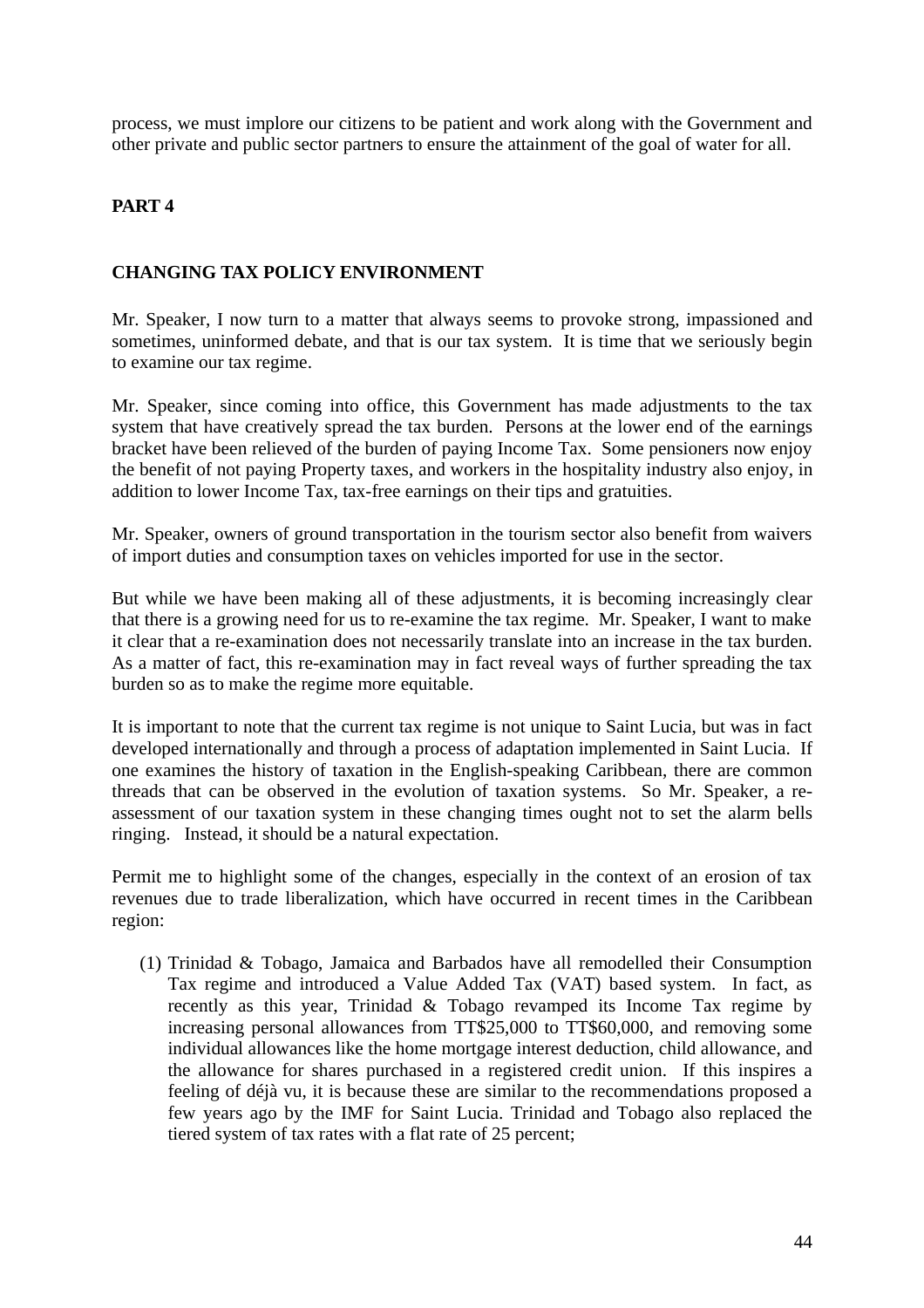- (2) The Commonwealth of Dominica introduced VAT on March 1, 2006, with minimal reported disruptions in business activity;
- (3) The Governments of Antigua & Barbuda, Grenada, Saint Vincent and the Grenadines have announced their intention to introduce a VAT based system.

Mr. Speaker, you may recall that we commissioned a group of citizens to review the report produced by the Tax Commission established by the Monetary Council of the ECCB. I am pleased to announce that the review has been completed and that the Government will soon be in a position to release the report for public scrutiny.

In addition Mr. Speaker, the various trade negotiating arenas in which we now participate will force us to re-assess our tax regimes, particularly those that relate to our border taxes, such as Import Duty and Excise and Consumption taxes. Once we have reviewed these regimes, we will be compelled to re-evaluate our internal taxes so as to make any necessary adjustments. Mr. Speaker, I wish to reiterate that any changes must be built on the philosophy of fairness and equity.

I have catalogued these recent events to demonstrate there is going to be a need for Saint Lucia to undertake its own review of the tax regime currently in force in the country. It is an inescapable fact that whichever party forms the Government after the next General Elections will have to face the issue of Tax Reform squarely.

#### **PART 5**

#### **FINANCING THE 2006-2007 BUDGET**

Now that the principal budgetary policies have been outlined, I will proceed to explain how the budget will be financed.

In formulating a budget, Mr Speaker, we have the difficult task of striking the correct balance between taxes, expenditures and debt. Our task is to ensure that current and future generations are treated fairly. At a minimum, current generations should be required to pay, via taxes, for the goods and services that they consume. We also believe that the current generation should contribute to investment as they are also beneficiaries of the future growth that is generated by that investment. We must also ensure that we do not unduly burden the future generation by increasing debt to unsustainable levels.

We have, Mr. Speaker, carefully evaluated the policy options and the policy trade-offs and believe that we have come up with the optimal balance between policies that will contribute to sustaining growth while at the same time ensuring that our debt remains sustainable.

I shall now present the Budget Estimates for the 2006-2007 fiscal year.

The total planned level of expenditure amounts to \$1,121.5 million, representing an increase of 17.3 percent over the planned budgetary outlay in the 2005-2006 fiscal year. In effect, this is a 1.1 billion dollar budget.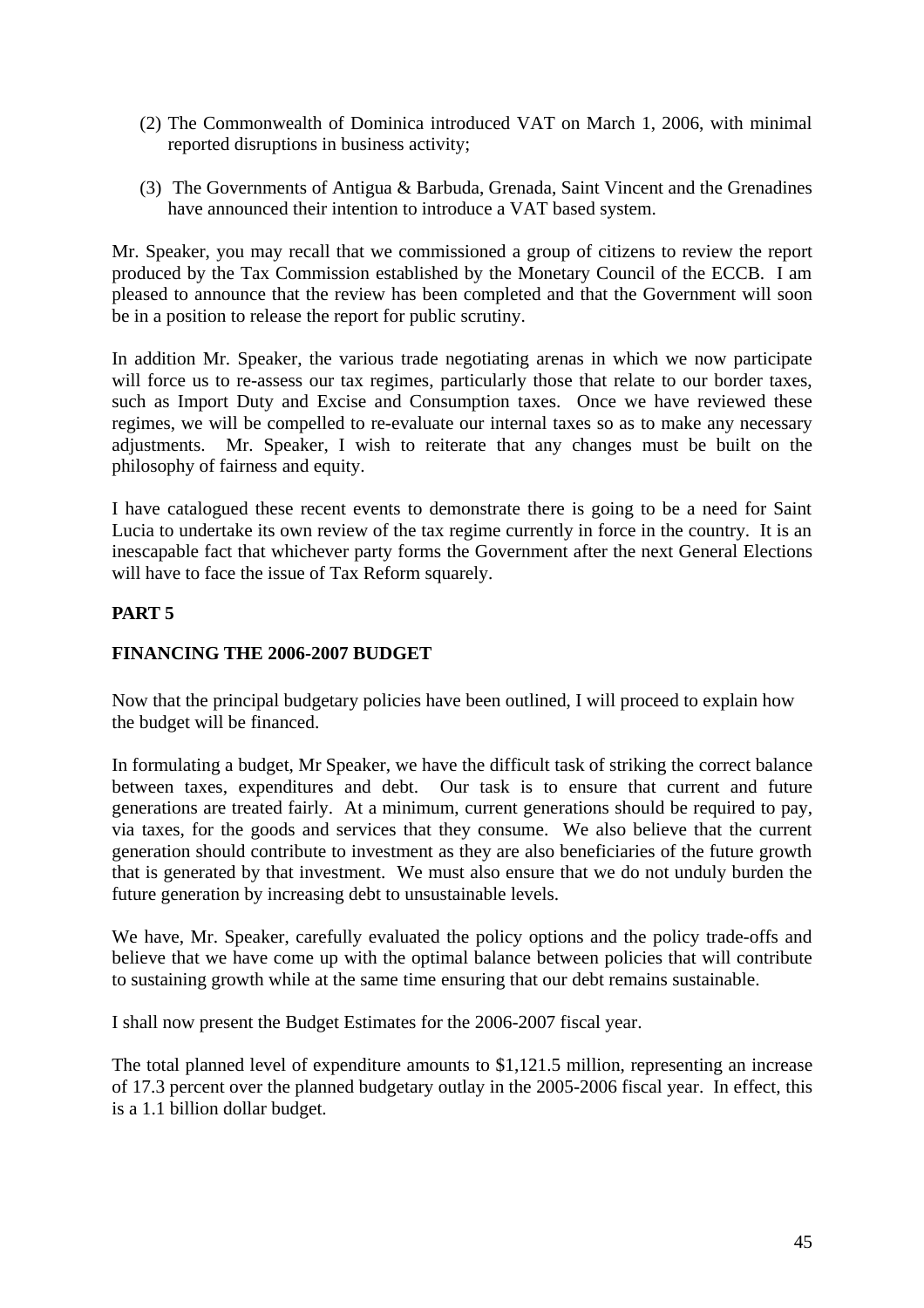The details are as follows:

- 1. The planned level of recurrent expenditure, exclusive of amortisation, is \$611.6 million, representing 54.5 percent of total planned expenditure, and is 9.8 percent higher than the previous year.
- 2. Debt amortisation is forecast at \$88.5 million and accounts for 7.9 percent of total planned expenditure.
- 3. The planned level of capital expenditure is forecast to increase by 25.5 percent to \$421.4 million and accounts for 37.6 percent of the total budget. This increase largely reflects the continuation of ongoing capital projects and the re-budgeting of EU-grant financed projects, as funding was not received in the last fiscal year.

The sources of financing for the 2006-2007 Budget are as follows:

- 1. Recurrent Revenue of \$621.6 million
- 2. Capital Revenue of \$9.2 million
- 3. Excess Revenue and the re-budgeting of bonds from fiscal year 2005-2006 of \$16.0 million
- 4. Grant Funding of \$76.5 million, of which \$61.4 million is from the European Union
- 5. Previously approved Loan Funding of \$153.8 Million.
- 6. Previously approved bond funding of \$88.4 million. Members are asked to note that Parliament approved by Resolution dated 12th September, 2005, an amount of \$188.4 million, to be raised by the issue of Savings Bonds to assist in the financing of capital and other expenditure and debt refinancing. However, we decided to raise only \$100 million. The unutilised approved bond funding of \$88.4 million is to be applied to refinance existing debt and therefore will not add to our debt stock.
- 7. New loan funding of \$32.4 million in substitution for previous bond financing, for which I shall seek the approval of this Honourable House later.
- 8. New bond funding of \$123.6 million.

In effect, Mr Speaker, I shall be seeking the approval of this Honourable House for \$156.0 million for new funding. This amount, Honourable Members will be pleased to know, is \$32.4 million lower than the amount that I sought approval for last year, which was \$188.4 million. This confirms the downward trend of borrowing.

#### **APPROACH TO FORECASTING**

Allow me, Mr. Speaker, to comment on our forecasts for the 2006-2007 fiscal year.

This Government, Mr. Speaker, has always erred on the side of caution in making projections of revenue and expenditure. We tend to be highly conservative in our revenue estimates and as a result tend to under-estimate. Conversely, our precautionary approach leads us to overestimate recurrent expenditures. In many other countries the practice is the reverse and as a result those countries experience fiscal problems. Given that Saint Lucia is a highly vulnerable economy susceptible to shocks, our approach to forecasting is conservative and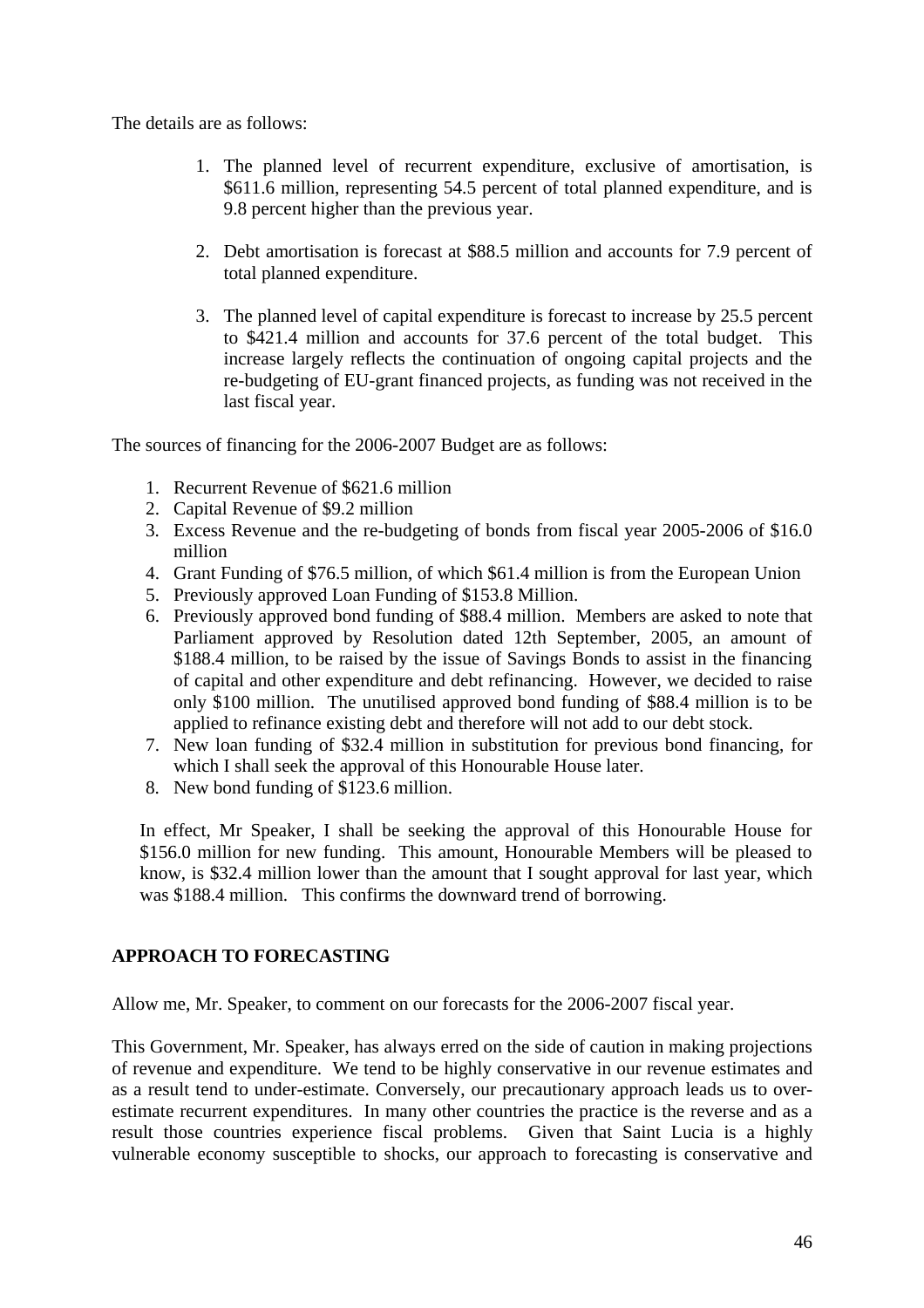judicious. In order to see the benefits of that practice, I shall review last year's fiscal performance against the planned budget.

Mr. Speaker, last year I projected recurrent revenue at \$546.2 million. I indicated that we had to be cautious because of the worrying trend of increasing oil prices. While oil prices did increase, Mr. Speaker, and we had to make some adjustments, I am now pleased to report that revenue intake was \$73 million or 13.4 percent higher than the actual forecast. This additional revenue has enabled us to meet our commitments to public servants in respect of new salaries and back-pay. More crucially, we have been able to reduce our borrowing requirements.

Mr. Speaker, I wish to emphasize that our sound fiscal management enabled us to pay the back-pay to public servants without having to resort to borrowing from the banks or for that matter the Central Bank.

In addition, Mr. Speaker, we had planned to raise bonds of \$189.6 million to finance the capital programme last year, of which \$56 million was earmarked for the Cricket World Cup project. Given that we received more favourable rates from a bank than what we would have obtained from the Regional Government Securities Market (RGSM), we decided to take a loan for Cricket World Cup. This reduced our bond requirement to \$133.6 million. However, given our excellent revenue performance Mr. Speaker, we only had to raise bonds of \$100 million. Mr. Speaker, this is proof that the financial stewardship of this country is in safe hands.

This year, Mr. Speaker, while we are projecting real GDP growth of 6.6 percent, we are again going to err on the side of caution and project revenue collections at only \$621.6 million, a mere \$2.4 million above last year's actual collections. If our real GDP growth materialises, as we have every reason to believe it will, revenue collections may well climb to \$680 million. But, Mr. Speaker, we are cautious. We are again haunted by the spectre of rising oil prices, which hit a peak of US \$75 per barrel only last week. We have also been told to expect another active hurricane season.

#### **ALLOCATION OF EXPENDITURE**

This budget is framed to enhance our social infrastructure, and to strengthen programmes in health, education, social protection, security and justice. These are programmes that are ultimately important for improving the welfare of our society and particularly, of the more vulnerable groups.

This budget is, therefore, a budget with the future in mind. It provides for the future opportunities of the youth, the future care of the elderly, the provision of health services that our citizens will require for the foreseeable future, and for the long term growth and development of Saint Lucia's economy.

I now turn to the distribution of the budget among agencies. Comprehensive details of expenditure by agencies, programmes and activities are contained in the draft 2006-2007 Estimates, copies of which have been circulated to Honourable Members.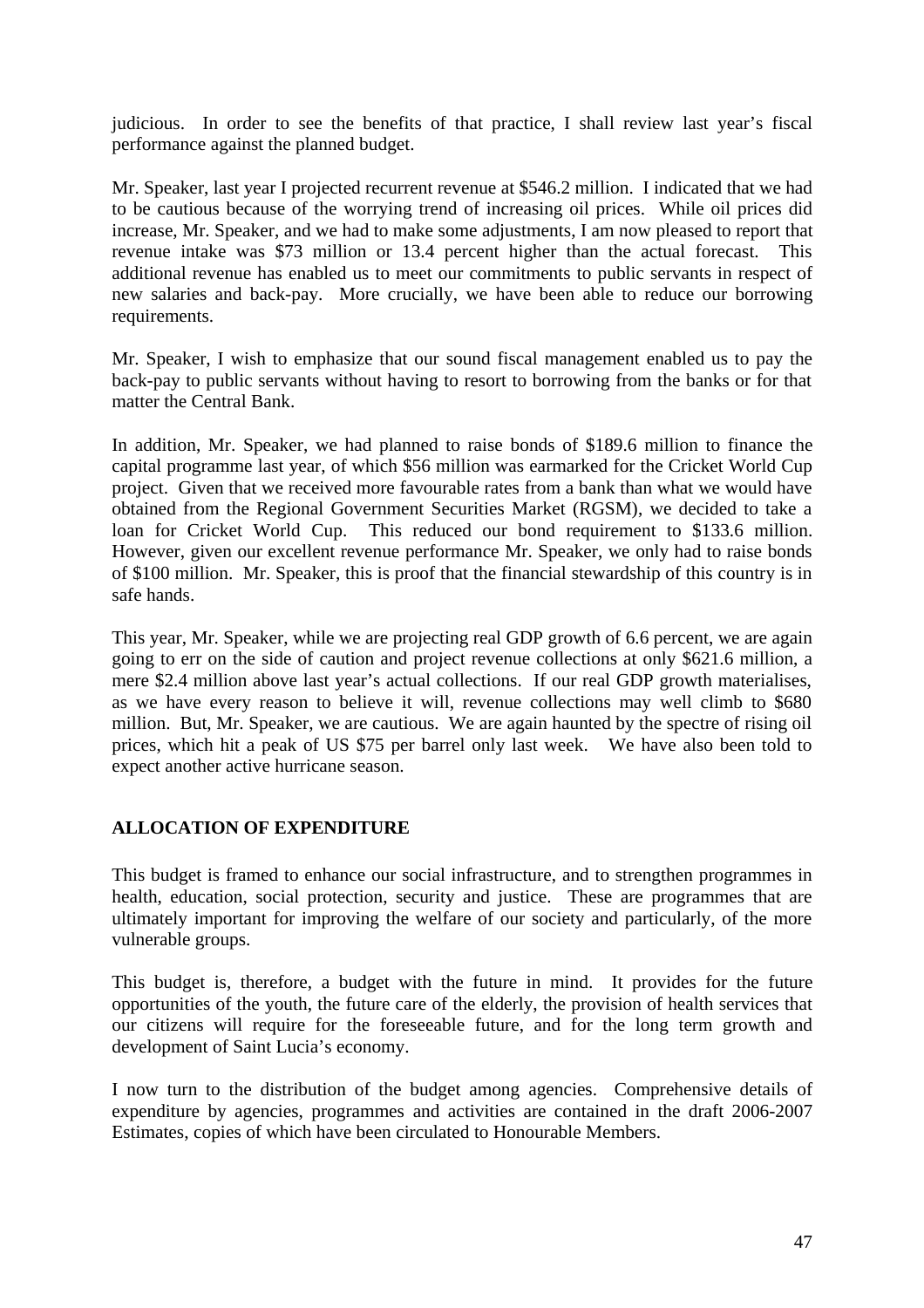#### **ECONOMIC SERVICE AGENCIES**

The proposed allocation to the Economic Service Agencies is \$682.1 million; 24.7 percent higher than the amount allocated last year and 60.8 percent of the total budget. The amount allocated to recurrent expenditure is \$387.7 million, of which \$180.5 million is for debt servicing and \$40.9 million is for the payment of pensions to retired public servants.

I have also increased the capital allocation to these agencies significantly by 36.2% to \$294.4 million. This increase reflects, largely, the amounts required to complete ongoing projects.

#### **CRICKET WORLD CUP**

Mr. Speaker, you would recall that it was our intention to raise all the funds for the Cricket World Cup Project in the last fiscal year, given that I predicted that interest rates were likely to increase. I am pleased to say that this was the right decision as interest rates have increased and are expected to continue to increase. The funding for this project has been raised and we are in effect re-budgeting the balance of the loan funds, which amount to \$42.8 million, to complete the upgrading of the Beausejour Cricket Ground and provide for the operating expenditures for the hosting of the matches.

#### **WATER SUPPLY INFRASTRUCTURE**

As indicated in my last budget presentation, Government has launched a major Water Infrastructure Improvement Programme, which is aimed at alleviating the water shortage problem in the north of the island. Honourable Members, I am sure, would agree that this improvement programme is critically needed as the development in the north continues apace. I would like, for the benefit of Honourable Members, to restate the components of this programme:

- 1. Upgrading the Roseau Dam Pumping Station;
- 2. Improving the raw water transmission between Vanard and Sarot;
- 3. Upgrading the Theobalds Water Treatment Plant; and
- 4. Upgrading the Morne-Bocage Distribution Pipeline.

The contractor for the project is in the process of mobilising for commencement. This project, which is financed by the World Bank, is expected to be completed in one year and will bring great relief to residents living in the north of the Island. An allocation of \$26.4 million has been made for this project.

#### **ROAD INFRASTRUCTURE**

Mr. Speaker, this Government has made record levels of investment in road infrastructure over the past five years. This has been necessary because of the aging road infrastructure and the rapid deterioration in the road network. This year we will continue with our investment programme. The Ministry of Communications, Works, Transport and Public Utilities is the recipient of \$106.9 million; \$46.1 million or 75.8 percent higher than the allocation received last year.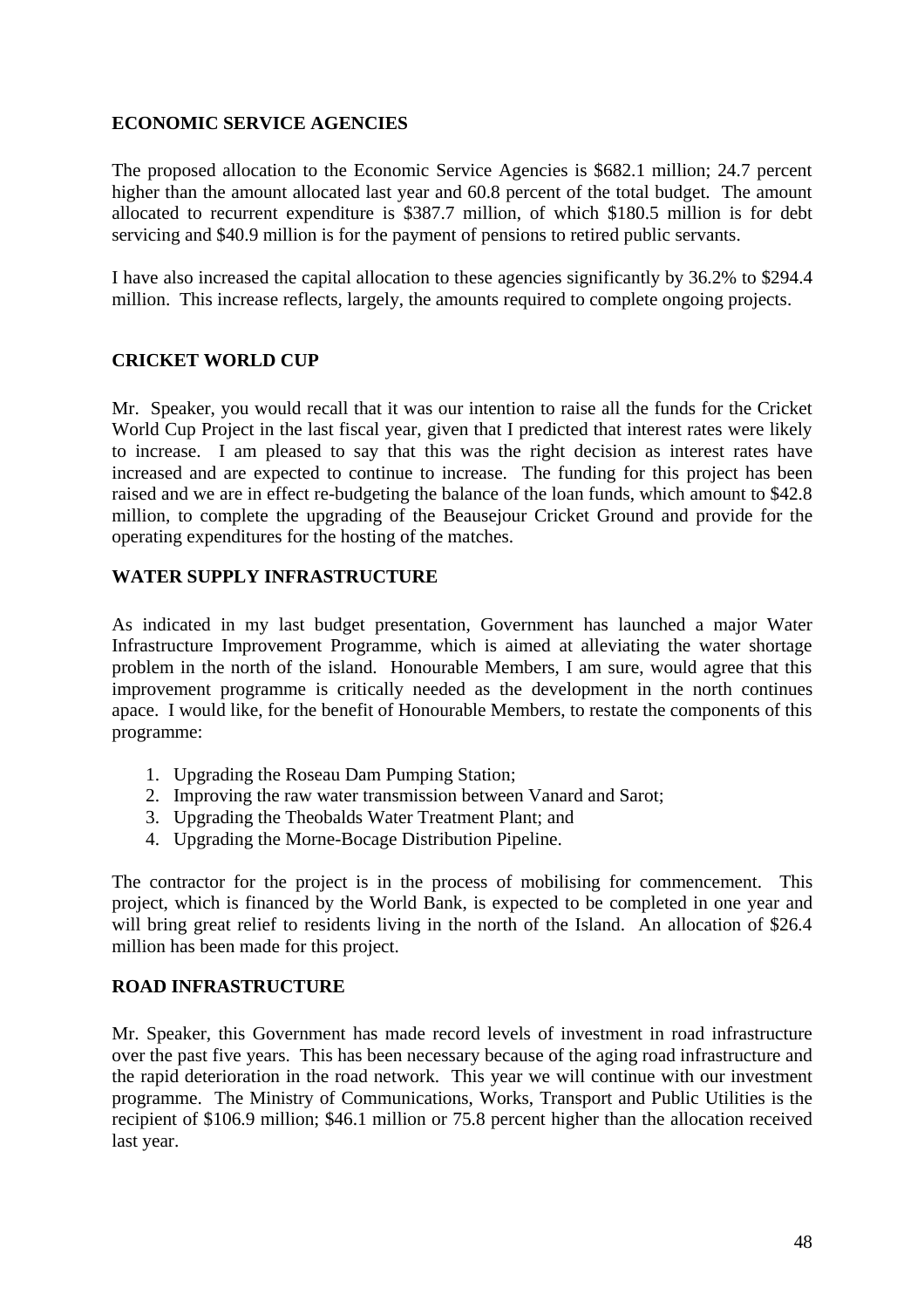An allocation of \$28 million is made to the East Coast Road Project. It is expected that Phase 2 of the project, which covers Castries to Praslin, will be completed. Rehabilitation will also commence on some of the critical sections of the road between Praslin and Vieux Fort.

Honourable Members would also note that work has commenced on Phase 1 of the Castries to Gros Islet Highway. This project, which covers the section of the highway between Castries and Choc, will cause some discomfort to motorists. Once again, I plead for your patience and understanding as we seek to improve and widen this road network. On completion, traffic congestion is expected to be relieved significantly. An allocation of \$28.1 million has been earmarked for this project.

The Urban Renewal Programme, which was explained earlier in my presentation, will receive an allocation of \$9.6 million.

It is expected that the Tertiary Roads Programme, which entailed the rehabilitation of 108 kilometres of road, will be completed this year and a provision of just under \$23.0 million is made for this project.

Additionally, Mr. Speaker, I have allocated \$5.3 million towards community infrastructure.

After spending significant sums of money to rehabilitate our roads, it is absolutely important that we develop a maintenance plan to prevent a recurrence of this situation in the near future. In addition, Mr Speaker, it is important that we reduce the damage caused by heavy goods vehicles. As a result, we have agreed to implement a motor vehicle weight control system. An allocation of \$1.5 million is earmarked for this initiative.

#### **INCREASED ALLOCATION TO THE TOURISM SECTOR**

The expansion of the Saint Lucia economy has been driven, in large part, by the tourism sector. This sector is now the engine of growth of the economy and it is crucial that Government provides the requisite support. I propose therefore to increase the overall allocation to this sector to \$29.6 million. Of this amount, \$25.8 million will be allocated to tourism marketing.

#### **AGRICULTURE DIVERSIFICATION PROGRAMME**

Sadly, Mr. Speaker, last year we could not implement the agriculture diversification programme because the anticipated receipt of Special Framework of Assistance (SFA) funds from the EU did not materialise. We are assured that most of the bureaucratic hurdles have been resolved and are hopeful that funding will become available early in the fiscal year.

Reflecting the importance that our Government has attached to agricultural diversification, we have programmed \$9.2 million for this programme.

Last year, I announced a comprehensive package of incentives for the agriculture sector. I wish to complement our incentives programme with a capacity building programme, for which a sum of \$2 million is allocated.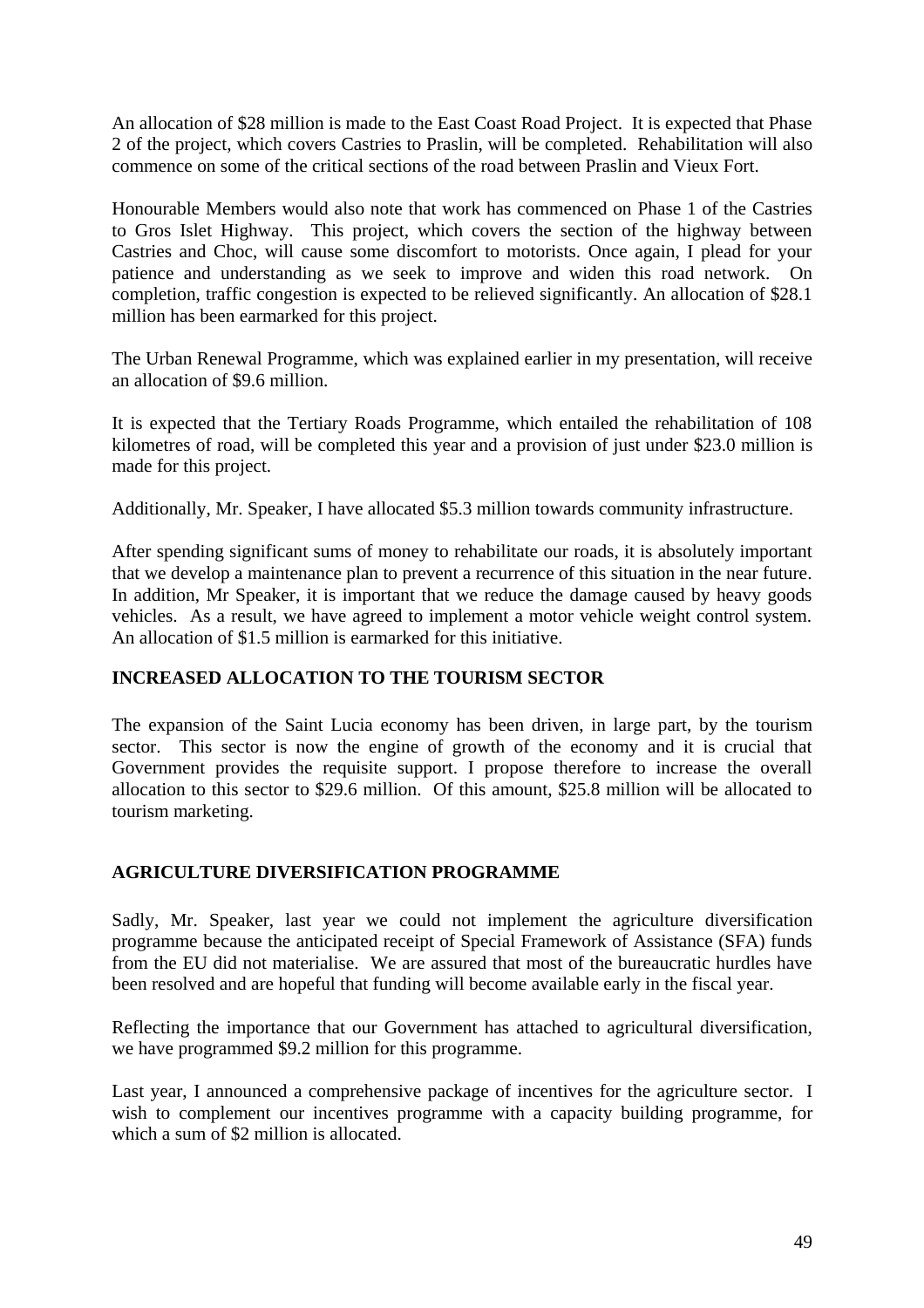#### **SUPPORT TO RESTRUCTURE BANANA INDUSTRY**

Notwithstanding the low level of production, for reasons outlined earlier Government remains committed to supporting the restructuring of the banana industry to enhance productivity and thereby enable it to survive post-2006 and in a tariff-only regime. This year, I have allocated \$4.7 million to this sector, of which \$1.4 million is to continue the ongoing irrigation and drainage projects implemented by the BIT and \$3.3 million is for the Banana Emergency Recovery Unit (BERU).

#### **PROVIDING LOW INCOME HOUSING**

With the rising price of construction material, it is important for the Government to continue to provide some measure of support to low income households. The Low Income Housing Grant Facility had to be suspended last year because of the non-availability of EU resources. However, as I indicated earlier, we are now advised that the funding will be available this year and we have accordingly allocated a sum of \$2.0 million for this facility.

Honourable Members will recall that this facility has two components:

- (1) For low-income persons who own their lots, the Government will provide a Grant support of 10 percent of a loan to construct a home, up to a maximum of \$10,000;
- (2) For those persons who do not own land, the Government will provide Grant Support of 20 percent of the loan, to a maximum of \$20,000.

Amounts of \$5.7 million and \$2.1 million are allocated to the ongoing programmes of Shelter Development and PROUD respectively.

#### **DISASTER MITIGATION**

With the Castries and Anse-La-Raye Flood Mitigation Project coming to an end, the major ongoing disaster mitigation project that will continue this year is Phase 2 of the World Bankfunded Saint Lucia Emergency Recovery and Disaster Management Project. A sum of \$10.3 million is allocated to complete the coastal protection works for the Dennery Village, to rehabilitate bridges and implement mitigation works.

#### **SOCIAL SERVICE AGENCIES**

Mr. Speaker, it is no secret that this Government places strong emphasis on the social services, because improving the welfare of our people is on the top of our agenda. This year, I have increased the overall allocation to the Social Service Agencies by almost \$30 million or 10.8 percent, to \$306.3 million. Of this amount, \$204.7 million is for recurrent expenditure and \$101.6 million for capital expenditure.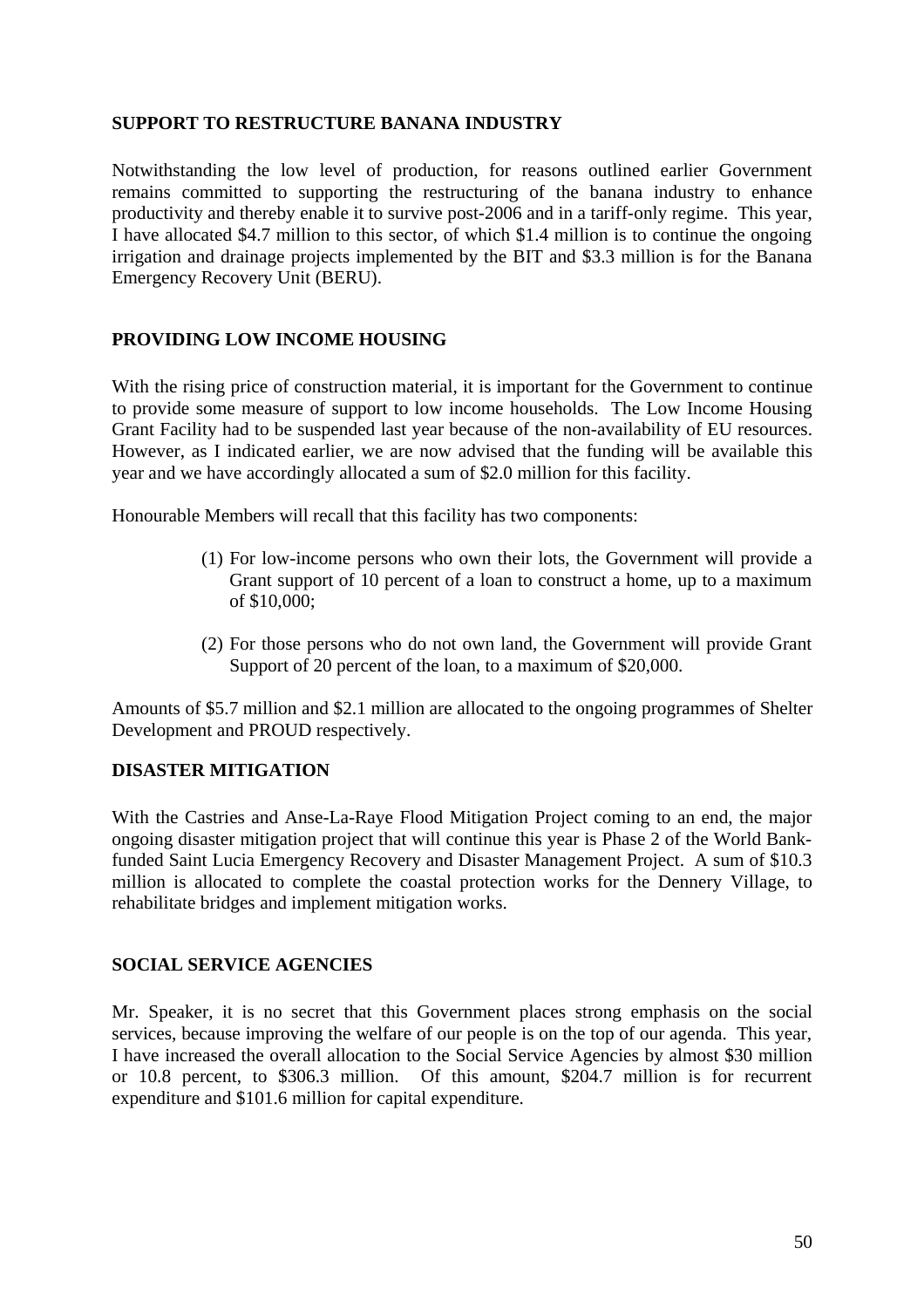#### **DEVELOPING HUMAN CAPITAL: INVESTING IN THE NEXT GENERATION**

The world economy is increasingly being driven by knowledge-based industries. A skilled workforce is a key requirement for making the successful transition from a low wage economy to a high wage economy. According to the World Bank Report "A Time to Choose - Caribbean Development in the Twentieth Century", the private returns to education for Saint Lucia are as follows: 6 percent for Secondary Education, 34 percent for Post Secondary Education and 22 percent for Tertiary Education. This study, Mr Speaker gives real meaning to the statement that our Nobel laureate, Sir Arthur Lewis made so long ago; "the cure for poverty is not money, but education." This is why, Mr. Speaker, this Government has placed increasing emphasis on the establishment of a sound education and training system. I have allocated a sum of \$168.2 million to the Ministry of Education. As a percentage of GDP, this represents almost 7 percent. Mr. Speaker, it is instructive to note that in the same World Bank study to which I referred earlier, only Barbados in the Caribbean spends more on education as a percentage of GDP than Saint Lucia.

I am proud - as I am sure are all Honourable Members and indeed all Saint Lucians – of achieving a major milestone in our national development with the implementation of universal secondary education. A capital allocation of \$26.8 million or 63.3 percent of the Ministry's budget is made to the project, namely the Education Development Project, which supports the implementation of Universal Secondary Education.

Mr Speaker, I have allocated \$6.2 million for the rehabilitation of schools, of which \$5.1 million is earmarked for the refurbishment of schools falling within the Economic Reconstruction Programme financed by CDB. Additionally, \$1.1 million has been allocated for major repairs to the school plant.

Our capital programme for human resource development was unfortunately also affected by the non-receipt of EU funds. I have allocated a sum of \$3.2 million this year, of which \$2 million is allocated directly to the NSDC and \$1.2 million is for a Human Resources Programme that is EU-funded. These programmes were explained earlier, so there is no need for further elaboration.

Mr. Speaker, I have already highlighted major interventions in the area of sports development. Suffice it to note here that the overall Capital allocation increases by \$1.4 million over last year's allocation.

#### **INVESTING IN THE HEALTH AND WELL-BEING OF OUR PEOPLE**

Mr. Speaker, this Government is undertaking the most radical transformation in our health sector. This transformation is based on the philosophy that health care should be available to all, irrespective of income level. In keeping with our commitment to transform the health sector I have made available an allocation of \$110.5 million, of which \$64.3 million is for recurrent expenditure and \$46.2 million is for capital expenditure. As Honourable Members heard earlier, provisions have been made in the recurrent budget for the free medical drugs programme for persons who suffer from diabetes and diabetes with hypertension.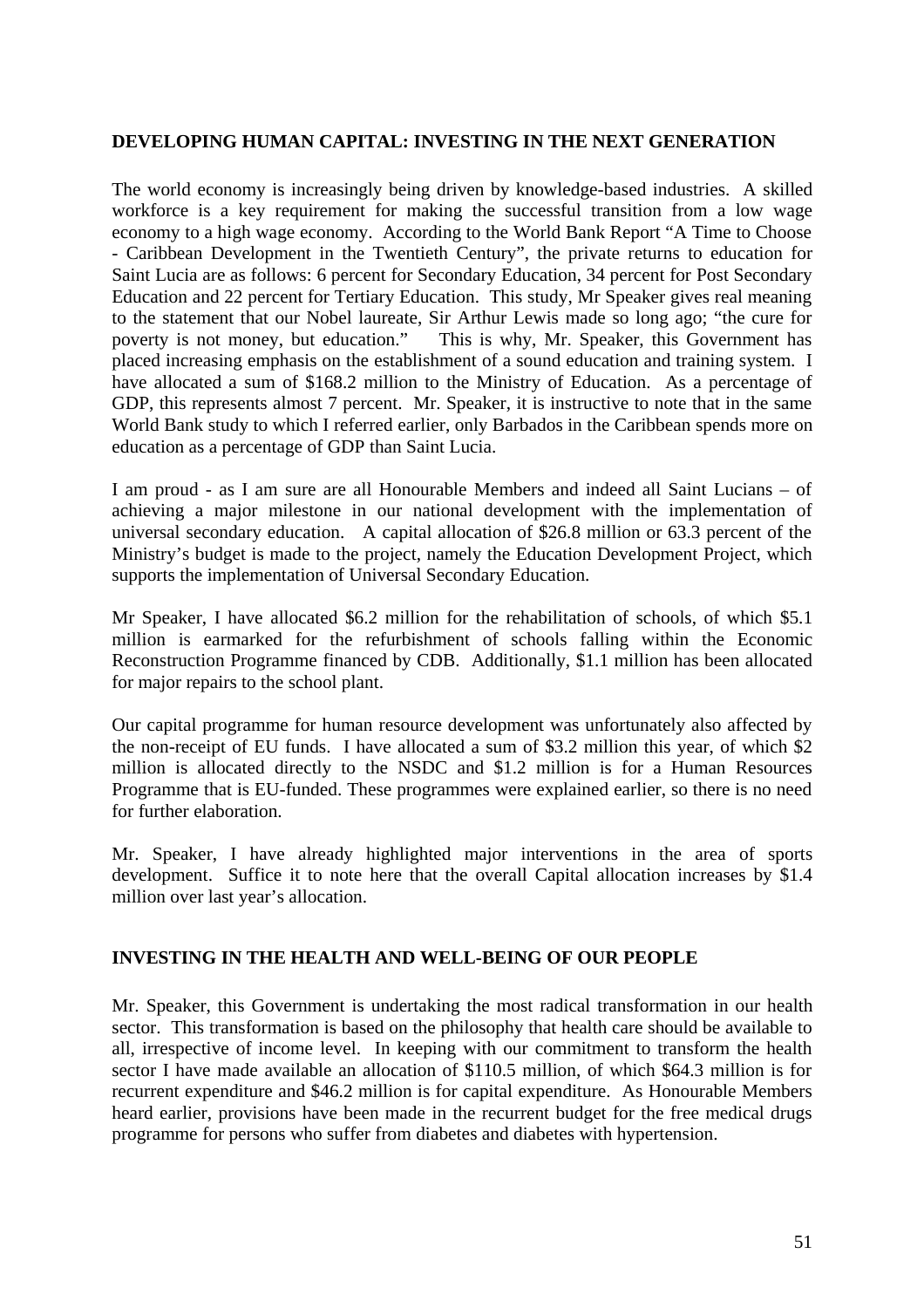The capital budget of the Ministry of Health is primarily for providing the new infrastructure required to improve the delivery of our health and welfare services. I wish to highlight the following allocations for the benefit of Honourable Members.

- 1. \$17.3 million for the New National Hospital;
- 2. \$2.8 million for the preliminary works for the New Mental Health Facility;
- 3. \$716,779 for the completion of refurbishment works at the Soufriere Hospital;
- 4. \$5.9 million for repairs to health centres;
- 5. \$8.8 million for HIV/AIDS prevention and control; and
- 6. \$500,000 for a home repair programme for the elderly.

The Emergency Medical Services and Port Health Services will both be upgraded for the 2007 Cricket World Cup, and this enhancement will provide yet another legacy from the hosting of this event. In addition to comprehensive training of emergency medical personnel, and a marked upscale of the vector control programme, new ambulances will be procured. Funding for these improvements totalling \$3.1 million will be derived from the budget for Cricket World Cup and from the Capital Reserve.

The last project which I wish to highlight, Mr. Speaker, is the new Home for the Elderly, which is estimated to cost \$13.1 million. An allocation of \$8.6 million is made in this year's Estimates for commencement of construction. This was outlined earlier in my presentation.

#### **SOCIAL TRANSFORMATION PROGRAMMES**

Mr. Speaker, our social programme would be incomplete if we did not mention the range of poverty alleviation programmes that this Government has implemented and continues to implement. In this regard, Mr. Speaker, the allocation given to the Ministry of Social Transformation, Culture and Local Government is \$27.6 million, of which \$14.6 million is for recurrent expenditure and \$13.0 million is for Capital Expenditure. I wish to highlight the following projects for the benefit of Honourable Members:

- 1. An allocation of \$7.2 million is made for the  $5<sup>th</sup>$  Programme of the Basic Needs Trust Fund. I understand this programme has been affected by slow disbursements and I wish to implore the Ministry to do all in its power to speed up the implementation rate;
- 2. An allocation of \$1.8 million for the Poverty Reduction Fund; and
- 3. An allocation of \$2.0 million for an Integrated Social Recovery Programme to be funded by the EU.

#### **CULTURAL DEVELOPMENT**

An allocation of \$462,155 is given to cultural development, of which \$200,000 is provided for upgrading performing venues, \$100,000 for the National Arts Festival and \$162,155 is for the Training of Artistes and Technicians. These amounts are in addition to the traditional allocations for Carnival, Assou Square, and Emancipation Day Observance.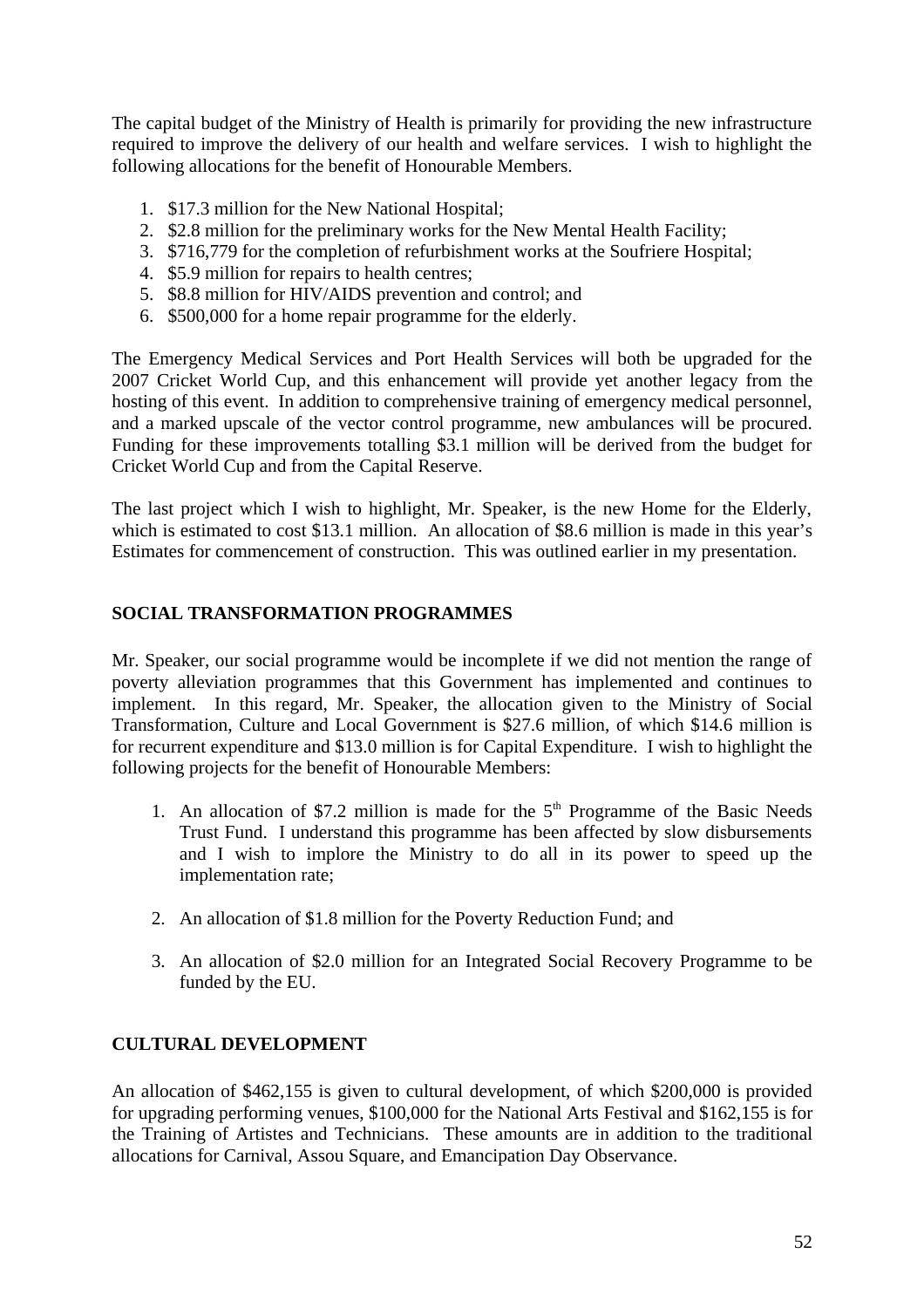#### **CRIME REDUCTION**

Earlier in my presentation, I announced a series of initiatives that the Government will be undertaking this year to improve security. I will, therefore, focus on other areas of the Justice and Security Agencies budget. Overall, the Justice and Security Agencies will receive an increase of 14.3 percent in allocation this year. The total allocation to these agencies is \$84.5 million.

The major focus this year for the Ministry of Justice is to complete ongoing projects. These include:

- 1. Constructing the building to house the Forensic Unit, which is estimated to cost \$3.8 million and for which an allocation of \$2.7 million is made. A budgetary provision of \$688,174 is made for the procurement of Forensic Equipment.
- 2. Rehabilitating the High Court building, for which an allocation of \$340,155 is made.
- 3. Establishment of the Night Court, staffed by two additional magistrates, to determine traffic cases.

I also wish to announce that the Government will invest significantly in security for Cricket World Cup. As I indicated in my presentation last year, we cannot afford to compromise on security for the biggest international event that Saint Lucia would have ever hosted. An amount of \$5 million is to be funded from the Capital Reserve to meet the security needs for Cricket World Cup, much of which will carry over as a legacy impact of the event.

#### **ALLOCATION TO GENERAL SERVICE AGENCIES**

The allocation to the General Service agencies, which include the Office of the Prime Minister and the Ministry of Labour Relations, Public Service and Co-operatives, is \$42.4 million.

The key highlights are:

- 1. A sum of \$12.0 million is provided to the Office of Private Sector Relations to support the private sector. This is from different EU sources;
- 2. A sum of \$1.0 million is for the establishment of e-Government;
- 3. A sum of \$1.4 million for the Constitutional Reform Commission; and
- 4. \$955,000 for the Renovation of the Greaham Louisy Administrative Building.

The Office of the Governor General and the agencies of Parliament, namely the Legislature, Service Commissions and the Electoral and Audit Departments, shall receive a total allocation of \$6.2 million. In keeping with this Government's efforts at strengthening democracy, this year we will begin decentralising registration services.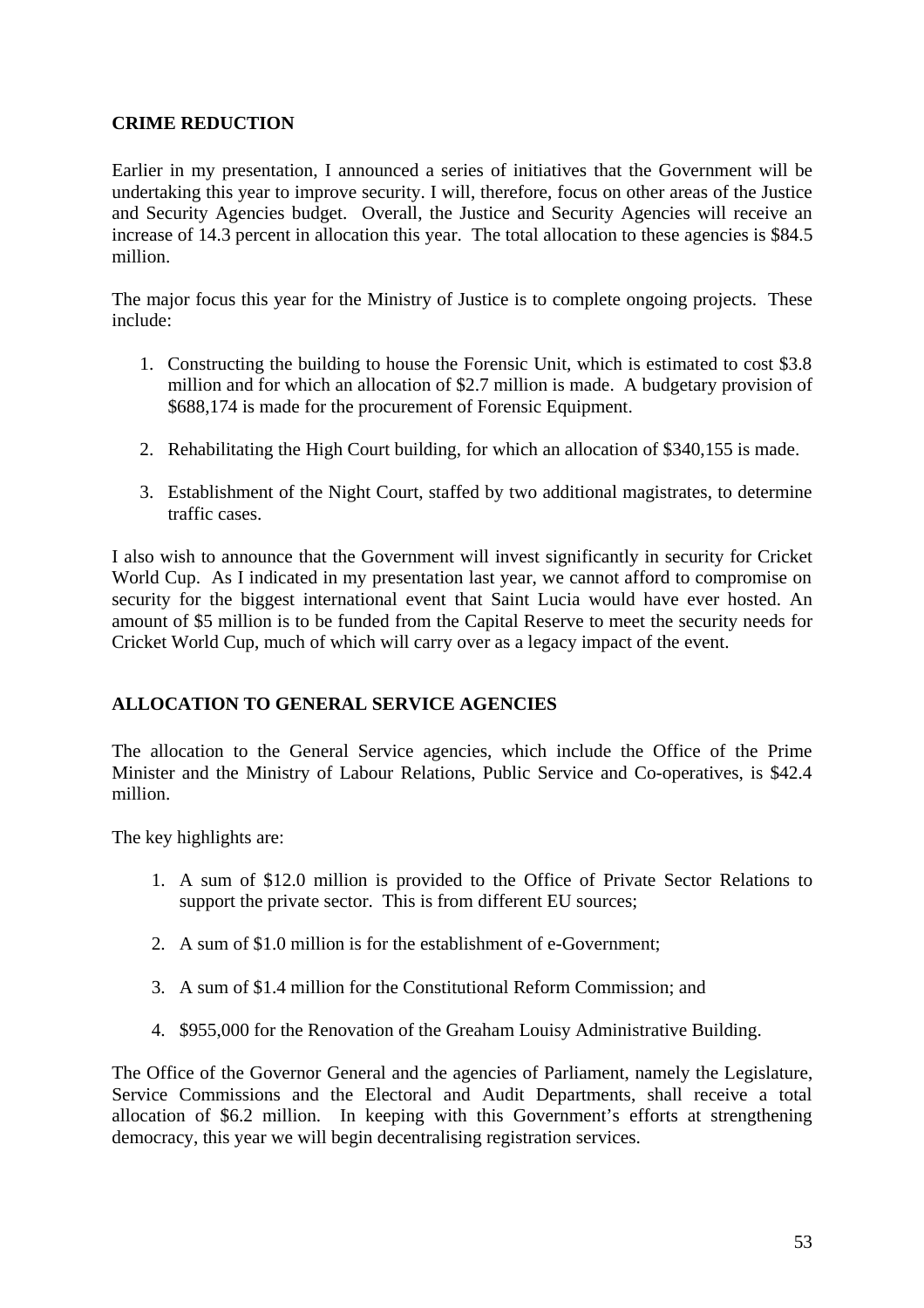#### **PART 6**

#### **REVENUE ADJUSTMENTS**

Mr. Speaker, the only revenue adjustment that I wish to propose this fiscal year is an increase in Departure Taxes for visitors. Effective July 1, 2006, Departure Taxes for non-nationals will increase from US\$20.00 to US\$25.00.

We need, Mr. Speaker, to recover the amounts that we are investing for the Cricket World Cup, and this adjustment allows us to augment the revenues that we expect to earn from other Cricket World Cup-related activities.

Mr. Speaker, the increase in Departure Taxes does not affect our nationals. So, for Saint Lucians, this remains a tax-free Budget.

#### **CONCLUSION**

Mr. Speaker, as I conclude, I am reminded of the former Indian Prime Minister, Nehru, who on the verge of India's Independence asked his nation whether it was "brave enough and wise enough to grasp the opportunities and accept the challenges of the future?" India accepted that challenge, and we all know how well it is performing today.

This Budget issues a similar challenge to this nation. It is a budget that funds important priorities, without imposing new taxes. Like last year, the reports of our performance demonstrate the increased efficiency of our revenue agencies and highlight the results of our prudent economic decisions. This Budget presents expanded opportunities for the greater triumphs and achievements that await us.

Mr. Speaker, any country is only as good as its citizens. Their work ethic and their values will be reflected in the country's character. These are the crucial factors that will determine whether this country moves forward on a progressive path or regresses. We will, therefore, need disciplined action by all citizens.

We are not a poor nation as is sometimes perceived. In fact, we have many riches endowed in the enterprise of our people, the creative energies of our youth and in the continuing success of our many national and community endeavours.

It is often said that the greatest asset of any nation is the spirit of its people. It is also true that the greatest threat to the security of any nation is the demolition of its spirit. We must never permit our caring spirit to die. Yes, there will be pulls on the seams in our social fabric — but we must never allow that fabric to be ripped apart. There will be threats to the health of our economy — but we must continue to nurture it and help build its immunity and its resilience.

Mr. Speaker, we have the opportunity today to do more than ever before in our history to make life better in Saint Lucia. We can ensure that there is universal secondary education for all of our young people; we can provide access to universal health care for all our citizens; we can create the mechanism and infrastructure to facilitate the provision of a better supply of quality water for every resident; we can seek to maintain a more sensitive and symbiotic